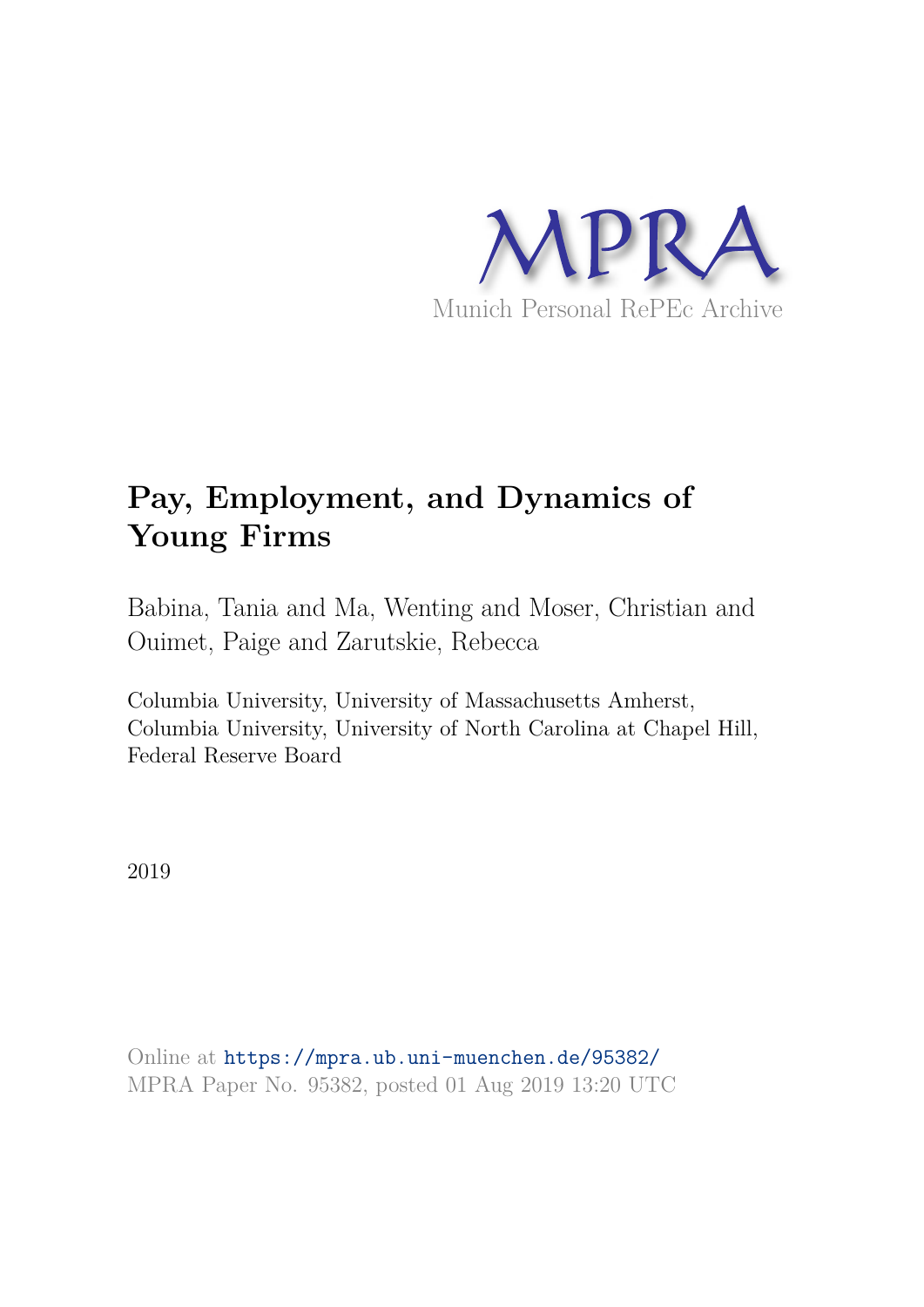# Pay, Employment, and Dynamics of Young Firms<sup>∗</sup>

Tania Babina<sup>†</sup> Menting Ma<sup>‡</sup> Christian Moser<sup>§</sup>

Paige Ouimet<sup>¶</sup> Rebecca Zarutskie

July 23, 2019

#### **Abstract**

Why do young firms pay less? Using confidential microdata from the US Census Bureau, we find lower earnings among workers at young firms. However, we argue that such measurement is likely subject to worker and firm selection. Exploiting the two-sided panel nature of the data to control for relevant dimensions of worker and firm heterogeneity, we uncover a positive and significant young-firm pay premium. Furthermore, we show that worker selection at firm birth is related to future firm dynamics, including survival and growth. We tie our empirical findings to a simple model of pay, employment, and dynamics of young firms.

**Keywords:** Young-Firm Pay Premium, Selection, Worker and Firm Heterogeneity, Firm Dynamics, Startups **JEL classification:** J30, J31, D22, E24, M13

<sup>∗</sup>We thank Andres Donangelo, Michael Ewens, Neville Francis, Luigi Guiso, Kyle Herkenhoff, Ross Levine, Claudio Michelacci, Ben Pugsley, Christopher Stanton, Boris Vallee, conference participants at the 24th SOLE Annual Meeting, the 28th Mitsui Finance Symposium, the 2018 Columbia Junior Entrepreneurship and Innovation Workshop, the 2018 UNC Kenan Institute Frontiers of Entrepreneurship Conference, the 14th Annual FIRS Finance Conference, the 2019 AFA Annual Meeting, the 1st Columbia Junior Micro Macro Labor Conference, the 4th Rome Junior Finance Conference, and seminar participants at Dartmouth, HEC, and the University of Naples Federico II for helpful suggestions. Belinda Chen and Rachel Williams provided excellent research assistance. The views and conclusions are those of the authors and do not necessarily indicate concurrence by the members of the Federal Reserve System. The research in this paper was conducted while the authors were Special Sworn researchers of the US Census Bureau. Research results and conclusions do not necessarily reflect the views of the Census Bureau. We thank Chris Galvan for his assistance with the data and clearance requests. This paper has been screened to ensure that no confidential data are revealed. This research uses data from the Census Bureau's Longitudinal Employer Household Dynamics program, supported by the National Science Foundation Grants SES-9978093, SES-0339191, and ITR-0427889; National Institute on Aging Grant AG018854; and grants from the Alfred P. Sloan Foundation. A previous version of this paper circulated under the title "Entrepreneurial Wages."

<sup>†</sup>Columbia University. Email: tania.babina@gsb.columbia.edu.

<sup>‡</sup>University of Massachusetts Amherst. Email: wma@isenberg.umass.edu.

<sup>§</sup>Columbia University. Email: c.moser@columbia.edu.

<sup>¶</sup>University of North Carolina at Chapel Hill. Email: paige\_ouimet@unc.edu.

<sup>k</sup>Federal Reserve Board. Email: rebecca.e.zarutskie@frb.gov.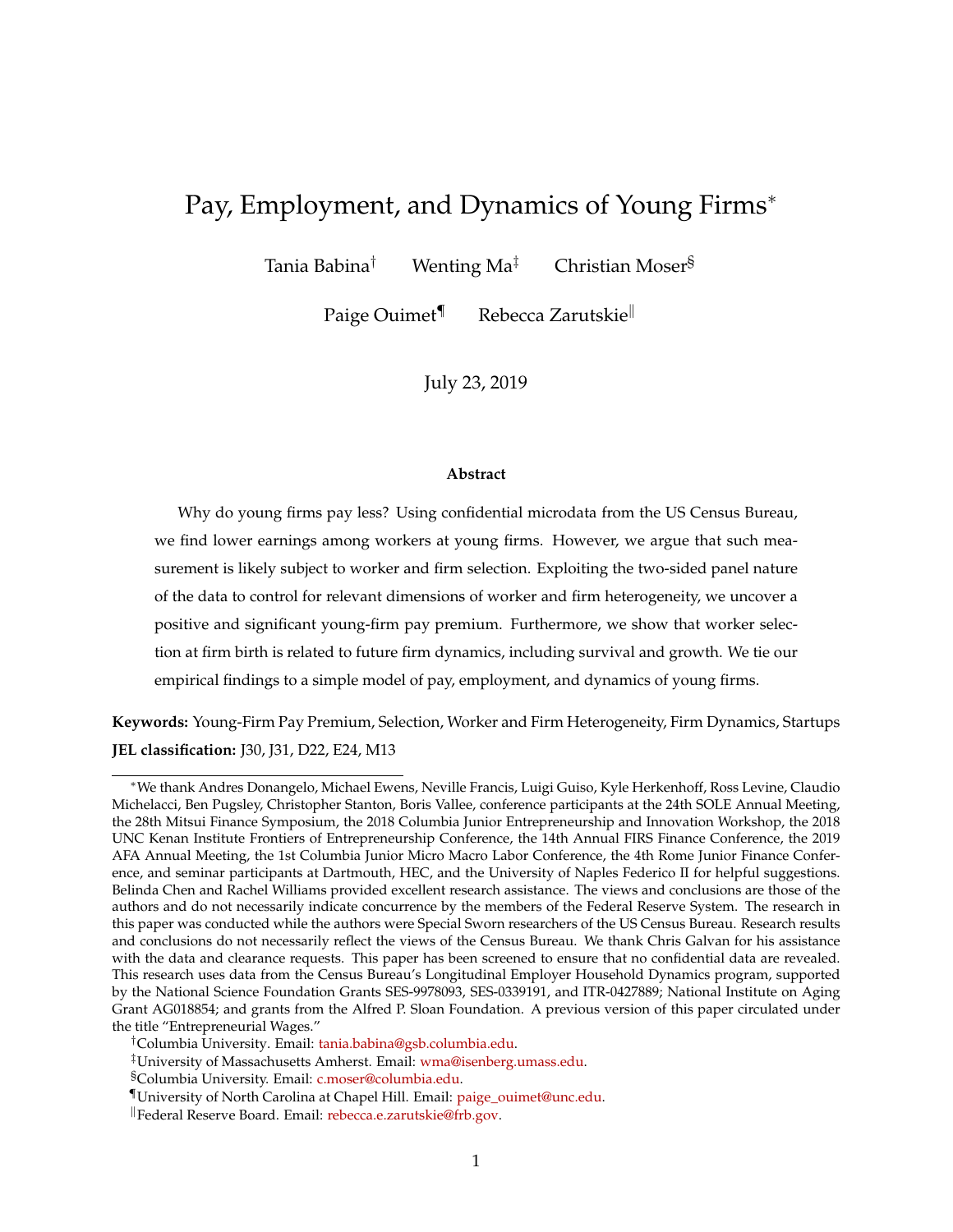# **1 Introduction**

Young firms account for 11 percent of US employment and are credited with a disproportionate share of total job creation.<sup>1</sup> Given the importance of young firms in generating jobs, extensive literature has focused on the employment dynamics of new businesses. However, much less is known about the quality of jobs at young firms. Previous work has documented that workers earn less at young firms (Brown and Medoff, 2003) and has offered two competing explanations for this correlation. The first explanation pertains to preferences: employees at young firms may enjoy nonpecuniary benefits such as autonomy and flexibility in lieu of monetary compensation (Hurst and Pugsley, 2011). The second explanation pertains to constraints: credit limits may lead young firms to offer lower starting wages (Michelacci and Quadrini, 2009) and asset-poor workers to opt for lower-paying but more readily available jobs at young firms (Dinlersoz et al., 2019). In this paper, we pursue a third and entirely different explanation for low pay at young firms: simultaneous worker and firm selection.

To uncover the relative pay of young firms in the presence of worker and firm selection, we follow a theory-guided empirical approach. We first present a simple model of the labor market, in which young firms, on average, employ lower-ability workers ("worker selection"), have lower productivity ("firm selection"), and have a higher probability of exiting the market that leads them to pay a premium. We then put these model predictions to the test in the data. Using administrative linked employer-employee records from the US Census Bureau that span almost two decades, we track millions of worker careers across young and old firms. The two-sided panel nature of the data allows us to identify permanent worker and firm pay heterogeneity separately from the firm age-pay component. Without additional controls, we confirm lower pay at young firms, in line with previous survey data evidence by Brown and Medoff (2003). However, controlling for time-invariant and time-varying worker and firm characteristics, we find a positive and significant young-firm pay premium. We also show that worker selection at firm birth is related to future firm dynamics, including survival rates and employment growth. We tie these empirical findings back to our model and alternative theories of pay, employment, and dynamics of young firms.

Previous research on the young-firm pay premium has faced two major challenges. The first challenge is related to data availability. Obviously, a study of young firms' pay policies requires

<sup>&</sup>lt;sup>1</sup>See Decker et al. (2014) for a comprehensive survey of the role of young businesses in the US economy. Haltiwanger et al. (2013) discuss patterns in job creation and exit rates across firm age groups. Young firms are also important drivers of innovation and productivity growth (Acemoglu et al., 2018), resource reallocation (Foster et al., 2008), and trends in business dynamism (Decker et al., 2018).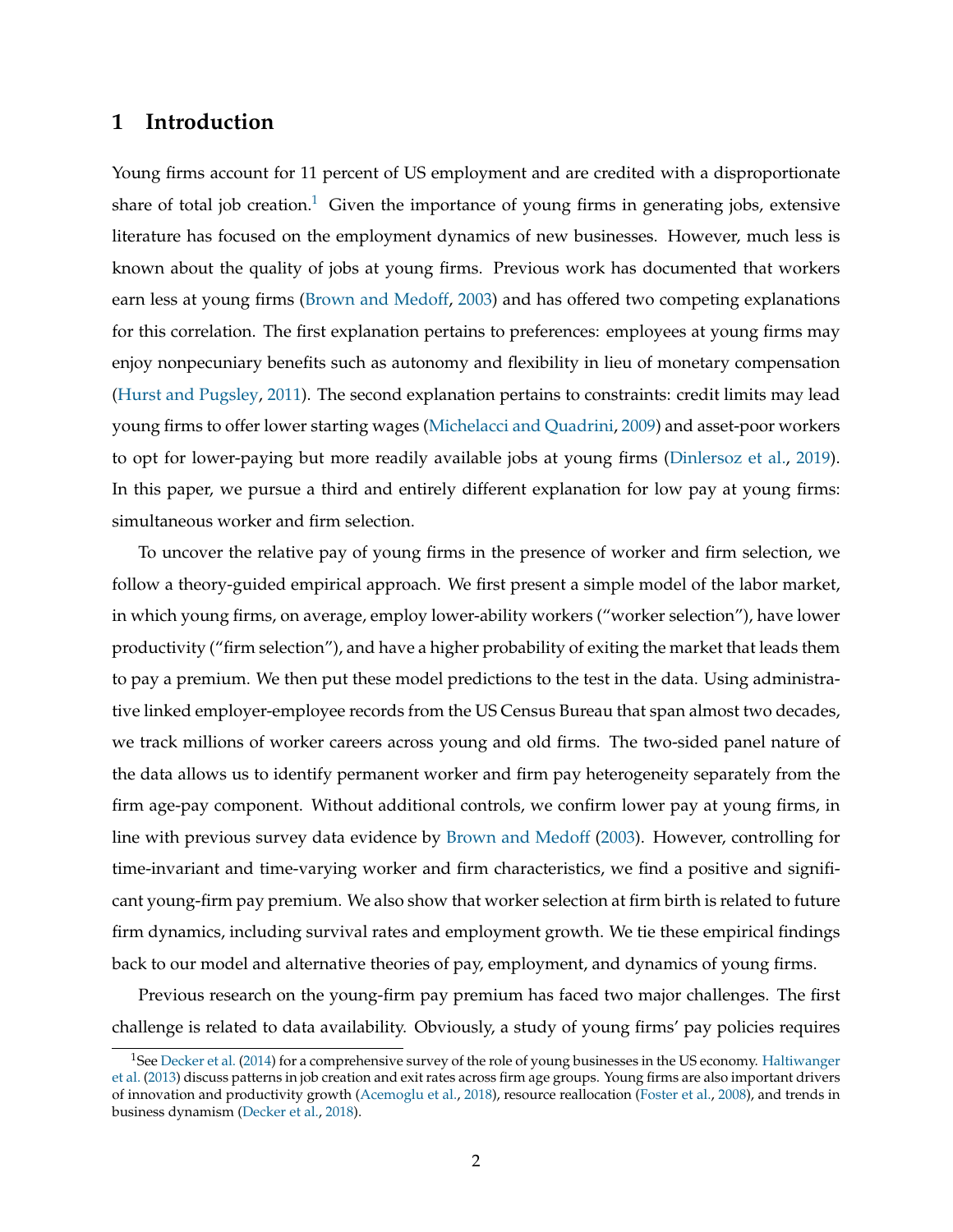a reliable measure of firm age. However, measurement of firm age is often problematic because many datasets do not distinguish between establishment and firm births, or between new firm formation and changes in ownership or legal structure. This distinction is critical because the majority of jobs created in new establishments belong to incumbent firms (Haltiwanger et al., 2013). The second challenge is methodological. Going back to the seminal contribution by Abowd, Kramarz, and Margolis (1999, henceforth AKM), it is now well understood that permanent heterogeneity among both workers and firms plays a prominent role in explaining empirical pay dispersion. When using only cross-sectional data, however, it is impossible to distinguish between high-pay workers, high-pay firms, and firm-age-specific pay policies in the presence of selection. We overcome both of these challenges by estimating an augmented model in the spirit of AKM using microdata based on two confidential databases from the US Census Bureau: linked employeremployee data from the Longitudinal Employer-Household Dynamics program (LEHD) and business register data from the Longitudinal Business Database (LBD). To the best of our knowledge, we provide the first estimates of the young-firm pay premium while accounting for worker and firm selection in the US.

Before launching into our empirical analysis, we present a simple theoretical model of worker and firm selection to structure our analysis and aid interpretation of our findings. In the model, workers of different ability are matched to firms of different productivity and age subject to search frictions. When a new firm is started, it receives a productivity draw and recruits workers. But instead of attracting a representative sample of job applicants, firms recruit individuals of a single random ability level. A notable feature of our model is that future productivity of a firm, and hence its survival and growth prospects, may depend on initial workforce composition. Before production occurs, young firms learn about their cost structure, leading some to exit and expose their workers to unemployment risk. Bargained earnings in this environment are log-additively separable into three terms: a worker component, a firm component, and a positive young-firm pay premium that compensates workers for higher exit risk.

Guided by our theoretical model, we turn to measuring the young-firm pay premium in the data. First, confirming previous survey data evidence by Brown and Medoff (2003), we find that young firms up to three years old pay 30.7 log points lower earnings compared to older firms.<sup>2</sup> However, we argue that these estimates are subject to worker and firm selection. To address the

<sup>2</sup>We find consistent results when repeating our analysis using a more narrow age range of 0–1 years to define young firms and under a more gradual definition of firm age using two-year bins from birth to 20 or more years old.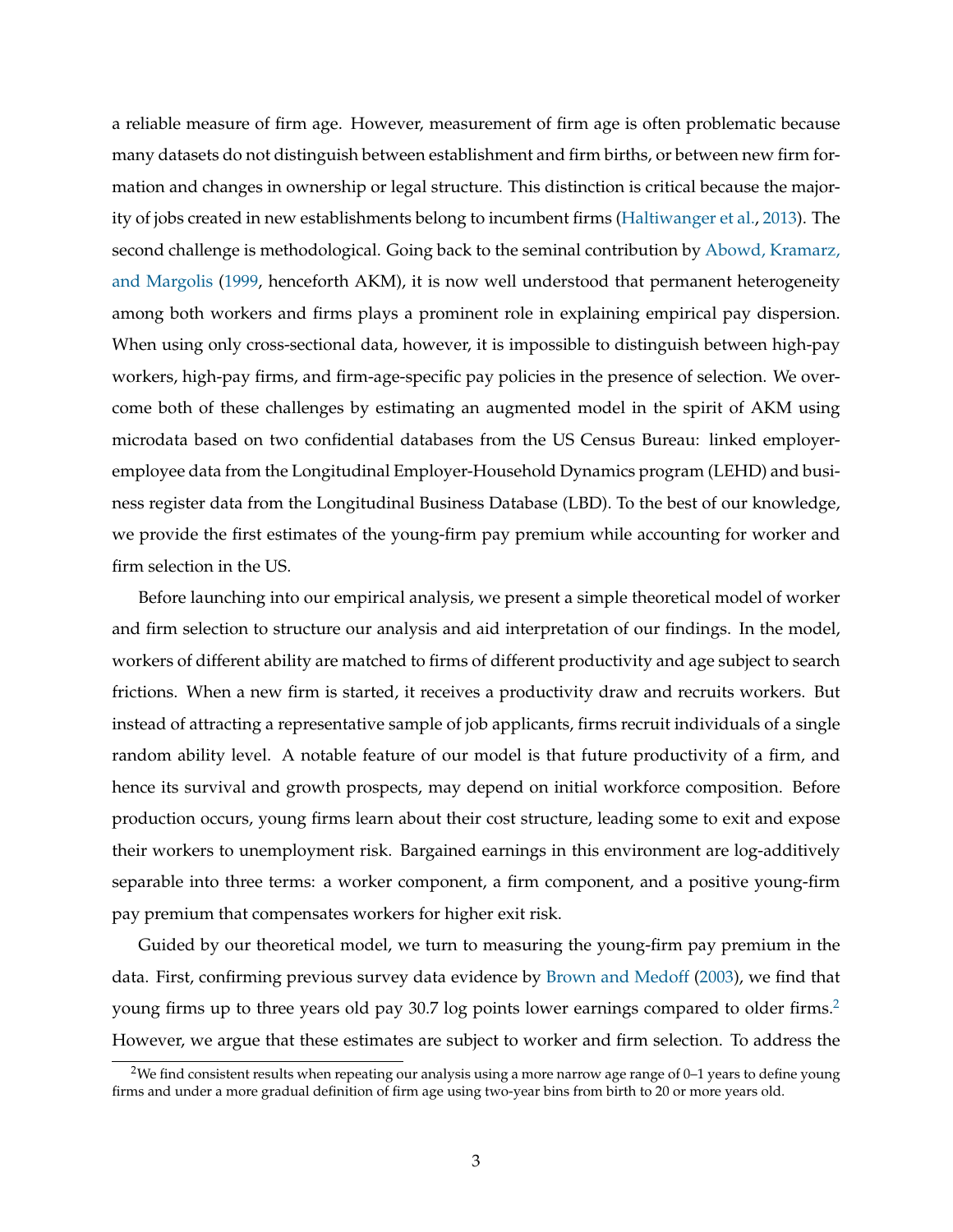issue of selection, we follow recent work employing the two-way fixed effects framework developed by  $AKM<sup>3</sup>$ . This approach relies on following individuals across employers over time in order to separately identify worker and firm fixed effects in earnings. We augment this framework with indicators for firm age groups, which are identified by tracing individual firms as they grow older. We operationalize variants of this augmented AKM equation on our linked employer-employee data by repeatedly estimating the young-firm pay premium with sequentially added controls (Altonji et al., 2005; Oster, 2019).

Our first main result is that the apparent pay penalty at young firms turns into a positive and significant young-firm pay premium after controlling for relevant dimensions of worker and firm heterogeneity. Adding worker fixed effects alone accounts for more than two-thirds of the original point estimate, resulting in a young-firm pay penalty of 8.7 log points. Put differently, by following workers over time, we learn that workers employed at young firms are permanently low-paid, even when employed at older firms. Adding additional time-varying worker controls, including education-specific age profiles, the young-firm pay penalty decreases further in magnitude to 7.8 log points, consistent with young firms' hiring younger and less-educated workers. In our preferred specification, which adds firm fixed effects, we estimate a moderate but significant young-firm pay premium of 0.7 log points. We interpret the increase in the point estimate after inclusion of firm fixed effects as the pool of young firms being skewed toward permanently lowpaying firms. Following the pay policy over a firm's life cycle reveals a negative relation between firm age and pay. We conclude from these findings that simultaneous worker and firm selection mask the true young-firm pay premium.

It is well documented that most young firms are born small and that firm size has a significant life cycle component (Bartelsman et al., 2005). At the same time, there is still significant variation in size conditional on age (Pugsley et al., 2018). Consequently, we investigate whether the positive young-firm pay premium could be confounding firm age and size. To this end, we add controls for firm size to our empirical model. In the raw data, firm employment significantly mediates the cross-sectional relation between firm age and pay. Among employers with the same number of workers, young firms pay 13.1 log points less than old firms. However, when controlling for worker and firm heterogeneity as before, we find a positive and significant premium of 1.7 log

<sup>&</sup>lt;sup>3</sup>Variants of the AKM methodology have been fruitfully employed in a number of contexts, including the sources of earnings heterogeneity (AKM; Abowd et al., 1999b, 2002; Card et al., 2013, 2016; Alvarez et al., 2018; Song et al., 2019; Bonhomme et al., 2019), teacher-classroom assignments (Burke and Sass, 2013), chief executive officers' effect on firm performance (Bertrand and Schoar, 2003), and the formation of bank-firm loan relationships (Gao et al., 2017).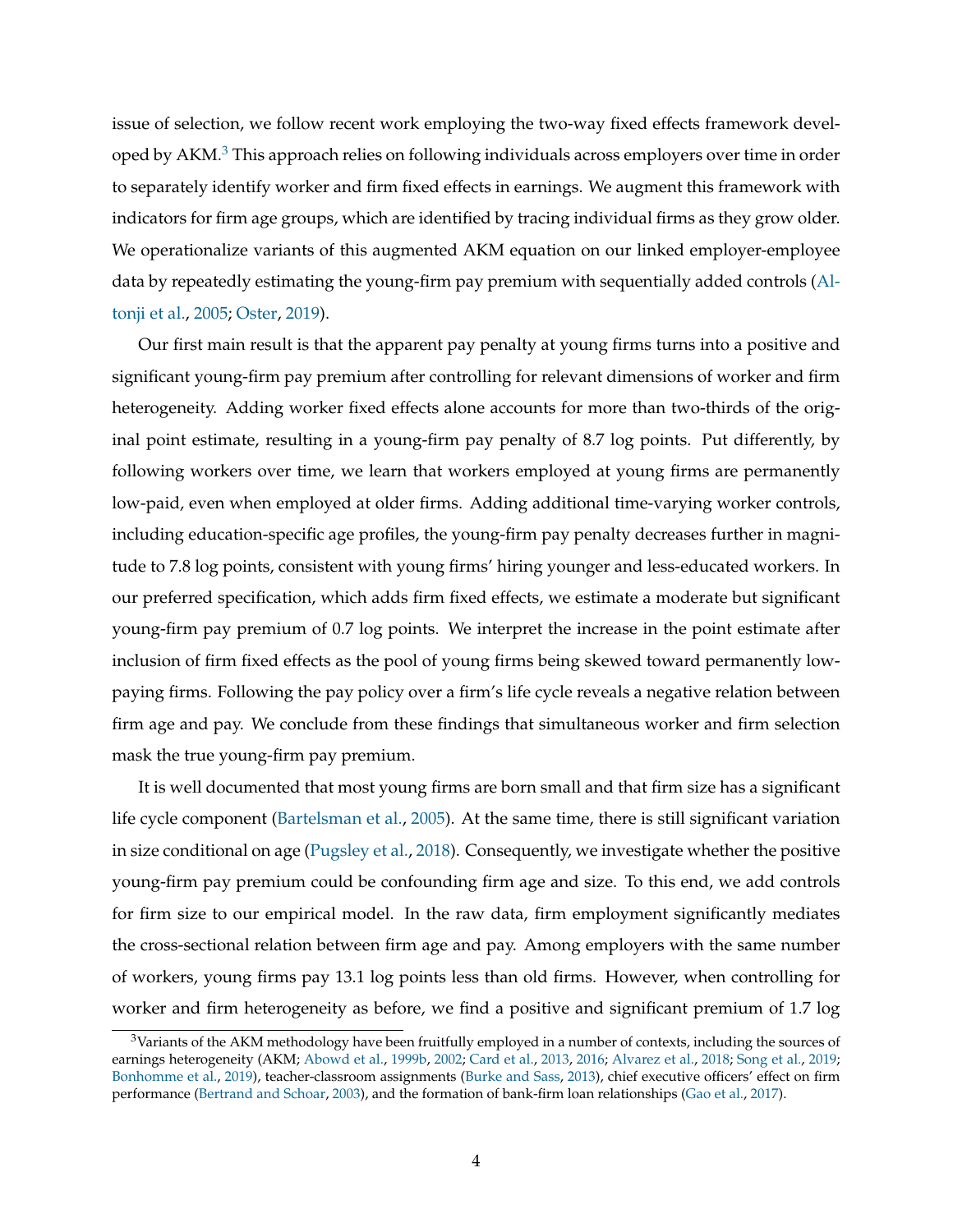points paid by young firms. This shows that firm age is a pay-relevant characteristic that is distinct from firm size. After accounting for the latter, we find a larger young-firm pay premium.

Our second main result is that initial workforce composition is significantly related to future dynamics of young firms. To arrive at this conclusion, we first compute mean estimated AKM worker fixed effect estimates among the workforce of every firm over time. We find substantial variation in mean worker fixed effects across firms and a clear pattern across firm age groups. Average worker fixed effects are 17.6 log points below the population average at firms 0–1 years old, but around the population average at firms 8–13 years old, and 17.7 log points above the population average at firms with 16–17 years old, before declining again for the oldest age groups. We then show that worker selection and firm dynamics are closely related. While most firms initially hire low-fixed-effect workers and exit within a couple of years, newly established firms that survive for 10 or more years start with workers with significantly higher permanent pay components. We formalize this finding in a regression framework with additional worker and firm controls and confirm that firms with higher worker fixed effects among their initial workforce are significantly more likely to survive and grow in the future.

Guided by our theory, we interpret AKM worker fixed effects as proxying for unobserved worker ability. Through the lens of our model, worker talent is scarce and few firms are lucky enough to assemble a high-quality workforce. Hiring workers of higher ability is doubly beneficial in this environment. On the one hand, it shields those employers from cost shocks and potential firm exit by increasing current output. On the other hand, initial worker ability also feeds positively into future firm productivity, leading to higher growth at those employers. While this story parsimoniously explains all of our empirical patterns, our results leave room for alternative explanations, including reverse causality. In such an alternative story, some firms face inherently higher survival and growth prospects. As a result, they have a higher propensity to hire highability workers, possibly due to production complementarities between worker and firm types. But one would expect such a theory to imply strong match components in labor demand and consequently pay, for which we find little evidence. We conclude that the human capital of young firms is an important predictor of young-firm dynamics.

We supplement our analysis with several robustness tests. First, we revisit the hypothesis that young firms offer steeper tenure-earnings profiles (Michelacci and Quadrini, 2009). To separate the mean from the trend effects of young firms, we follow Schmieder (2013) and restrict our sample to only the first quarter of each worker-firm match, resulting in a slightly higher young-firm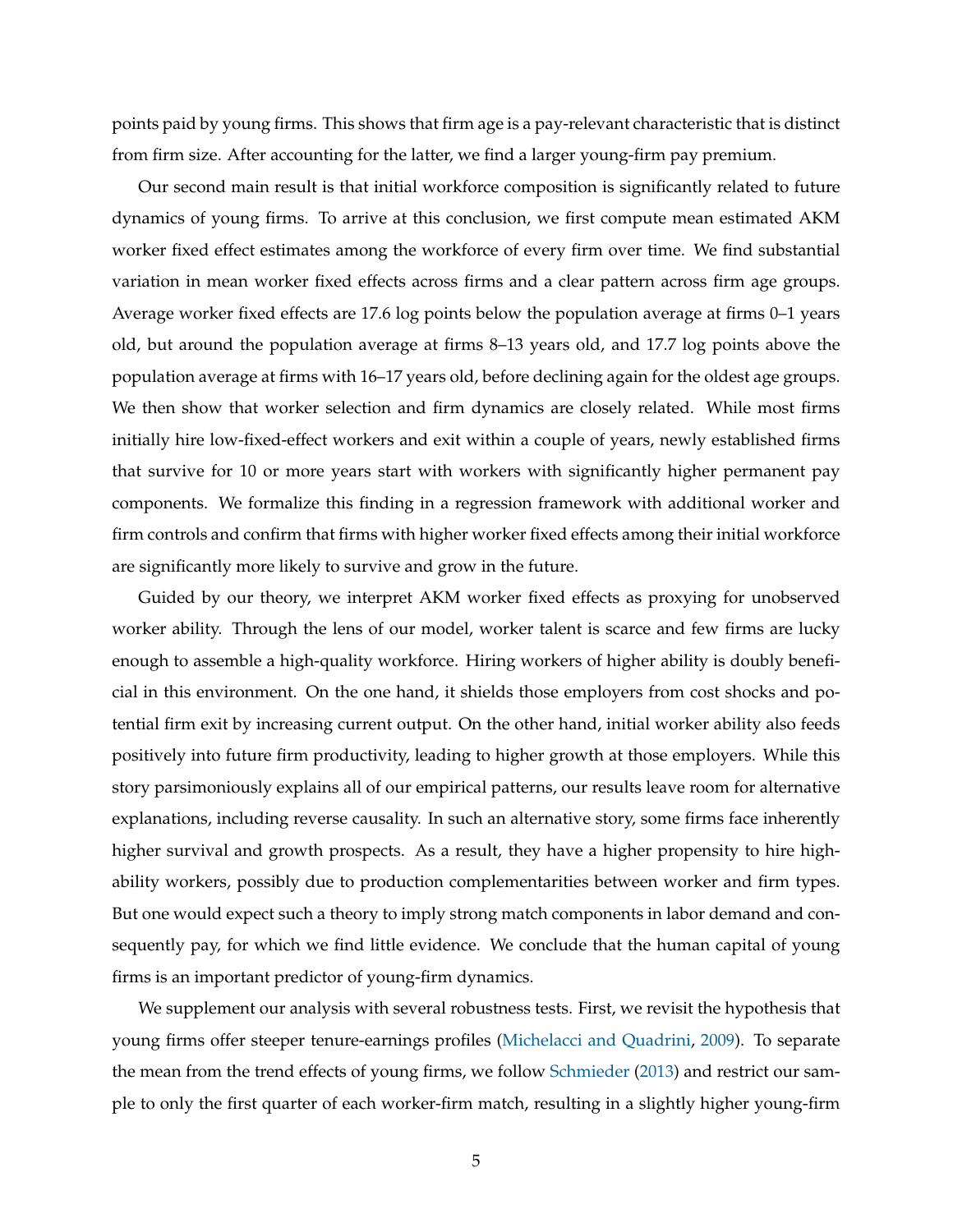pay premium of 2.6 log points in our preferred specification. When we control for worker tenure interacted with a young-firm indicator, we find that—consistent with Michelacci and Quadrini (2009)—earnings are more backloaded at young firms, which are, on average, more credit constrained (Evans and Jovanovic, 1989). However, tenure-earnings profiles are actually flatter at young firms when controlling for worker and firm heterogeneity. Thus, to the extent that credit constraints are operative among young firms, rationing seems to occur on the extensive margin.

Second, to probe the generality of our findings, we reestimate our main specification for the subpopulations of college-educated workers and those in high-technology sectors. While we still find selection to be important, the young-firm pay premium is also lower for these subpopulations in line with our theory. This is so plausibly because these workers have higher bargaining power (Cahuc et al., 2006) and face lower employer exit risk (Agarwal and Gort, 1996, 2002).

Finally, we perform a battery of diagnostic tests that lend support to our augmented AKM specification. Specifically, we build on Card et al. (2013) to argue in favor of log-additive separability of the earnings equation and provide evidence against endogenous mobility based on drift or transitory components of the error term. We also show that our results are robust to different sources of worker mobility, including their previous employer status.

**Related Literature.** Our paper contributes to three strands of the literature. The first strand we contribute to is concerned with the relative pay of young employers. To the best of our knowledge, our paper is the first to estimate the young-firm pay premium while accounting for worker and firm selection in the US, where prior work has been confined to survey data evidence or firmlevel analyses. The seminal reference is from Brown and Medoff (2003), who collected information on employer age in a special supplement to the Survey of Consumers that had around 1,000 respondents. They noted that the positive gradient between firm age and pay in the raw data turns insignificant or negative when controlling for worker characteristics, including education, experience, tenure, race, gender, marital status, and occupation. Their finding challenged conventional wisdom, based on previous evidence by Dunne and Roberts (1990), who used the Annual Survey of Manufactures, that older employers pay more, even after controlling for establishment size, industry, and region. Other early works that drew similar conclusions include Davis and Haltiwanger (1991), Doms et al. (1997), and Troske (1998). Brown and Medoff (2003) called attention to the important issue of worker sorting across firms. But they were constrained by their small sample size and cross-sectional nature of their data, making it impossible to distinguish between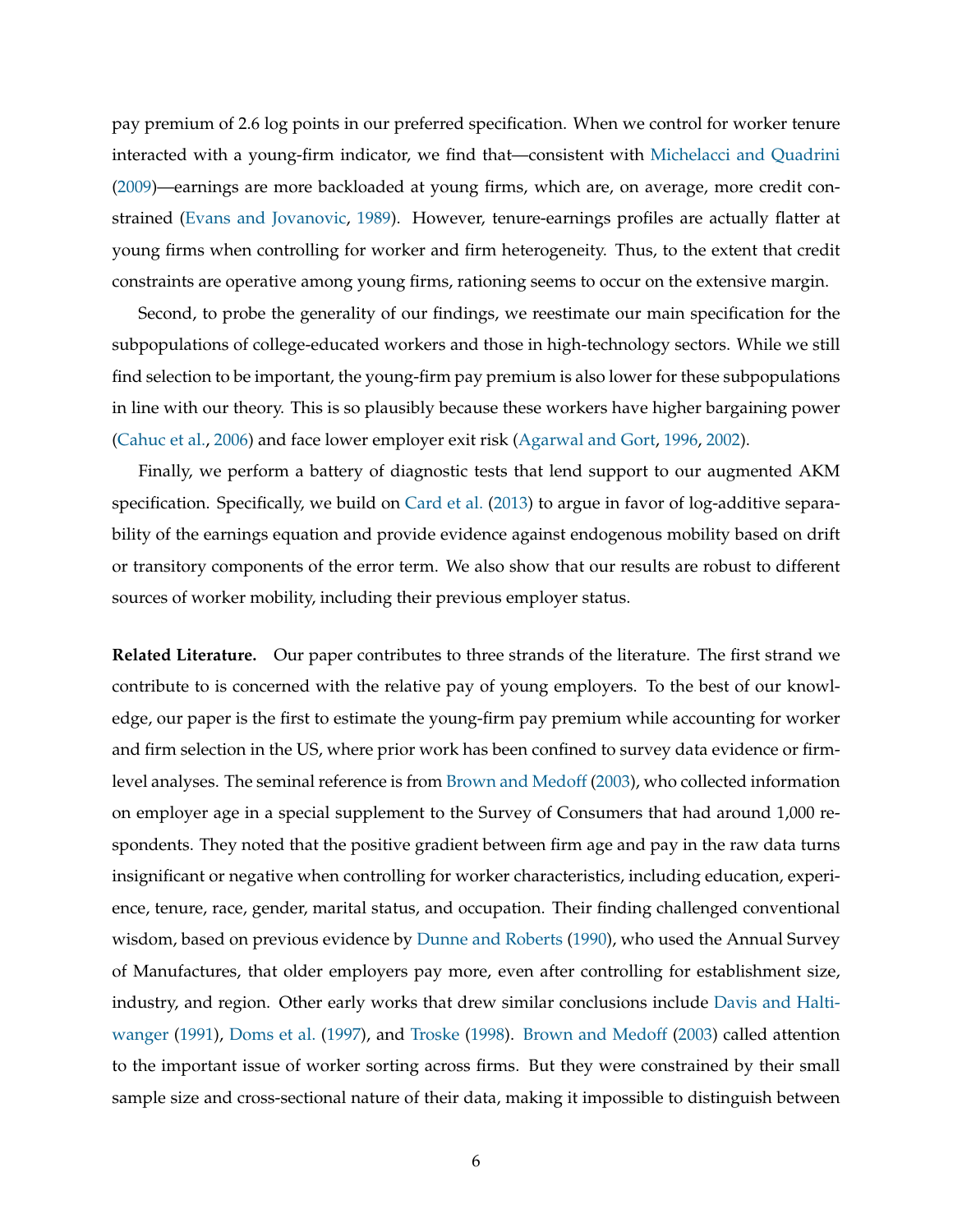worker and firm selection, and between selection on observables and unobservables in relation to the young-firm pay premium. This is an important omission given recent evidence of assortative matching between workers and firms in the US labor market (Lamadon et al., 2019). Indeed, we find that in our data most of the cross-sectional young-firm pay penalty is explained by permanent, unobserved worker heterogeneity.

A handful of prior studies have estimated the young-firm pay premium using linked employeeemployer data from Europe. An inconsistent picture emerges from these studies due to differences in contexts and methods. For Sweden, for example, Heyman (2007) finds a weak positive relationship between firm age and pay using three years of cross-sectional data, while Nyström and Elvung (2014) find mixed results using a propensity score matching approach. For Denmark, Burton et al. (2018) find a pay premium at young firms in a specifications with worker matching based on age, gender, education, firm size, prior job, and prior earnings. For Germany, Brixy et al. (2007) find an 8 percent young-establishment pay penalty in a cross-sectional study, while Schmieder (2013) finds a 10 percent pay premium after controlling for worker and firm fixed effects. Finally, using a 1 percent random sample of employees in the United Kingdom, Adrjan (2018) finds that young firms pay a small premium for new hires.

One benefit of our approach lies in estimating the young-firm pay premium while accounting for unobserved worker and firm heterogeneity, which have been shown to matter empirically by many studies since AKM. Yet few works have applied this insight to the study of young firms. We augment their classical two-way fixed effects framework by allowing for firm age-pay profiles under the assumption that they remain constant after a certain firm age. In doing so, we provide the first selection-corrected estimates of the young-firm pay premium for the US.

Perhaps the paper closest to ours is Schmieder (2013), which applies a similar AKM methodology to a 2 percent random sample of German administrative data. While the paper documents a pay premium at younger single-establishment firms in Germany, consistent with our results for the US, there are several notable differences. First, our paper focuses on the sorting of workers into young firms and its relation to firm dynamics, which we formalize in a simple model of two-sided selection. Schmieder (2013), on the other hand, is primarily concerned with evidence of upwardslowing labor supply curves in relation to existing monopsony theories of monopsony. Second, without worker and firm fixed effects, Schmieder (2013) documents different establishment agepay and establishment size-pay relationships than what has been found in the US, pointing toward unique characteristics of the German labor market in this context. Finally, an advantage of our ap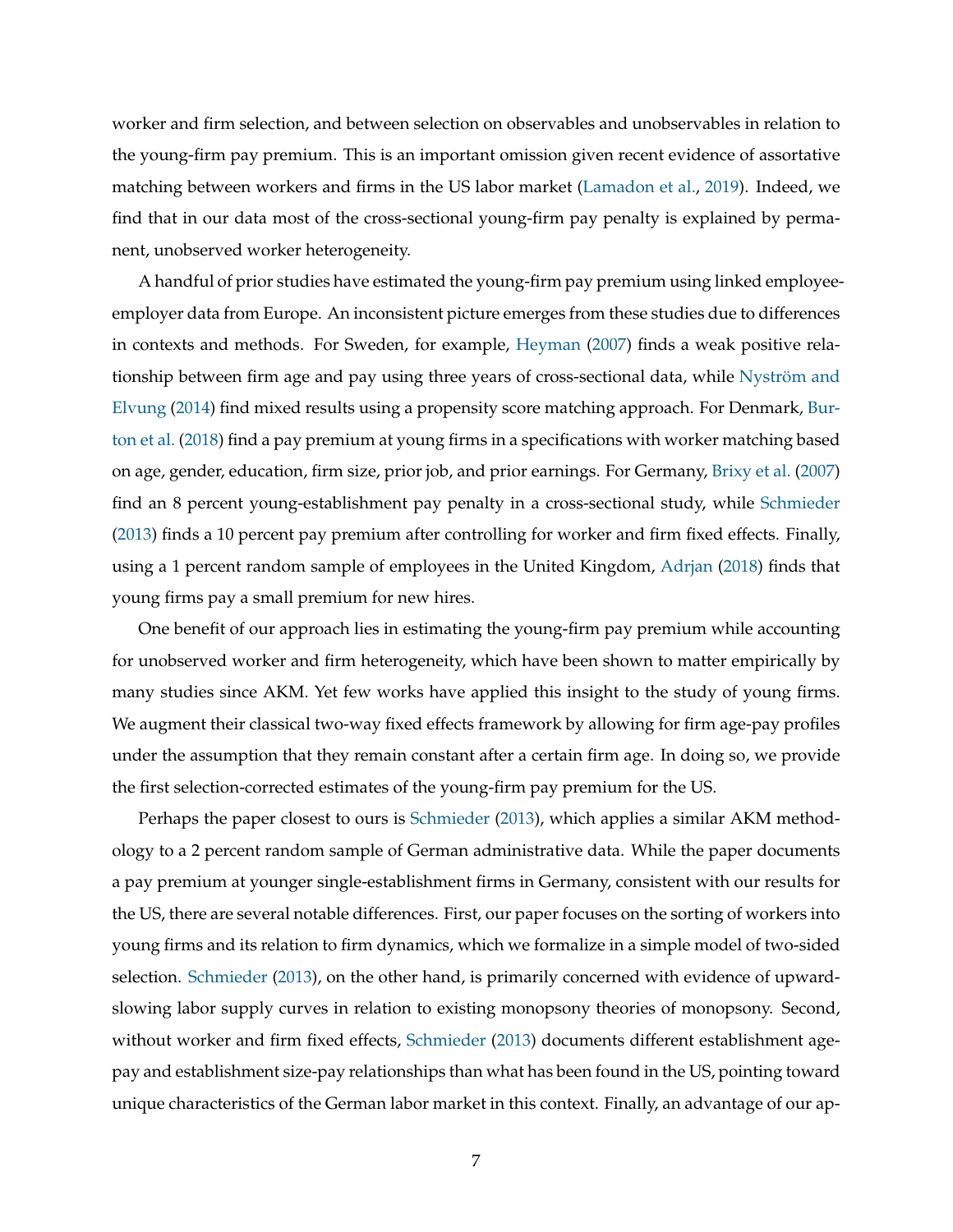proach vis-à-vis Schmieder (2013) and prior work on the US is that we track a much larger sample, consisting of millions of unique workers and hundreds of thousands of unique firms.

The second strand of literature we contribute to is concerned with theories of who works at young firms and why. Existing work has proposed two reasons for lower pay at young firms. The first reason pertains to preferences. Workers at young firms, like entrepreneurs, may enjoy nonpecuniary benefits (Evans and Leighton, 1989; Blanchflower and Oswald, 1992; Hamilton, 2000; Moskowitz and Vissing-Jørgensen, 2002; Hurst and Pugsley, 2011, 2017; Catherine, 2019) or have a preference for working at young firms (Kraus and Litzenberger, 1976; Roach and Sauermann, 2015). The second explanation pertains to constraints. Credit limits may lead young firms to offer lower starting wages (Azariadis, 1988; Michelacci and Quadrini, 2009; Guiso et al., 2013; Moser et al., 2019) and asset-poor workers to accept low-paying jobs (Herkenhoff et al., 2018; Herkenhoff, forthcoming; Dinlersoz et al., 2019). We pursue simultaneous worker and firm selection as a third and entirely different explanation for low pay at young firms. Contrary to the premise of much previous work, we find that after controlling for appropriate dimensions of worker and firm heterogeneity, the young-firm pay penalty actually turns into a positive young-firm pay premium. Thus, no additional economic justification is required to explain why individuals work at young firms.

The third strand of literature we contribute to studies worker and firm dynamics. The classical firm dynamics model by Hopenhayn (1992) features no between-firm pay differences due to the assumption of competitive labor markets, making it an unsatisfactory point of departure for our analysis. Conversely, many seminal models of wage determination such as Burdett and Mortensen (1998) do not feature any meaningful firm dynamics. A small number of papers study frictional wage dispersion with endogenous firm dynamics (Kaas and Kircher, 2015; Gavazza et al., 2018; Engbom, 2019; Gouin-Bonenfant, 2019). Unfortunately, none of these papers allow for worker heterogeneity, which we find to be important for the young-firm pay premium. Although a quantitative general-equilibrium framework is beyond the scope of our paper, we develop a simple model of the labor market to guide our analysis. A notable feature of our framework is that future productivity of a firm, and hence its survival and growth prospects, may depend on initial workforce composition—a prediction for which we find strong empirical support. In contemporaneous work, Choi et al. (2019) hypothesize that organizational capital may be embodied in a firm's founding members. While they do not study the role of worker and firm selection vis-à-vis the young-firm pay premium, we argue that our empirical findings are consistent with theirs.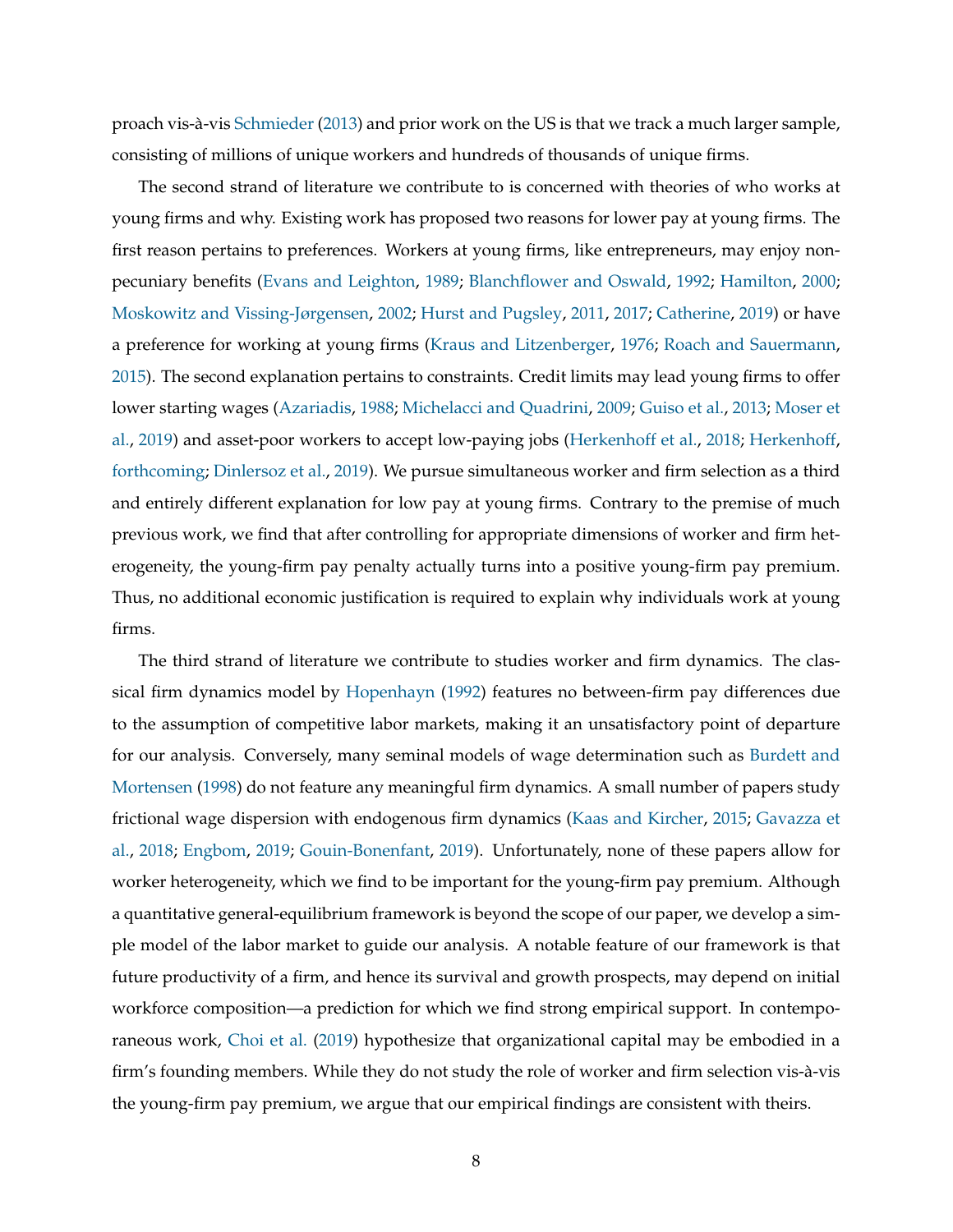# **2 Why Do Young Firms Pay Less?**

In this section, we present a theoretical model of worker and firm selection. The goal is to provide a simple framework that allows us to interpret our main empirical findings in light of this theory.

### **2.1 A Model of Worker and Firm Selection**

Consider a two-period economy with time indexed by  $t \in \{1,2\}$ . The economy is populated by two types of agents, a fixed unit mass of heterogeneous workers and a mass of heterogeneous firms. We first describe the two types of agents in the economy, outline the timing, then discuss how matches are formed and how pay is set.

**Workers.** Workers differ in their ability *θ*. At any time, they are either employed or unemployed. Employed workers consume some labor income  $w_t$  that depends on their own ability as well as the productivity and age of their employer. The unemployed consume an exogenous amount *bθ*, for some  $b > 0$ , from home production. Workers have linear period consumption utility.

**Firms.** Firms differ in their productivity  $p_t \sim G_t(\cdot)$  and age group  $a_t \in \{$ young, old $\}$ . New firms can be created in the beginning of a period by paying an entry cost in exchange for a productivity draw. After entering and recruiting *l<sup>θ</sup>* workers of ability *θ* before production, young firms learn their operating cost *c* ∼ *O*(·) as in Jovanovic (1982). At this point, firms choose between either paying the cost and continuing operations or shutting down, which results in an ex-ante probability of exit  $x_t(p_t, \{l_\theta\}_\theta) > 0$ . Continuing firms produce output according to the technology *y*(*p<sup>t</sup>* , {*lθ*}*<sup>θ</sup>* ) = *p<sup>t</sup>* ´ *l<sup>θ</sup> θdθ*. Importantly, a firm's future productivity depends on the average ability of its initial workforce,  $\bar{\theta}$ , through the function  $p_2(p_1, \bar{\theta})$ , which is increasing in both arguments.

**Timing.** At the beginning of period 1, all workers are unemployed and there are no old firms. New firms are created with idiosyncratic productivity and match with the unemployed. At this point, worker-firm bargaining and home production occurs. Next, young firms learn about their cost and decide between exiting and continuing. Exiting firms send their workers back into unemployment. Continuing firms produce output and pay their employees. At the beginning of period 2, employed and unemployed workers enter from the previous period. Continuing firms are classified as old and a set of new firms enter as young. Firms hire unemployed workers, bar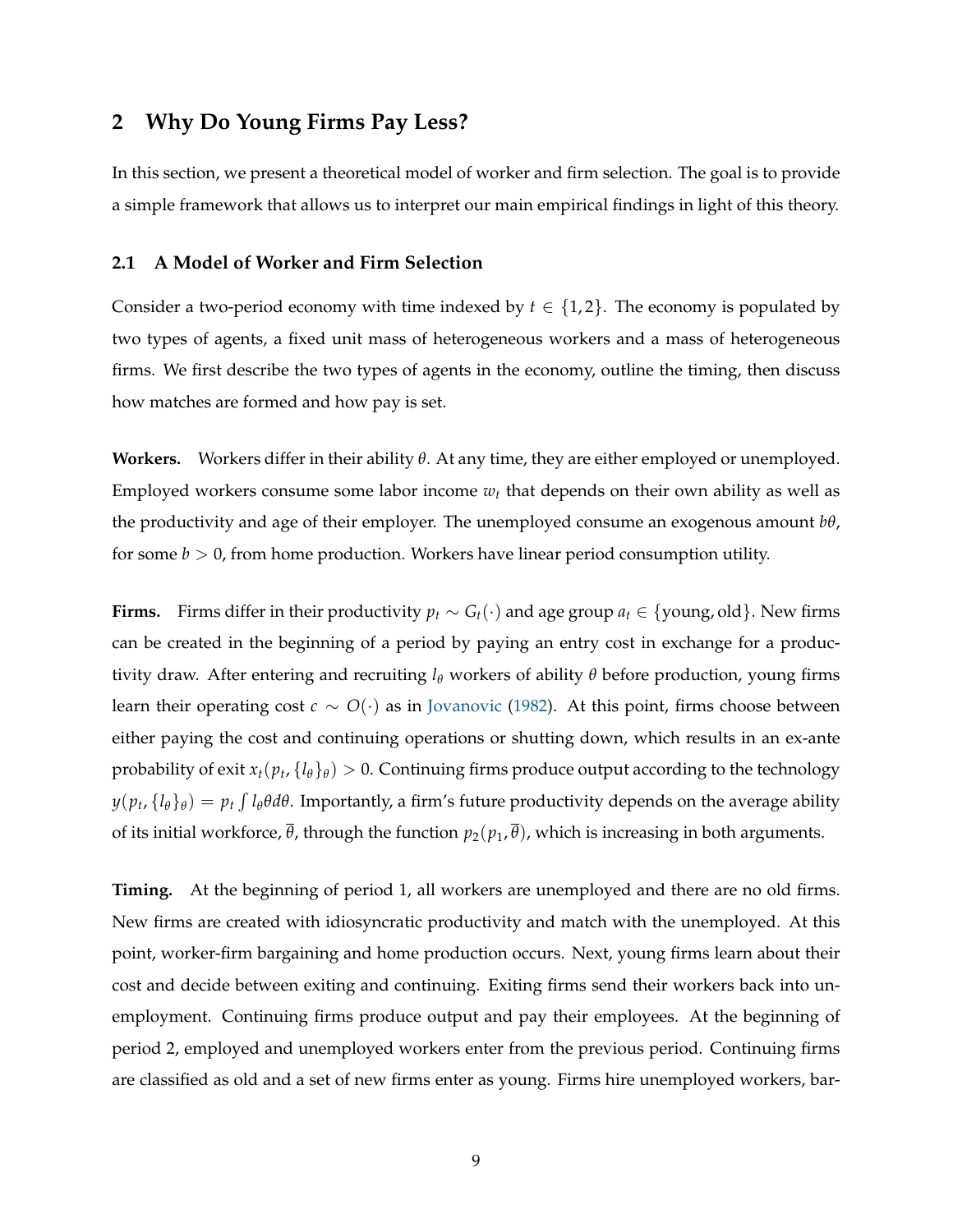gaining occurs, and home production is realized. Finally, young firms learn about their cost and some young firms exit, output is produced, and the employed are paid.

**Matching.** In both periods, firms and unemployed workers meet in a labor market characterized by search frictions, which we think of as capturing incomplete information, adjustment costs, or idiosyncratic mobility shocks. New firms (in periods 1 and 2) and old firms (in period 2) are randomly assigned a worker type *θ*. They then compete with other firms for the  $u_{θ,t}$  unemployed workers in a market specific to that worker type by choosing a recruitment intensity.<sup>4</sup> A firm that posts  $v_{\theta,t}$  vacancies subject to convex increasing costs  $\phi(v_{\theta,t})$  hires  $h_{\theta,t}(v_{\theta,t}) = u_{\theta,t}v_{\theta,t}/V_{\theta,t}$  workers, where  $V_{\theta,t} = \int v_{\theta,t}(p) dG_t(p)$  denotes aggregate vacancies posted by all firms in the market.

**Pay Determination.** Frictions in the labor market imply that there are rents to be shared between matched workers and firms. We assume that pay in both periods is set through intraperiod bargaining that depends on worker ability, firm productivity, and firm age.<sup>5</sup> Specifically, the pay of a worker with ability *θ* employed at a firm with productivity *p* and age *a* in period *t* solves  $w_t(\theta,p,a)=\argmax_w C(w;\theta,p,a)^{\beta}$  *J*  $(w;\theta,p,a)^{1-\beta}$ , where  $C(w;\theta,p,a)$  is the expected surplus of a worker paid *w*,  $J(w; \theta, p, a)$  is the expected surplus of a firm paying *w*, and  $\beta \in (0, 1)$  denotes workers' bargaining weight. Appendix A demonstrates that the solution to the bargaining problem results in the following model earnings equation:

$$
\ln(w_t(\theta, p, a)) = \underbrace{\ln(\theta)}_{\text{"worker fixed effect"}} + \underbrace{\ln(\beta p + (1 - \beta) b)}_{\text{"firm fixed effect"}} + \underbrace{\mathbf{1}[a = young] \ln \left(\frac{\beta p + \frac{(1 - \beta)b}{1 - x_t(p, \{l_\theta\}_\theta)}}{\beta p + (1 - \beta) b}\right)}_{\text{"young-firm pay premium"}}.
$$
 (1)

The model earnings equation (1) is log-additively separable into three terms: a "worker fixed effect" that depends only on worker ability, a "firm fixed effect" that depends on firm productivity, workers' outside options and their bargaining power, and a "young-firm pay premium."

# **2.2 Key Theoretical Predictions**

We provide further details of the model and its solution in Appendix A. Here, we outline five key theoretical predictions about the pay, employment, and dynamics of young firms. The first

<sup>&</sup>lt;sup>4</sup>Our framework could accommodate job-to-job transitions without changing the main insight.

<sup>5</sup>Consistent with our model featuring a finite number of periods, we adopt a static bargaining protocol so as to not conflate firm age with time in the model. Exploiting the linearity of the production function across worker types allows us to solve for the bargaining solution separately by worker type.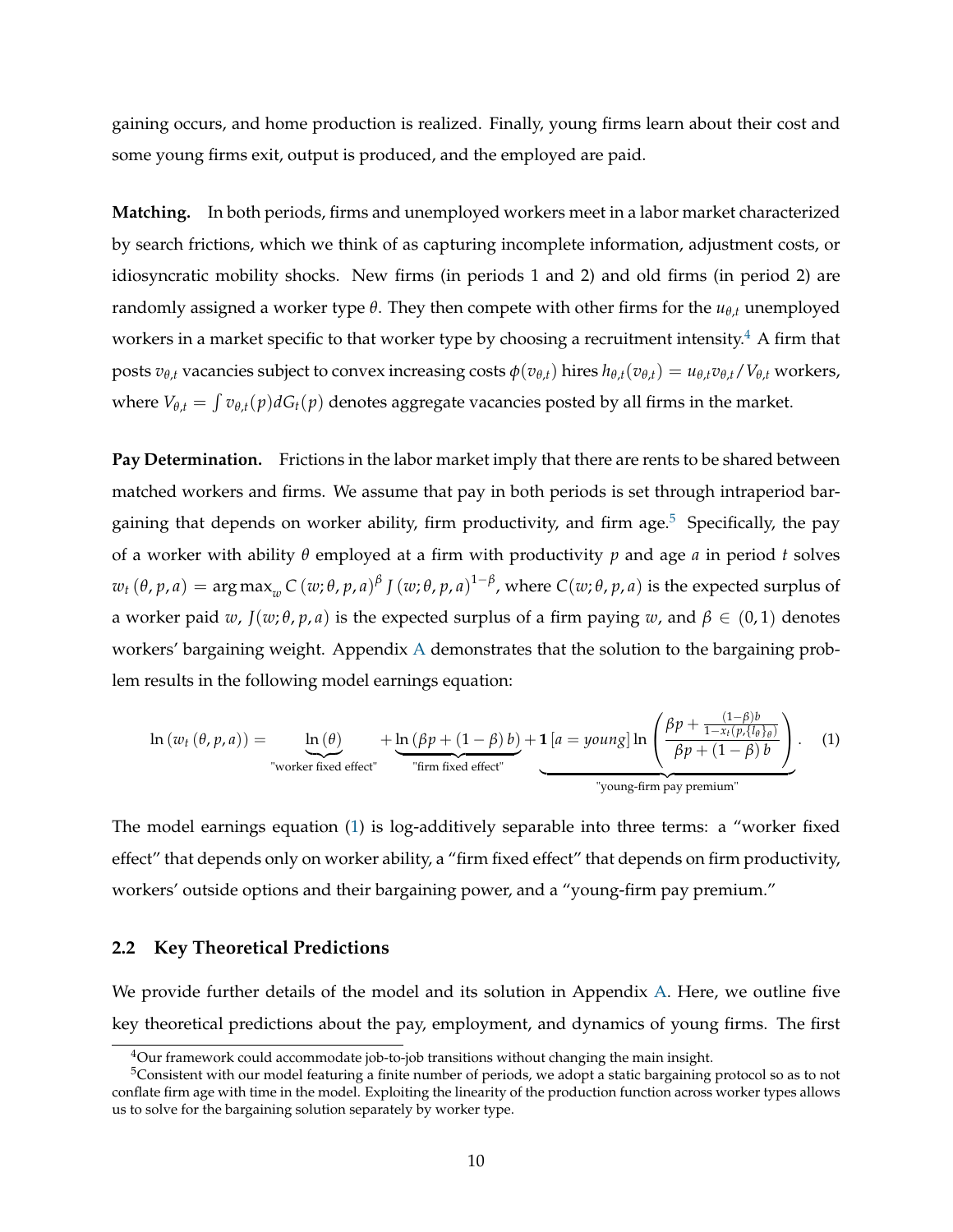prediction concerns the heterogeneity of pay across workers and firms:

**Prediction 1.** *Higher-ability workers command proportionately higher pay at any given firm, and higherproductivity firms pay proportionately more to any given worker.*

While in a frictional labor market workers are paid below their marginal product, Prediction 1 states that both worker and firm characteristics enter into earnings equation (1). The existence of worker and firm pay components is a notable departure from the competitive-markets benchmark in which all individuals get awarded their marginal product, regardless of where they work. Although it is impossible to disentangle these pay components using just cross-sectional data, we will demonstrate that following workers and firms over time allows us to separately identify them.

The second prediction concerns the relative pay of young versus old firms:

### **Prediction 2.** *Young firms pay a premium to workers relative to otherwise identical old firms.*

The young-firm pay premium mentioned in Prediction 2 reflects the compensation that workers receive for unemployment risk due to the higher exit probability of young firms. In anticipation of forgone consumption from future unemployment when starting at a young firm, workers bargain for higher pay. In the data, the young-firm pay premium may be masked by the convolution of worker and firm selection, which we describe in detail below. We can uncover the true firm-age pay premium, however, by controlling for other observed as well as unobserved dimensions of worker and firm heterogeneity.

The third prediction regards young firm dynamics in relation to initial worker composition:

# **Prediction 3.** *Young firms that have higher productivity or initially hire higher-ability workers are more likely to survive and grow.*

A notable feature of our model is the dependence of future firm productivity on initial workforce ability, which shields young firms from cost shocks and gives rise to Prediction 3. Inferring worker quality from data can be a difficult task absent precise human capital proxies. However, through the lens of our model, worker pay fixed effects directly correspond to unobserved worker ability. Consequently, the model suggests a positive relation between the permanent pay component of a firm's initial workforce and its future survival and growth prospects.

The fourth prediction concerns "worker selection" at young versus old firms:

## **Prediction 4.** *Young firms employ workers with lower ability on average.*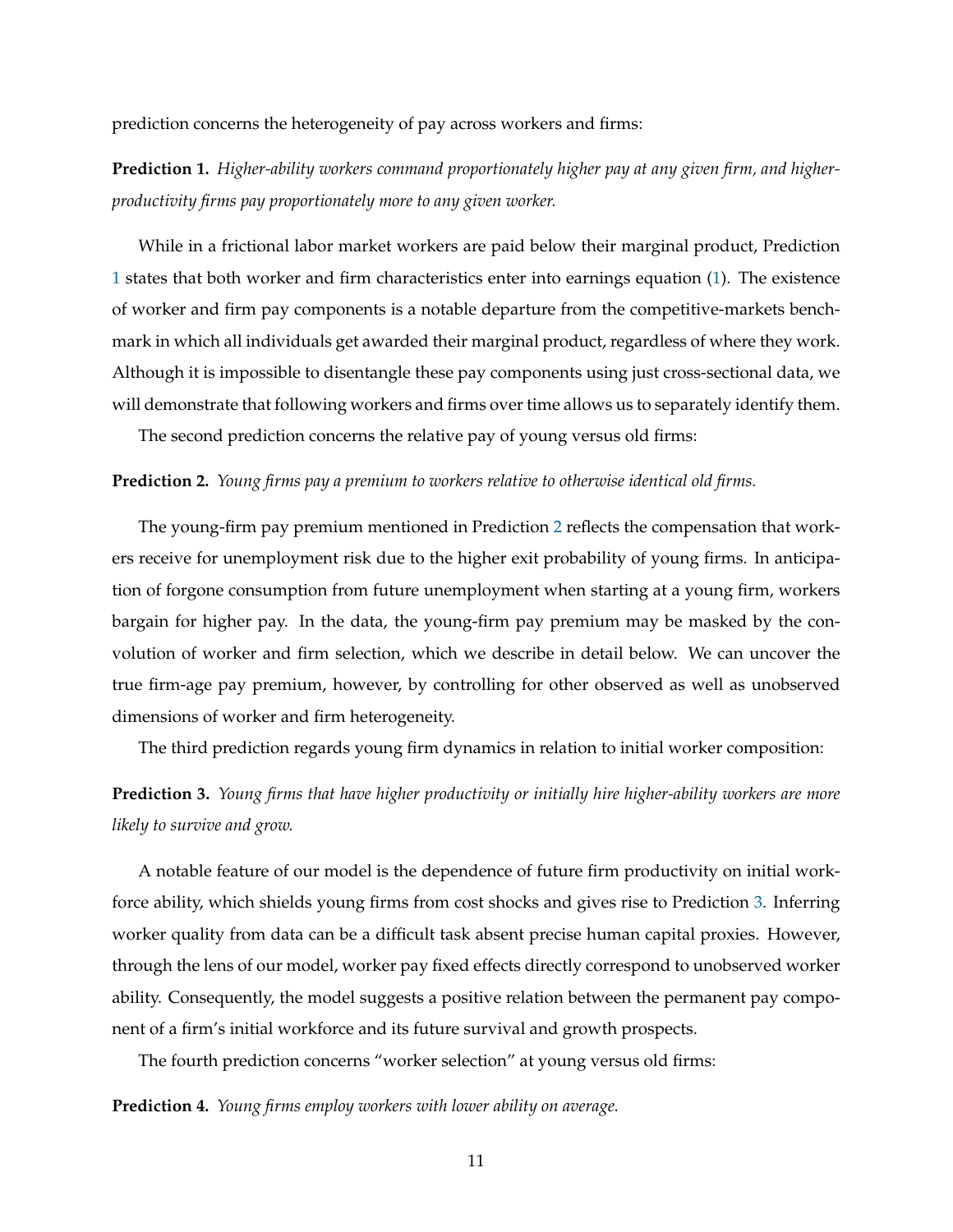The worker selection described in Prediction 4 arises because, as a corollary of Prediction 3, the unemployment pool will be skewed toward lower-ability workers. While surviving old firms on average hired relatively high-ability workers in the past, young firms recruit exclusively from the negatively selected unemployment pool, leading to a positive correlation between firm age and average worker ability. Since most young firms hire low-ability workers who are permanently low-paid, they may misleadingly appear to be low-paying in cross-sectional data.

The fifth prediction concerns "firm selection" over the life cycle of a firm:

## **Prediction 5.** *Young firms have lower productivity on average.*

The firm selection described in Prediction 5 results from dynamic attrition as firms age. Since the least productive among all young firms are most likely to exit when a cost shock materializes, the pool of old firms consists of a positively selected subset of previously young firms. Because most young firms have low productivity, one may erroneously confound the firm age-pay component with permanent firm heterogeneity in the cross-section.

Altogether, the five key theoretical predictions call for an empirical specification with controls for (unobserved) worker and firm heterogeneity in addition to firm age. Beyond these key predictions, the model is consistent with several other empirically relevant patterns, which we will investigate in the data. First, if the initial distribution of job seekers is skewed toward low-ability workers and most new business ideas are not productive, then the majority of young firms will be low-paying and likely to exit. Second, if the unemployment pool composition is constant over time, then there will be mean reversion in average workforce quality over a firm's life cycle due to repeated sampling of worker skills over time. Finally, we expect the young-firm pay premium to be lower for workers with higher bargaining power, such as college graduates, and those in industries with higher firm survival rates, such as workers in high-technology sectors.

# **3 Data and Methodology**

# **3.1 Data Description**

Our analysis is made possible by combining two confidential databases from the US Census Bureau. The first database contains employer-employee matched records including earnings information, while the second database allows us to track businesses over their life cycle. The combined dataset allows us to investigate the sources of pay differentials between young and old firms.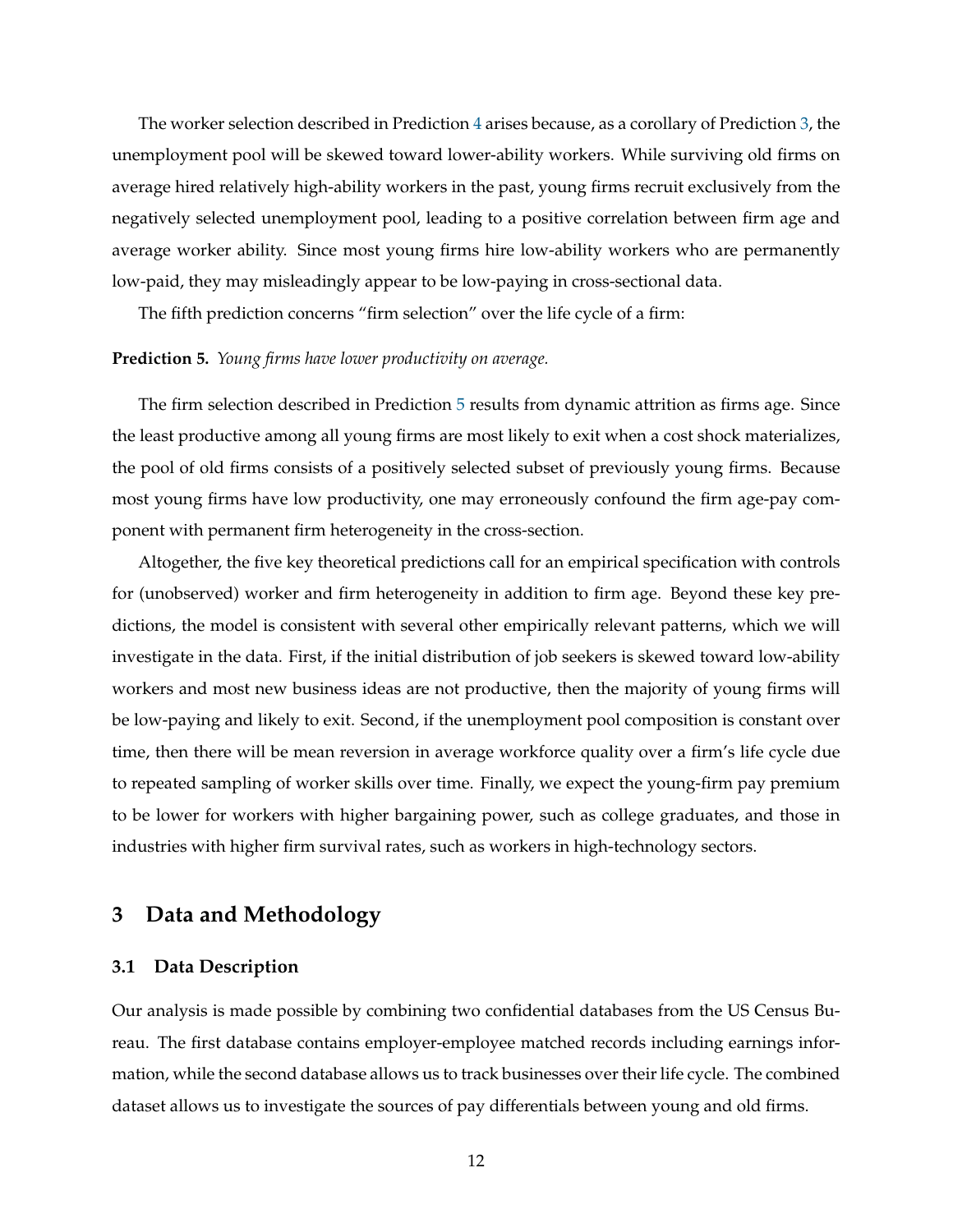**Longitudinal Employer-Household Dynamics program (LEHD).** Our analysis crucially relies on the ability to track workers across firms over time. For this, we use restricted-use microdata from the LEHD. Within covered states, this linked employer-employee dataset is constructed from administrative unemployment insurance records of states participating in the program. The data track nearly 100 percent of private employees across employers on a quarterly basis. Data coverage starts in 1990 for some states, while other states' coverage begins later.

We have access to microdata for 31 states covering over 60 percent of US private sector employment, which translates into billions of observations over the data sample period. $6$  Our analysis of such a large sample is subject to computational constraints on the Census's administrative system, leading us to seek an adequate sampling procedure. As we explain later, the estimation strategy requires the inclusion of workers at firms that are connected through worker mobility. Instead of randomly selecting workers across 31 states, which would skew our sample toward large firms (Woodcock, 2005) and could exacerbate limited-mobility bias (Andrews et al., 2008), we restrict attention to a representative subset of states, for which we keep the universe of all workers and firms. Specifically, we sort all 50 states and the District of Columbia by the fraction of employment in firms up to three years old and choose the three states that land at the tenth, median, and ninetieth percentiles: Vermont, Maryland, and Colorado.

This sampling procedure ensures that most observations within a state are included in the connected set of workers. Including small firms is crucial for our analysis since most firms are born small. For each individual, we record the logarithm of quarterly real earnings (or, in short, "earnings") at their current employer. Earnings data in the LEHD include all forms of compensation that are immediately taxable. Stock options are typically taxed when exercised and at this point appear in our earnings measure.<sup>7</sup> Because our data do not contain information on equity ownership, we do not separate between founders and nonfounders. Both are included in our data, although most employees are nonfounders: the median new firm has six employees in our sample but according to previous work has only two founders (Parker, 2009).<sup>8</sup> The LEHD also allows us to observe the age, gender, race, place of birth, and education of each employee. $9$ 

<sup>&</sup>lt;sup>6</sup>See Abowd et al. (2009) for a detailed description of the LEHD program and the datasets generated from it. A map showing the 31 states available in our data is contained in Figure 4 of Appendix B.

 $7$ The possibility that young firms offer additional remuneration not reported in administrative data, as documented by Hurst et al. (2014), would further strengthen the main conclusions of our analysis. While there is some evidence that larger firms offer greater fringe benefits such as pensions (Freeman, 1981; Brown and Medoff, 1989), which fall outside of our income concept, our main conclusions are robust to controlling for firm size.

 $8$ Azoulay et al. (2018) identify founders as the highest earner at the time of firm birth. However, sorting on pay at new firms is problematic in our empirical setting, given that our dependent variable is earnings.

<sup>&</sup>lt;sup>9</sup>Education is imputed for employees with missing education data (Abowd et al., 2009).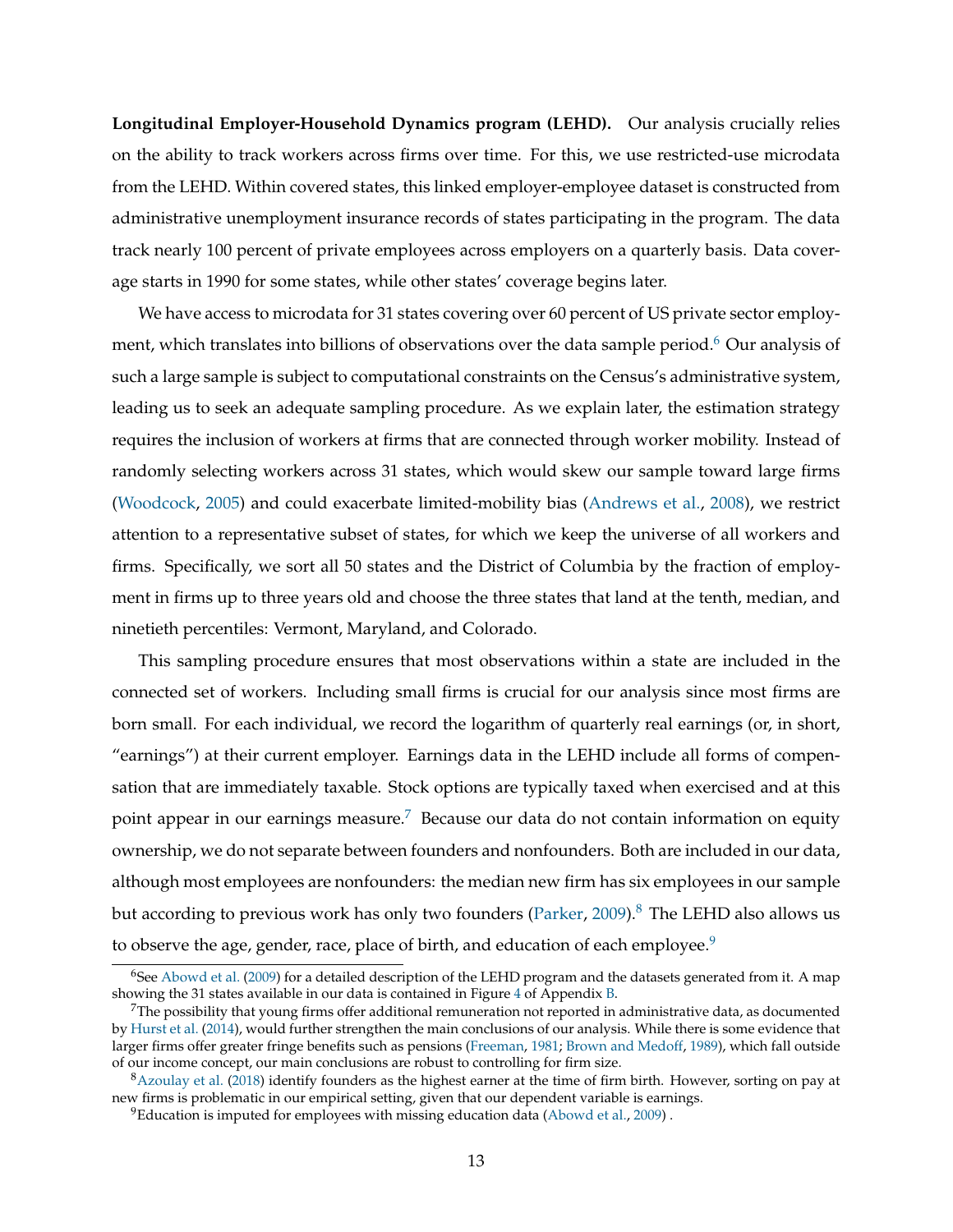To construct our baseline sample, we start with all workers ever observed in one of the three selected states. We retrieve these workers' entire work histories in the LEHD from 1990 through 2006. We end our sample in 2006 to leave enough time to measure future firm outcomes. Earnings are normalized to constant 2014 US dollars. As is standard in the literature, for each workerquarter combination, we keep the observations with the highest earnings. To limit the influence of outliers, we drop observations with earnings growth exceeding 5,000 percent in a given year.

The LEHD data allow us to observe quarterly earnings with no information on weeks worked. To account for the mechanical effect of job mobility within a quarter on earnings, we drop observations that do not have the same worker-firm pair in both the preceding and the subsequent quarter. This adjustment is important, given that worker transitions between jobs not occurring at the exact start of a new quarter would lead to a downward bias in earnings around a job change. A potential downside of this adjustment is that we undersample workers with especially high turnover rates, specifically those who switch jobs twice in two subsequent quarters. Furthermore, to be consistent with previous work that uses annual income reports and to minimize the computational requirements of a large sample size, we retain only the first quarterly earnings report for each worker-year combination.

**Longitudinal Business Database (LBD).** Our analysis requires us to reliably identify firm age. To this end, we supplement the LEHD data with firm-level information from the LBD. The LBD is a panel dataset that tracks the universe of US business establishments with at least one paid employee (Jarmin and Miranda, 2002). An establishment is any separate physical location operated by a firm with at least one paid employee. In addition, the LBD contains a unique firm-level identifier, which longitudinally links establishments that are part of the same firm. A representative new firm in our sample will be an incorporated business with a few employees and a physical office location. This is distinct from the self-employed entrepreneurs who Hurst and Pugsley (2011, 2017) and Levine and Rubinstein (2017) argue have little desire to grow and are unlikely to create economic benefits beyond themselves. The LBD contains information for all 50 US states and the District of Columbia on the number of employees, total payroll, entry, exit, and age of the establishment. Using the LBD has at two notable advantages.

First, the longitudinal linkage between establishments and their parent firm allows us to measure firm age. This is an important advantage over data that only allow us to infer establishment age. The distinction between firm age and establishment age is quite important in our setting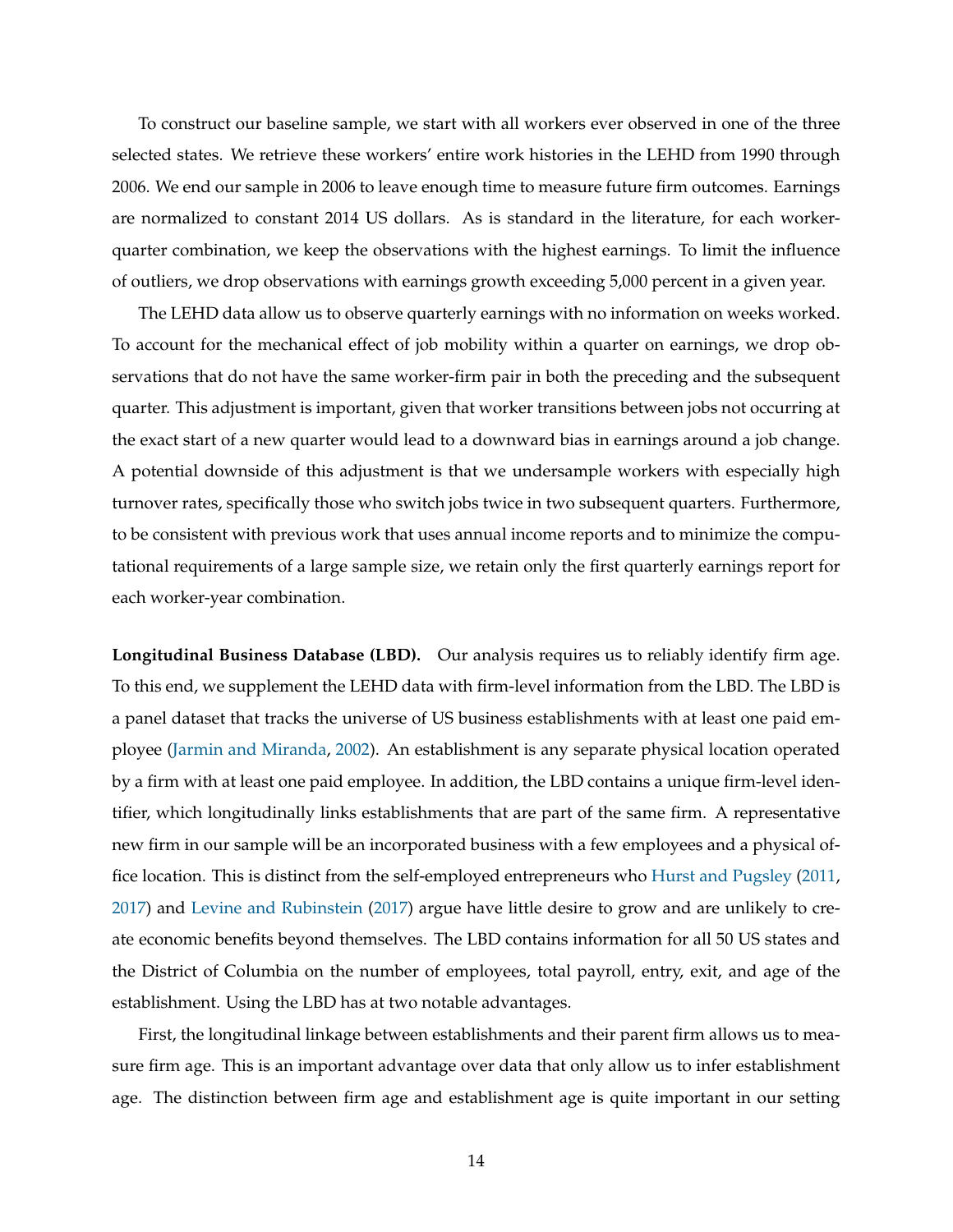because the majority of new establishments are new branches of incumbent firms. A new establishment of an incumbent firm may resemble a more mature enterprise than the establishment age would suggest. Following Haltiwanger et al. (2013), we define firm age using the oldest establishment that the firm owns in the first year the firm is observed in the LBD. As firm birth is defined at the time of founding, we avoid misclassifying an establishment that changes ownership as a newly born firm. Similarly, we track true firm age for companies that are legally acquired by another company or those that change legal status.

Second, the full geographic coverage of the LBD allows us to measure firms' total employment by summing employment levels at each of its establishments. Many outcomes of interest including entry, exit, and growth—are at the firm level rather than at the establishment level. But this distinction is often hard to make in data that do not separately identify establishments from firms (Schmieder, 2013).

## **3.2 Empirical Strategy**

Motivated by our theoretical model in Section 2, we identify pay policies of young firms by augmenting the classical two-way fixed effects framework developed by AKM to allow firm pay policies to vary with firm age. We assume that earnings of individual *i* in year *t* at employer  $j = J(i.t)$ are determined by the following equation:

$$
y_{it} = \alpha_i + \psi_{J(i,t)} + \eta_t + X_{it}\beta + \text{Firm}Age_{J(i,t)t}\gamma + \varepsilon_{it}, \tag{2}
$$

where  $y_{it}$  denotes earnings,  $\alpha_i$  are worker fixed effects,  $\psi_{J(i,t)}$  are firm fixed effects,  $\eta_t$  are year fixed effects,  $X_{it}$  is a matrix of time-varying observable individual characteristics,  $FirmAge_{I(it, t}$ is a vector of indicators for firm age groups, and *εit* is an error term. We are interested in the coefficient vector *γ* on different firm-age groups. As a baseline, we will consider *FirmAgeJ*(*i*,*t*)*<sup>t</sup>* to contain an indicator for firms up to three years old, which we will classify as "young firms," while other firms are classified as "old firms." In alternative specifications, we vary this firm age cutoff and also estimate a specification containing separate indicators for two-year bins between firm birth and 20 or more years of age.

In equation (2), worker fixed effects capture the time-invariant component of pay due to individual heterogeneity rewarded proportionately across employers, which could be due to innate ability and other individual characteristics. In comparison, firm fixed effects capture the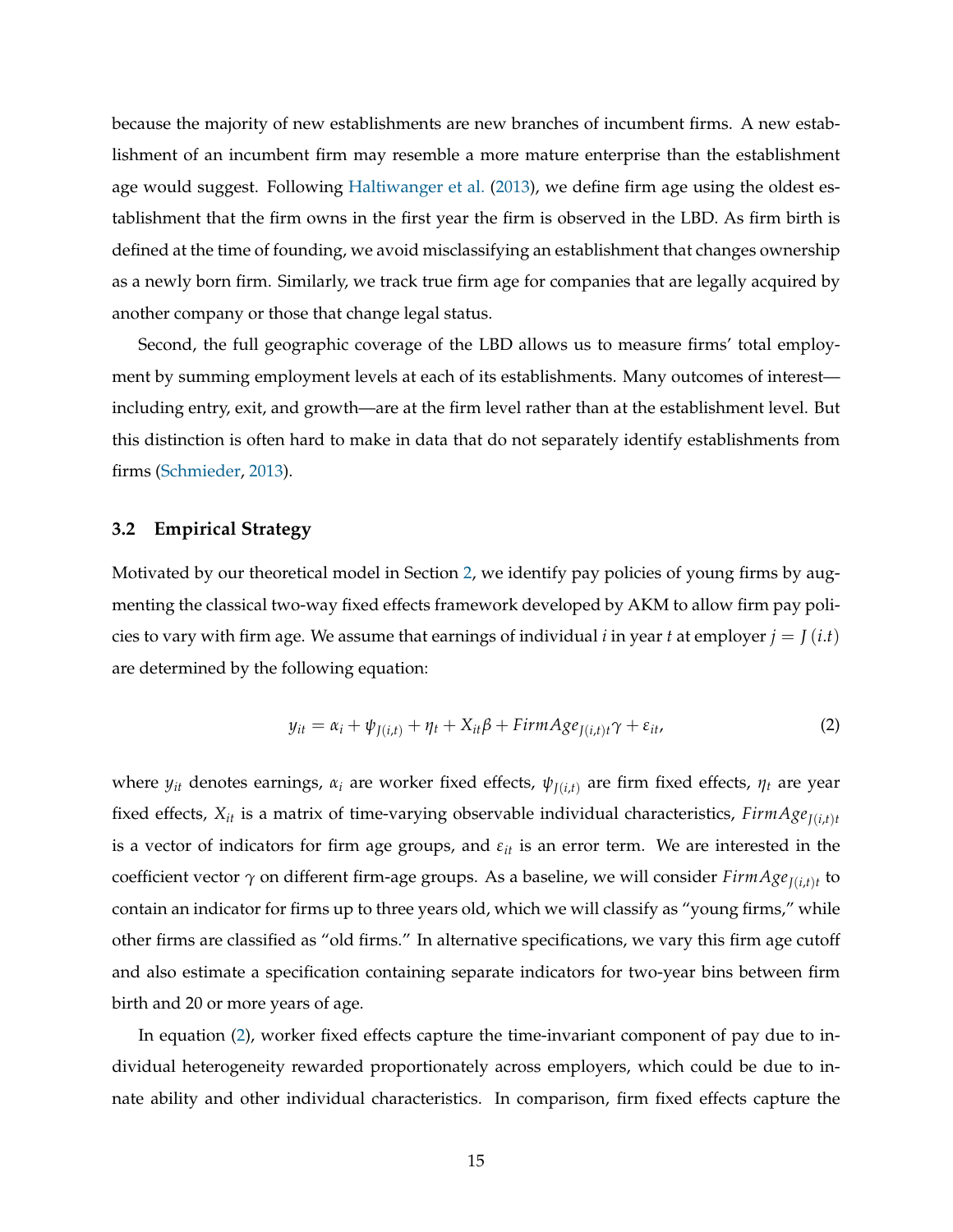time-invariant component of pay due to employer heterogeneity awarded equally to all employees, which could be driven by differences in productivity, rent sharing agreements, or workplace amenities. Abowd et al. (2002), Sorkin (2018), and Song et al. (2019) find significant between-firm pay differentials for identical workers in the US labor market. Year fixed effects control for timevarying changes in earnings common to all workers at a given point in time, including the mean shift in earnings due to business cycle fluctuations. The set of time-varying worker controls, which include squared and cubic terms of age interacted with education levels, capture skill-specific human capital accumulation over an individual's lifetime.<sup>10</sup>

Building on the insight by Abowd et al. (2002), our augmented AKM specification is identified only within a set of firms and workers connected through worker transitions. The largest connected set of workers in our data comprises the vast majority of worker-years and appears otherwise similar to the complete data in terms of observable worker and firm characteristics. Worker and firm effects are separately identified for observations contained in the (largest) connected set by using the information on wage changes of workers moving between employers during the sample period. Not all workers are required to move, but for each firm, at least one worker is required to join from or else leave for another firm in the connected set.

By augmenting the standard AKM equation with an additional set of firm age controls, we effectively allow for a common age effect in firm pay policies across employers. For the coefficients on firm age to be identified separately from the other AKM components, we require that age buckets be connected through surviving firms. Identification of the age indicators cannot be achieved if each firm is observed for only one period, as the firm fixed effect would then account for all firm-pay variation. A sufficient condition for identification is for each age bucket below the highest one to contain at least one firm that is observed after graduating into the next higher age bucket. No further restriction on worker mobility between young and old firms is required.

As discussed in Schmieder (2013), identification of a linear firm age coefficient or more flexible specifications is not possible in the presence of firm (cohort) fixed effects and time effects. Therefore, it is not possible to include a fully flexible set of firm age dummies. Instead, we assume that the firm-age-pay profile is flat after a certain cutoff firm age, which we vary between four

 $10$ Without further restrictions it is not possible to separately identify linear age effects in the presence of individual (cohort) effects and year effects due to the well-known collinearity problem. Following Card et al. (2018), we omit the linear age term and normalize the earnings profile to be flat around age 40 to obtain identification. Note that the inclusion of worker fixed effects will subsume time-invariant worker controls such as education and gender. Similarly, the inclusion of firm fixed effects will subsume time-invariant firm controls such as industry and state fixed effects.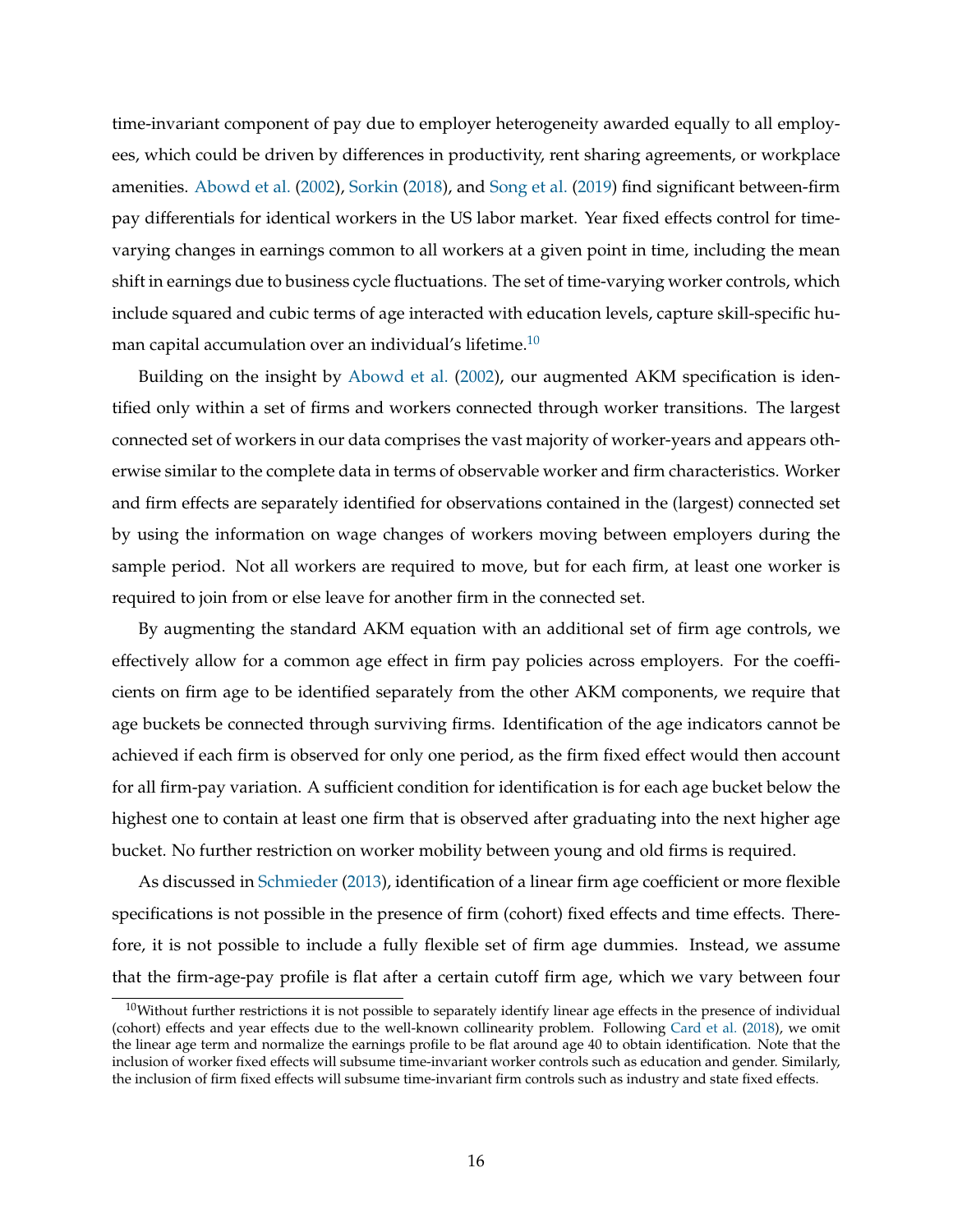and 20 years.<sup>11</sup> We later show that, consistent with this assumption, raw firm-pay profiles are approximately flat after 20 years of age, with and without various controls.

We estimate equation (2) by ordinary least squares (OLS). To recover unbiased estimates of worker and firm fixed effects, we require that the error term  $\varepsilon_{it}$  satisfy a strict exogeneity condition:

$$
\mathbb{E}\left[\varepsilon_{it}|\,\alpha_i,\psi_j,\eta_t,X_{it},FirmAge_{J(i,t)t}\right]=0.
$$

As shown by Card et al. (2013), a sufficient condition for this to hold under the usual assumptions is that the assignment of workers across (young and old) firms obeys a strict exogeneity condition:

$$
\mathbb{P}\left[J\left(i,t\right)=j|\,\varepsilon_{it}\right]=\mathbb{P}\left[J\left(i,t\right)=j\right]=G_{jt}\left(\alpha_i,\left\{\psi_j\right\}_j\right)\quad\forall i,t.
$$

This condition rules out "endogenous mobility" based on the error term *εit*, including any matchspecific wage component. However, important for our application, this condition is entirely consistent with worker mobility based on worker identity and the identity of all firms in the economy, as captured by the function *Gjt*(*α<sup>i</sup>* , {*ψj*}*j*). That is, our OLS estimates of pay premia will not be biased by systematic mobility of certain workers across certain (young and old) firms. Specifically, equation (2) is consistent with, say, low- $\alpha$ <sup>*i*</sup> workers' being disproportionately attracted to low- $\psi$ *<sub>j</sub>* or young firms. To test for endogenous mobility, we employ a battery of tests proposed by Card et al. (2013) and used in subsequent work by Card et al. (2016) and Alvarez et al. (2018).<sup>12</sup>

In a second step, we will relate future firm dynamics of employer *j* to their initial worker composition at firm birth. As we will shortly see, unobservable time-invariant worker heterogeneity, which could be seen as a proxy for worker ability and human capital, will play an especially important role in explaining cross-sectional pay differences. Consequently, we explore how the initial workforce composition is related to future firm performance of firm *j* between its birth year *t* and some future date *t* ′ by running the following regression:

$$
z_{jt'} = \delta(\overline{\hat{\alpha}_i})_j + Z_{jt}\zeta + \omega_{jt'},
$$
\n(3)

where  $z_{jt'}$  is a firm dynamics outcome, such as survival or employment,  $(\hat{\alpha}_i)_j$  is the mean estimated

 $11$ Schmieder (2013) follows a similar identification strategy, assuming that firm age-pay profiles are flat from age 30 onward. Technically, we also obtain identification of firm age effects separately from firm fixed effects and year effects by grouping firm age into two-year intervals and assuming constant firm-age effects within those intervals.

 $12$ See Section 5.2 for an event-study analysis of pay changes in relation to worker mobility and invariance of our results to different sources of worker transitions.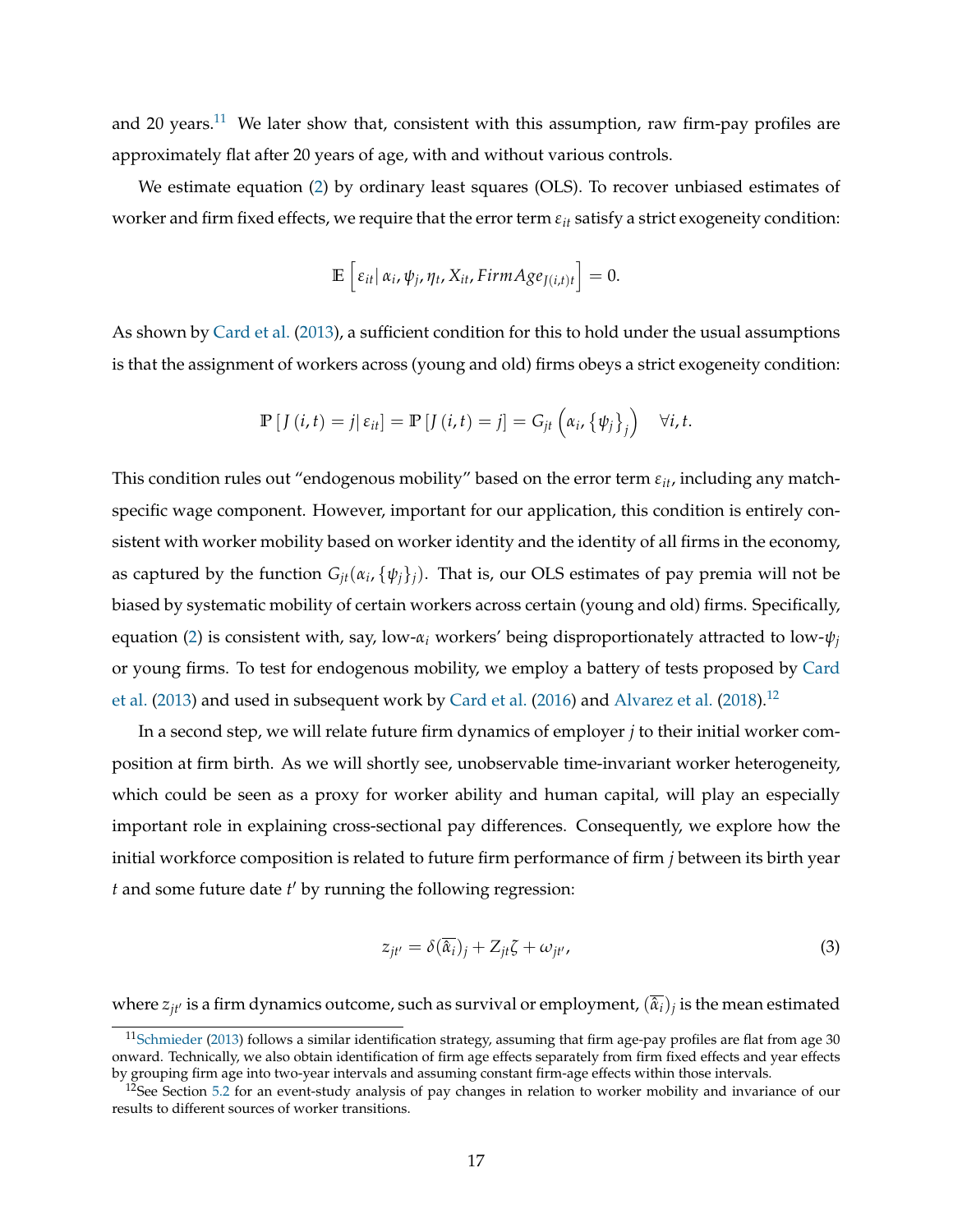AKM worker fixed effect among firm *j*'s initial workforce, *Zjt* is a vector of observable employer characteristics, and  $\omega_{it'}$  is an error term. We are interested in estimates of the coefficient on the mean worker fixed effect, *δ*, in equation (3). To the extent that worker fixed effects proxy for ability, *δ* captures the relation between initial workforce quality and future business performance.

#### **3.3 Summary Statistics**

Our baseline sample is a panel of 48.4 million worker-year observations over 1990–2006. This includes 7.1 million unique workers and  $345,000$  unique firms.<sup>13</sup>

To motivate our analysis, we plot average earnings of employees in our sample by two-year bins from firm birth to 20 or more years of age in Panel A of Figure 1. Consistent with the findings in Brown and Medoff (2003) from survey data, we document that employees at young firms receive lower earnings as compared to employees at older firms. Specifically, employees at firms 0–1 years old have mean earnings almost USD 2,500 or 20 percent below the sample mean of USD 8,536. For intermediate groups, mean earnings grow monotonically with firm age.

An immediate suspicion is that low-paid workers at young firms may be compensated with faster future earnings growth. To test for this, Panel B of Figure 1 plots the one-year earnings growth rates for new hires as well as stayers, by employer age. Inspection of the figure shows a nuanced pattern of mean wage growth across firm age groups. Earnings growth is close to the sample mean of 4.6 percent for the subpopulation of firms up to three years old. Overall, the variation in earnings growth rates as well as the gradient across firm age is rather small compared to the large cross-sectional pay difference we document.

In Table 1, we report summary statistics for firms in Panel A and for workers in Panel B. Starting with the firm-level analysis in Panel A, column 1 reports mean values and standard deviations calculated across all firm-years in our sample. In column 2, we report statistics for old firms that we define to be firms at least four years old. In column 3, we report the same statistics for young firms, which are firms aged three years or less. As expected, new firms employ significantly fewer workers, a median (mean) of 6 (15) employees compared to nearly 13 (210) employees at old firms.<sup>14</sup> In terms of observable worker composition, young and old firms employ a similarlooking pool of employees. New firms are slightly more likely to employ male workers, with 54.5 percent of males compared to 52.8 percent males at old firms, and are less likely to employ college-

<sup>&</sup>lt;sup>13</sup> All observation counts and estimates are rounded according to the US Census Bureau's disclosure policies.

 $14$ In accordance with the US Census Bureau's confidentiality rules, medians are calculated as the average over observations within the interquartile range.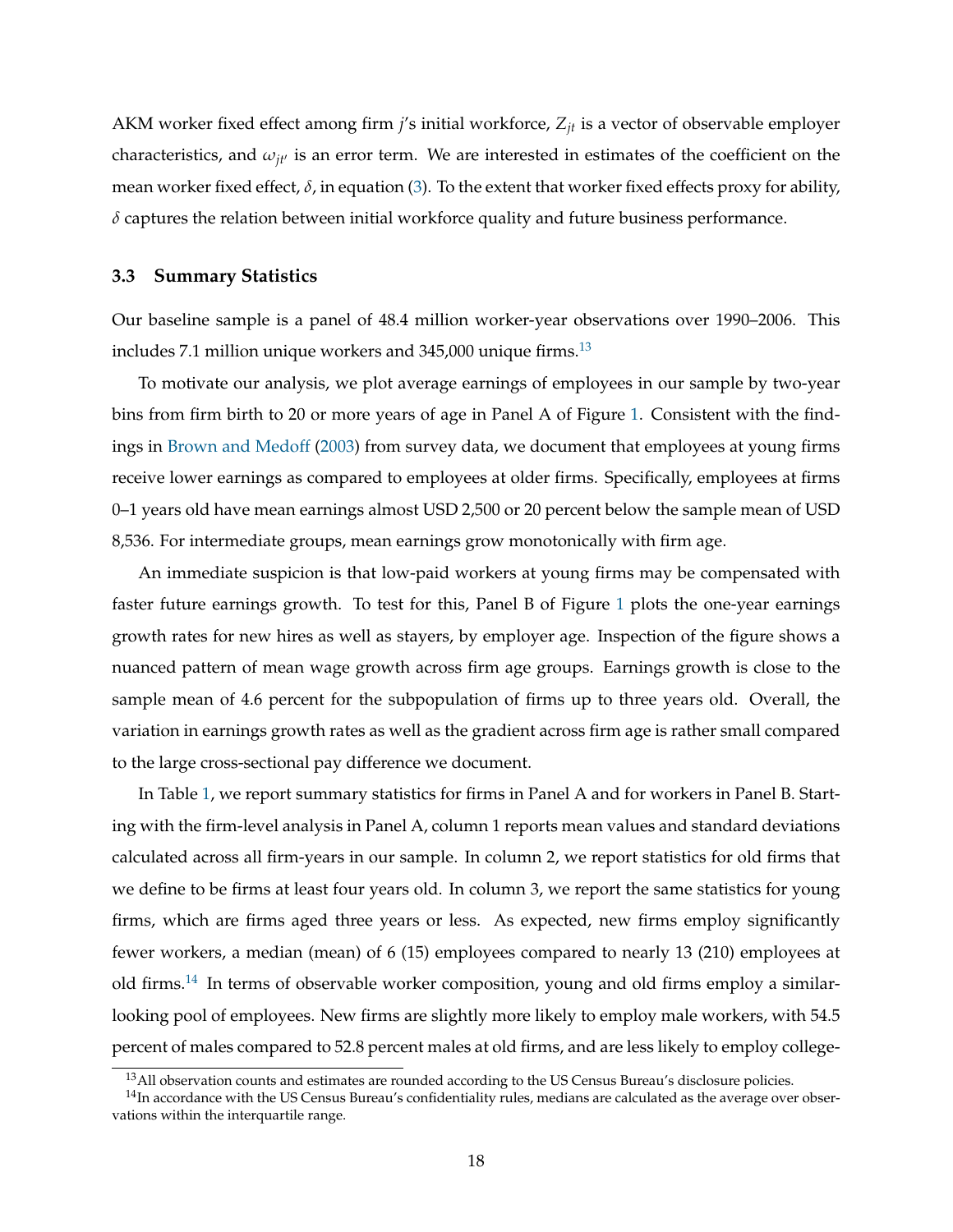educated workers, with 32.3 percent compared to 36.4 percent of college-educated workers at old firms. Altogether, the raw data suggest a large pay gap between young and old firms that is not readily explained by worker composition based on observable worker attributes, leading us to investigate the role of unobservable firm characteristics.

Turning to the worker-level analysis, column 1 in Panel B of Table 1 reports summary statistics for all worker-years in our sample. Column 2 pertains to employees at old firms, while column 3 provides statistics for employees at young firms. We find that earnings are substantially lower but earnings growth is essentially no greater at young firms relative to old firms. Employees at young firms have lower mean tenure at 3.2 years compared to 5.9 years, but have a similar representation of male and college-educated workers relative to old firms.<sup>15</sup> While there are some notable differences in observable worker attributes across young and old firms, this leaves room for sorting on unobservable characteristics.

In Table 2, we report summary statistics separately for employees who ever move between firms (column 2) and those who stay at the same firm throughout the sample period (column 1). These statistics are informative of the observable attributes of job switchers, including those who will start work at a new firm. Importantly, our identification strategy does not rely on movers being similar to stayers in either observable or unobservable characteristics. However, we rely on the identifying assumption that the expected gains from moving between firms are the same for movers and stayers. Job movers tend to be younger, have less tenure, earn less, and have higher earnings growth, consistent with findings in Topel and Ward (1992). During the 17-year time window we study, most workers make at least one job transition, with job movers making up 74 percent of all worker-year observations.

# **4 Pay and Dynamics of Young Firms**

# **4.1 The Young-Firm Pay Premium**

We now turn to the results from estimating the augmented AKM equation (2). Our focus is on estimates of the coefficient *γ* on a young-firm indicator, which equals one for employers up to three years of age.<sup>16</sup> Guided by our theory in Section 2, we postulate that specifications without the full

 $15$ For this statistic only, we define tenure as the completed length of employment at the current firm, including future employment. Hence, mean tenure may exceed young firms' mean age, which is mechanically capped at three years.

 $16$ Our results are not sensitive to the exact definition of what constitutes a "young" firm. We find consistent results when defining a young firm as being up to one year old (Table 11 in Appendix B) or using a more gradual definition of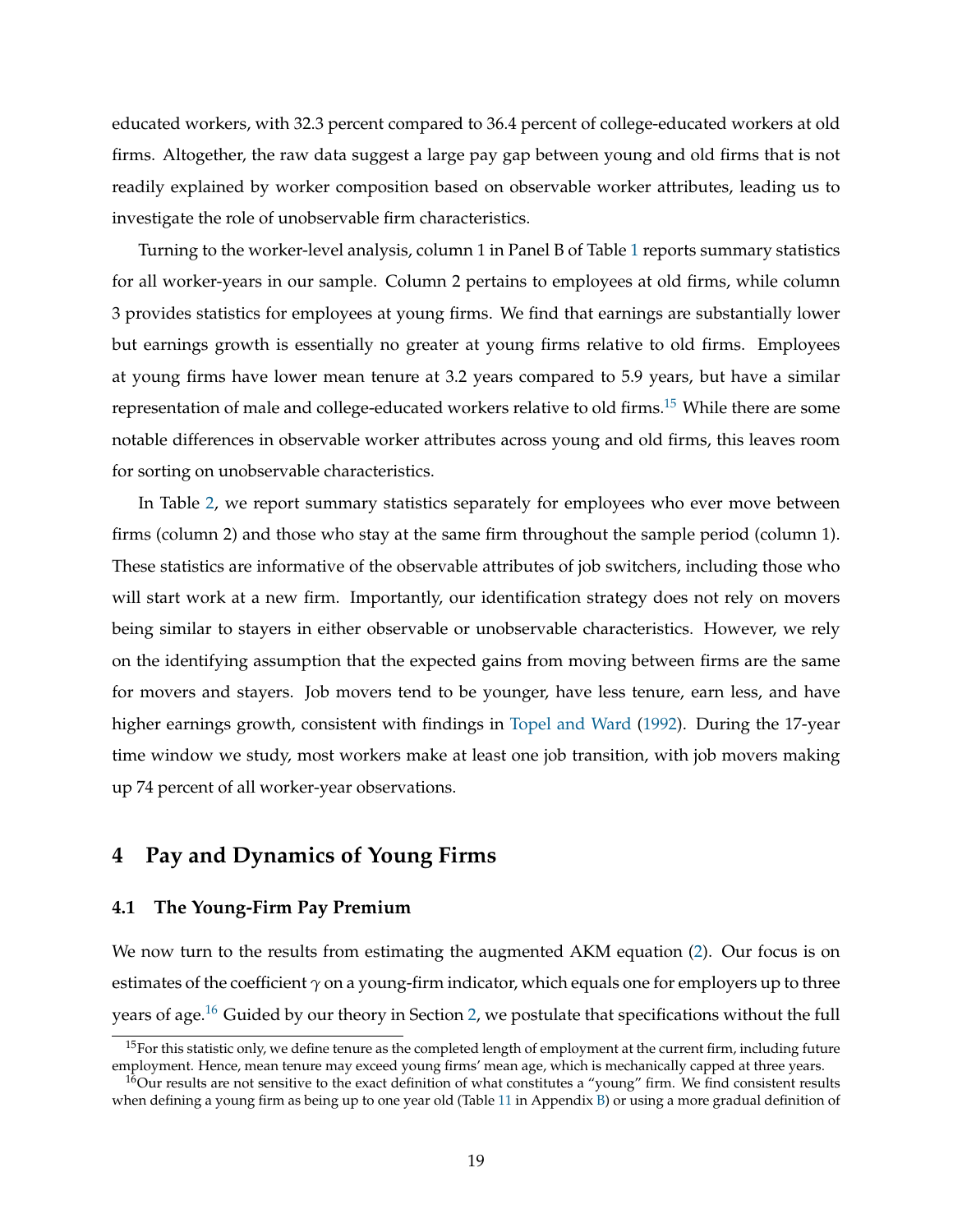set of controls for unobserved worker and firm heterogeneity are misspecified, leading to biased estimates of young firms' pay policies. We uncover the true young-firm pay premium (if positive) or penalty (if negative) by simultaneously controlling for both worker and firm heterogeneity.<sup>17</sup> All standard errors are double-clustered at the firm and worker level.

We begin by estimating the young-firm pay premium with only year fixed effects as controls. We then add worker fixed effects to control for time invariant worker heterogeneity. Next, we add controls for time-varying worker characteristics to account for life cycle patterns in pay. In our preferred specification, we add firm fixed effects to control for permanent firm heterogeneity. We then repeat our estimates with additional controls for firm size. Finally, we repeat our estimates while allowing for a more flexible firm age profile of pay.

**Cross-Sectional Estimates.** Column 1 of Table 3 shows that workers at young firms earn 30.7 log points less compared to those at old firms, suggesting a sizable pay penalty at young firms consistent with the results in Brown and Medoff (2003) and Ouimet and Zarutskie (2014).

**Controlling for Permanent Worker Heterogeneity.** In column 2 of Table 3, we include worker fixed effects to control for time-invariant worker characteristics by following individuals who move across employers. As a result, the estimated pay penalty of young firms drops by more than two-thirds of its original magnitude, to around 8.7 log points. We interpret this as young firms' disproportionately employing workers who are low paid regardless of where they are employed. For workers who switch between old and young firms, there is a sizable, yet significantly smaller pay penalty than the cross-sectional comparison would suggest. We also note a dramatic increase in the *R* <sup>2</sup> of this regression, to 75 percent, suggesting that time-invariant worker traits explain a sizable share of the earnings variation.

**Additional Controls for Observable Worker Characteristics.** In column 3 of Table 3, we add controls for observable time-varying worker characteristics, including squared and cubic terms of age interacted with education levels. Similar to our findings on young firms' propensity to hire workers with lower-paid time-invariant characteristics, we find that young firms also dispro-

firm age using two-year bins from birth to 20 or more years of age (Table 5).

<sup>&</sup>lt;sup>17</sup>We follow Altonji et al. (2005) and Oster (2019) in presenting estimation results with sequentially added controls. As is well-known, even under the assumption that earnings equation (2) is the true data-generating process, coefficient estimates will remain biased when not all relevant controls are included. The size and direction of the bias will depend on the covariance structure of the included and omitted variables.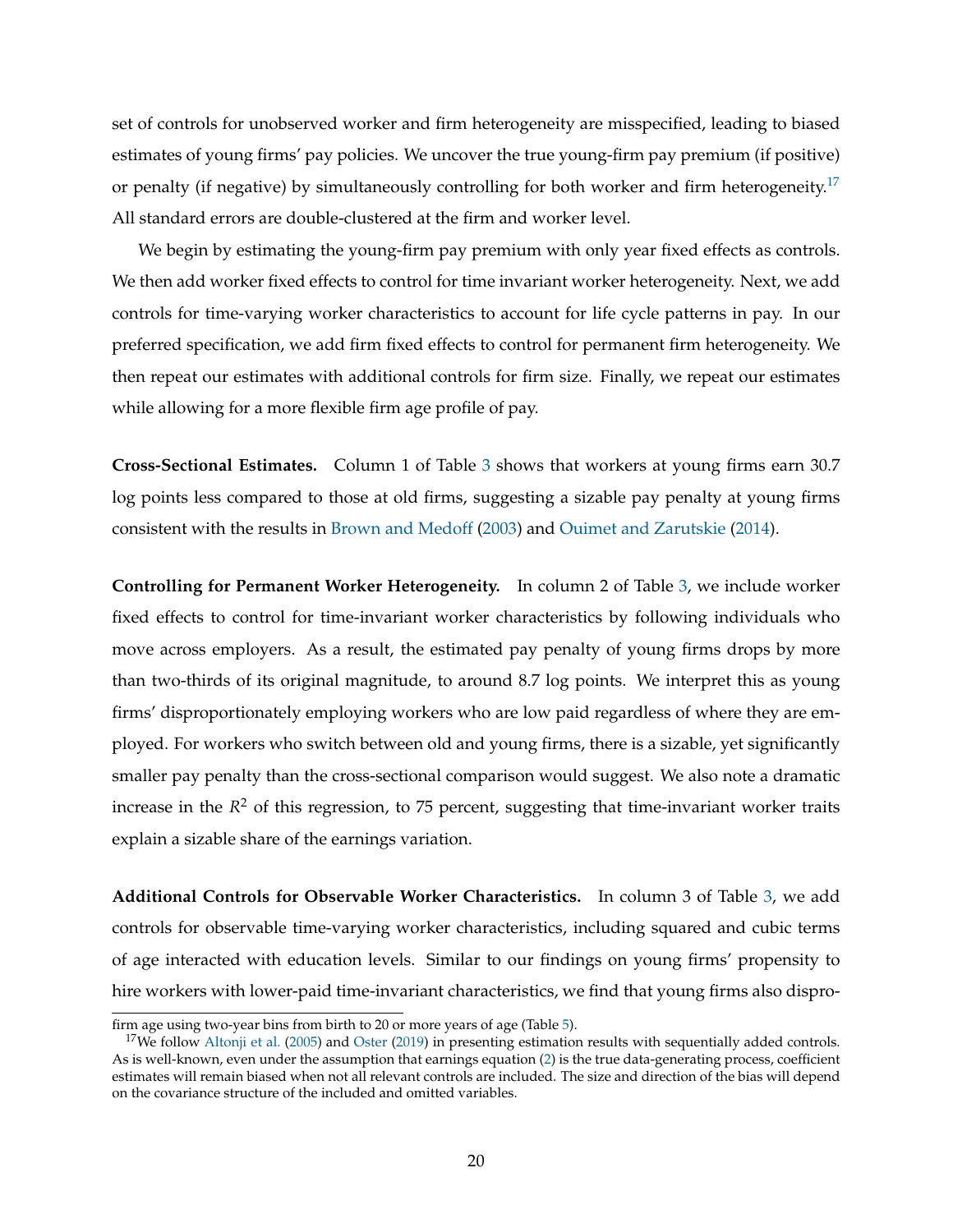portionately employ workers with lower-paid time-varying observable characteristics. Indeed, after controlling for time-invariant and time-varying worker characteristics, the young-firm pay penalty is further reduced to 7.8 log points, while the *R* 2 increases to 77 percent.

**Additional Controls for Permanent Firm Heterogeneity.** In column 4 of Table 3, we add firm fixed effects to our previous specification. By simultaneously including worker and firm fixed effects, we are effectively estimating an AKM equation, augmented with a control for firm age. As a result of controlling for time-invariant characteristics by following workers and firms over time, we estimate a moderate but statistically significant pay premium of 0.7 log points. Thus, a worker who switches from an old firm to a young firm of otherwise identical characteristics experiences, on average, a small increase in earnings. Adding controls for time-invariant firm characteristics further increases the  $R^2$  to 81 percent.

**Additional Controls for Firm Size.** Most young firms are born small, with the median startup employing six workers. Bartelsman et al. (2005) find that employer size varies systematically with employer age in a sample of OECD countries. At the same time, there is ample variation in firm size conditional on firm age (Pugsley et al., 2018). Related work has documented a positive firm size-pay premium, even conditional on worker composition (Brown and Medoff, 1989; Idson and Oi, 1999; Bloom et al., 2018). Furthermore, there is some evidence that larger firms offer hire fringe benefits such as pensions (Freeman, 1981; Brown and Medoff, 1989), which fall outside of our income concept. Consequently, one may wonder how our finding of a young-firm pay premium is related to differentials in pay and benefits across small and large firms.

To distinguish between firm age and size, we add controls for firm employment to our baseline specification in equation (2). Table 4 shows our estimation results. In column 1, controlling only for firm size and year fixed effects, we find a negative and significant young-firm pay penalty of 13.1 log points. The relatively smaller point estimate compared to our baseline result suggests that the relation between firm size and earnings partly mediates the young-firm pay penalty. After adding further controls for unobserved time-invariant worker heterogeneity (column 2), observable worker attributes (column 3), and time-invariant firm heterogeneity (column 4), we confirm that young firms pay a small but significant positive pay premium of around 1.7 log points.

**Extension to Firm Age-Pay Profile.** While the classification of firms into "young" and "old" is a useful abstraction, it may seem natural to consider a specification that allows for a continuous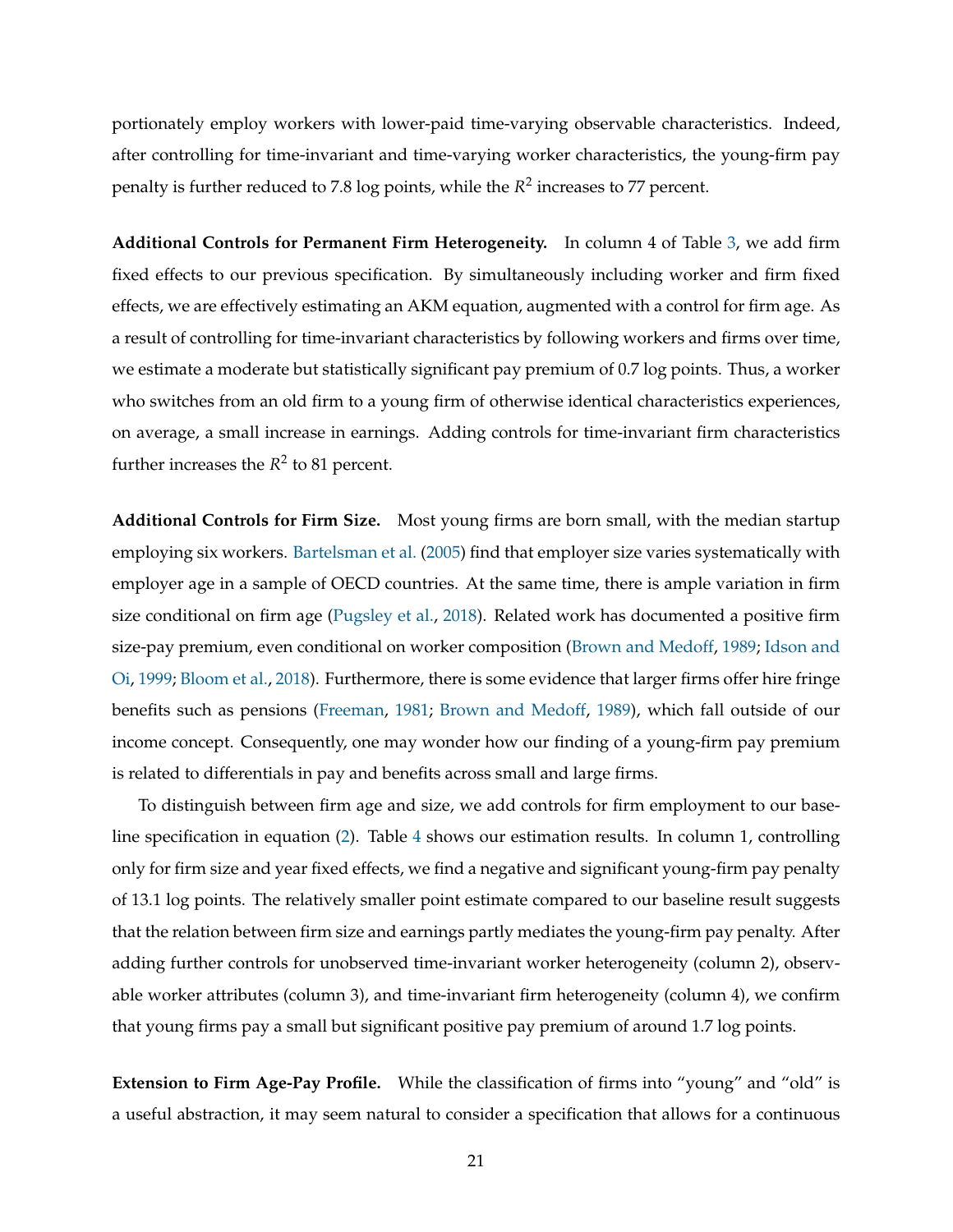firm age-pay profile (Haltiwanger et al., 2013). We pursue this by allocating all employers into two-year bins based on firm age between birth and up to 18–19 years old, the omitted category is firms 20 years or older. As the omitted category formerly consisted of firms at least four years old, this leads to a change in interpretation of all coefficients in the current specification, which are now relative to the reference group of mature firms at least 20 years old. Following an identification strategy similar to Schmieder (2013) and discussed in greater detail in Section 3.2, we allow for firms' pay policies to vary flexibly across two-year bins for the first 20 years of firm age, assuming that the firm pay policies remain constant thereafter.

Three key insights emerge from the results presented in Table 5. First, controlling for only year fixed effects (column 1), workers at young firms are paid significantly less than those at older firms, and earnings are monotonically increasing with firm age. For example, workers at firms 0–1 years old earn 19.8 log points less than those at firms 10–11 years old, and 38.2 log points less than those at firms at least 20 years old.

Second, adding controls for permanent worker heterogeneity (column 2) and time-varying observable worker heterogeneity (column 3) explains around two-thirds of the raw pay gap at young firms. For example, the pay penalty relative to firms at least 20 years old decreases from 38.2 log points to 12.6 log points at firm age 0–1 and from 18.4 log points to 7.9 log points at firm age 10–11 after accounting for worker heterogeneity (comparing columns 1 and 3).

Third, with a full set of controls including those for permanent firm heterogeneity, we find a statistically significant young-firm pay premium, which is essentially monotonically decreasing with firm age. For example, relative pay compared to firms with at least 20 years of age is 6.4 log points higher at firms 0–1 years old and 2.7 log points at firms 10–11 years old.

**Summary.** It is well-known that workers at young firms have significantly lower earnings. However, we find that the bulk of the young-firm pay penalty is explained by young firms' disproportionately hiring low-pay workers based on unobservable and observable characteristics. Moreover, young firms are more likely to be permanently low-paying relative to the pool of old firms. Together, these two dimensions of selection explain essentially all of the young-firm pay penalty in the raw data, turning it into a positive and significant young-firm pay premium.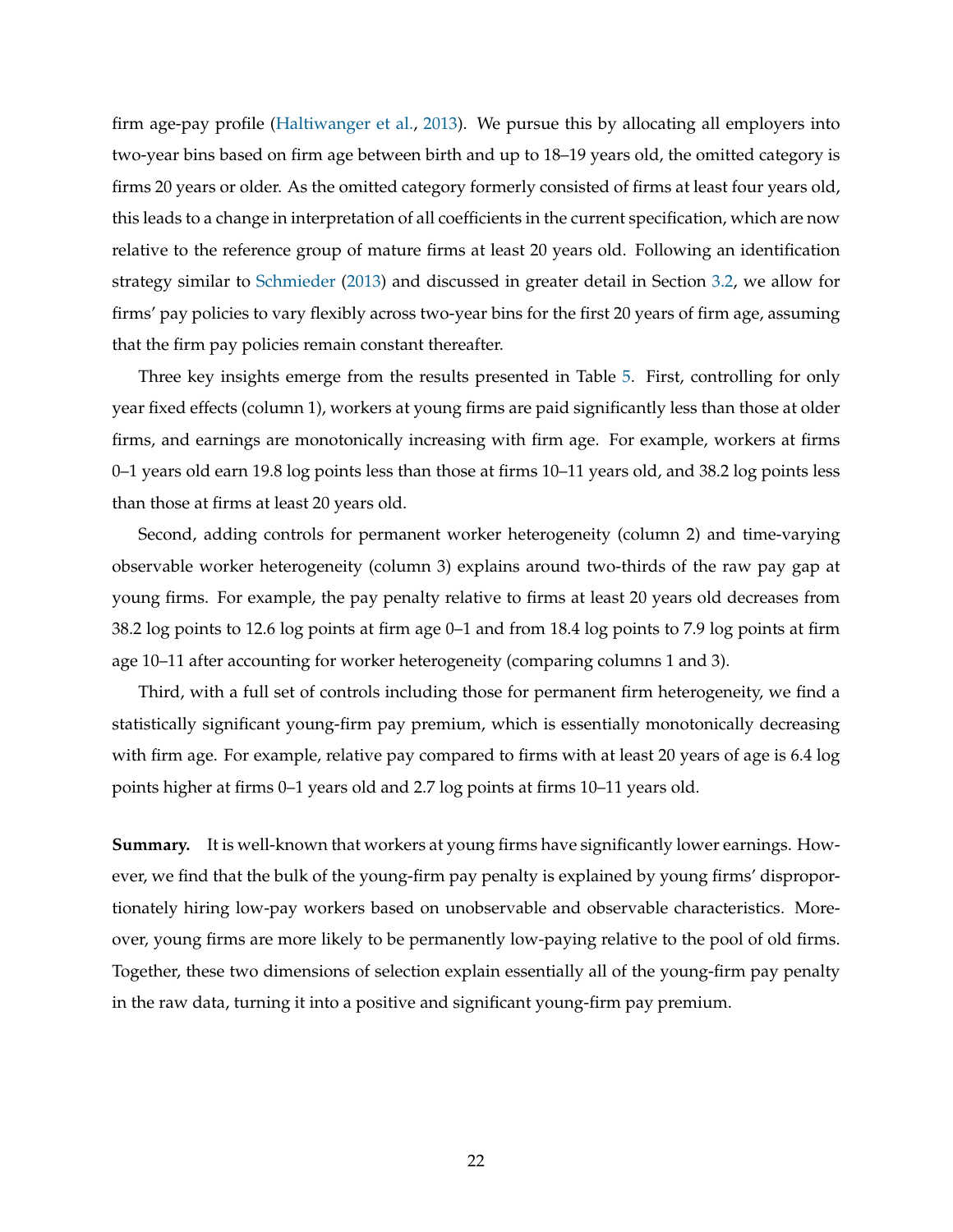### **4.2 Initial Worker Composition Predicts Young-Firm Dynamics**

In the previous section, we documented that young firms disproportionately hire low-paid workers and that the bulk of young firms are permanently low-paying. In this section, we explore the relation between firms' initial worker composition and future survival and growth prospects. Our theory in Section 2 suggests that the quality of the set of initial employees affects the dynamics of young firms by imbuing in their organizational capital certain qualities of the initial worker pool. This theory predicts that young firms that start out with initially high-ability workers are more likely to survive and grow to old age.

We begin by providing descriptive evidence that initial worker composition matters for future firm dynamics. We then test whether this suggestive evidence is robust to the inclusion of other firm-level controls that may be related to future firm survival and employment.

**Descriptive Evidence.** As a first step, we compute for each firm the average AKM worker fixed effect of its workforce, based on our main regression specification (see column 4 of Table 3). We then tabulate the mean worker fixed effect for each two-year bins from birth to age 20 or greater, shown in Panel A of Figure 2. Note that by construction, the average worker fixed effect across the whole sample is zero. Related to our previous finding, we find that firms 0–1 years old employ individuals who have, on average, almost 18 log points lower worker fixed effects than firms 10– 11 years old. Average worker fixed effects values increase in firm age up until 16–17 years old, then start to decline again somewhat. This pattern could be consistent with either average worker fixed effects increasing across firm age, or alternatively, the pool of older firms may be skewed toward a subset of firms with relatively higher worker fixed effects.

Next, in Panel B of Figure 2, we show mean AKM worker fixed effects by two-year firm age bins and whether the firm survives till 10 years of age. We find that surviving firms (green solid bars) hire above-average worker fixed effect workers at birth. Among surviving firms, those 0–1 years old have worker fixed effects that are on average 5.8 log points higher than the population average. Firms that exit within nine years of birth (red striped bars) hire individuals with belowaverage worker fixed effect at birth. Among all dying firms, employers that are 0–1 years old have worker fixed effects that are on average 18.9 log points lower than the population average. The same figure demonstrates that the difference in mean worker fixed effects between surviving and failing firms shrinks toward higher firm ages, possibly driven by the fact that the survival criterion becomes less distinct conditional on higher firm age.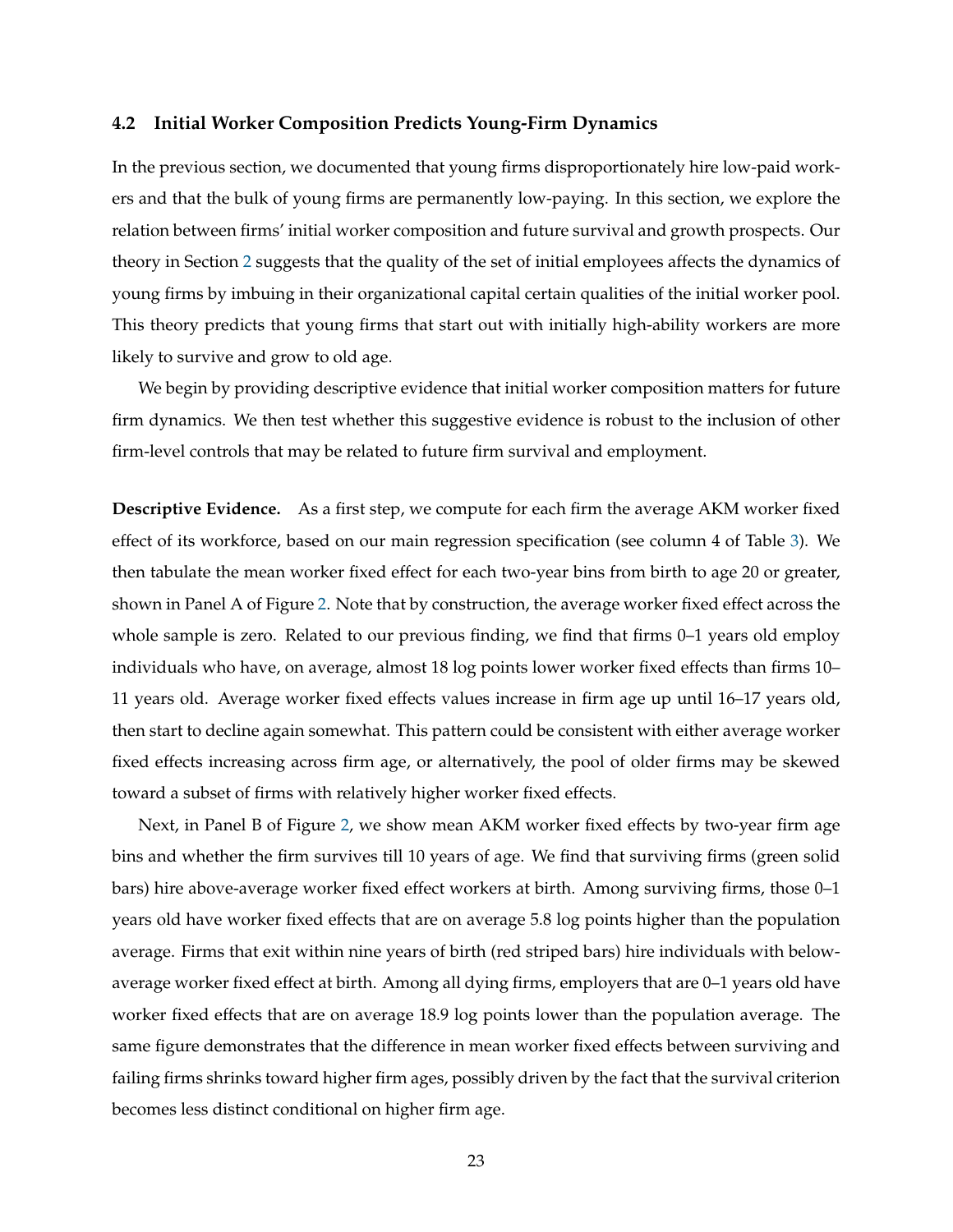**Regression Analysis.** Based on the descriptive evidence, we now formally examine whether new firms' initial worker composition predicts future survival and growth outcomes. To this end, we project metrics of future firm dynamics on the mean AKM worker fixed effect of the initial workforce at the time of a firm's birth, while controlling for other relevant firm-level characteristics. Specifically, we use as outcome variables an indicator for a young firm's five-year exit rate and the logarithm of five-year employment.<sup>18</sup> In all regressions, we control for the logarithm of initial firm employment, year of firm birth, state dummies, and industry fixed effects. In an additional set of regressions, we also control for firm-level moments of the distribution of observable worker characteristics, including the logarithm of the mean years of education and the logarithm of the mean age of all employees in the first year of firm birth.

Our baseline estimates in Table 6 (columns 1 and 3) show that initial worker composition, through mean AKM worker fixed effects, is positively and significantly related to future firm survival and employment growth.<sup>19</sup> Moreover, the relationship is also economically significant. Conditional on initial employment and observable worker characteristics (columns 2 and 4), a one standard deviation increase in worker fixed effects is associated with a 9 percent higher survival rate, relative to the mean survival rate of 42 percent, and 10 percent higher employment growth.

**Summary.** We find that initial worker composition, as measured by the average AKM worker fixed effect, is significantly positively associated with future firm survival and employment. On average, young firms are significantly more likely to hire low-pay workers. Also, as is well-known, most young firms exit within few years of their formation. However, among firms that survive, the initial workforce is skewed toward individuals with high fixed effects in earnings. Young firms that hire more highly paid workers initially are less likely to exit and more likely to increase in employment over the subsequent years.

### **4.3 Discussion**

Through the lens of the theoretical model in Section 2, our empirical findings are informative about the underlying selection of workers across young and old firms, about the selection of firms over their life cycles, and the link between worker quality and firm dynamics. Combining theory

 $18$ We find similar results when using a logit specification to predict exit probabilities or when measuring exit after four or six years instead of the five-year cutoff. We also find similar results when predicting future employment growth in a restricted sample of surviving firms, so our results on employment growth are not driven by firm exit decisions.

 $19$ Since we control for the logarithm of initial firm employment, we interpret the coefficients on future employment as capturing employment growth.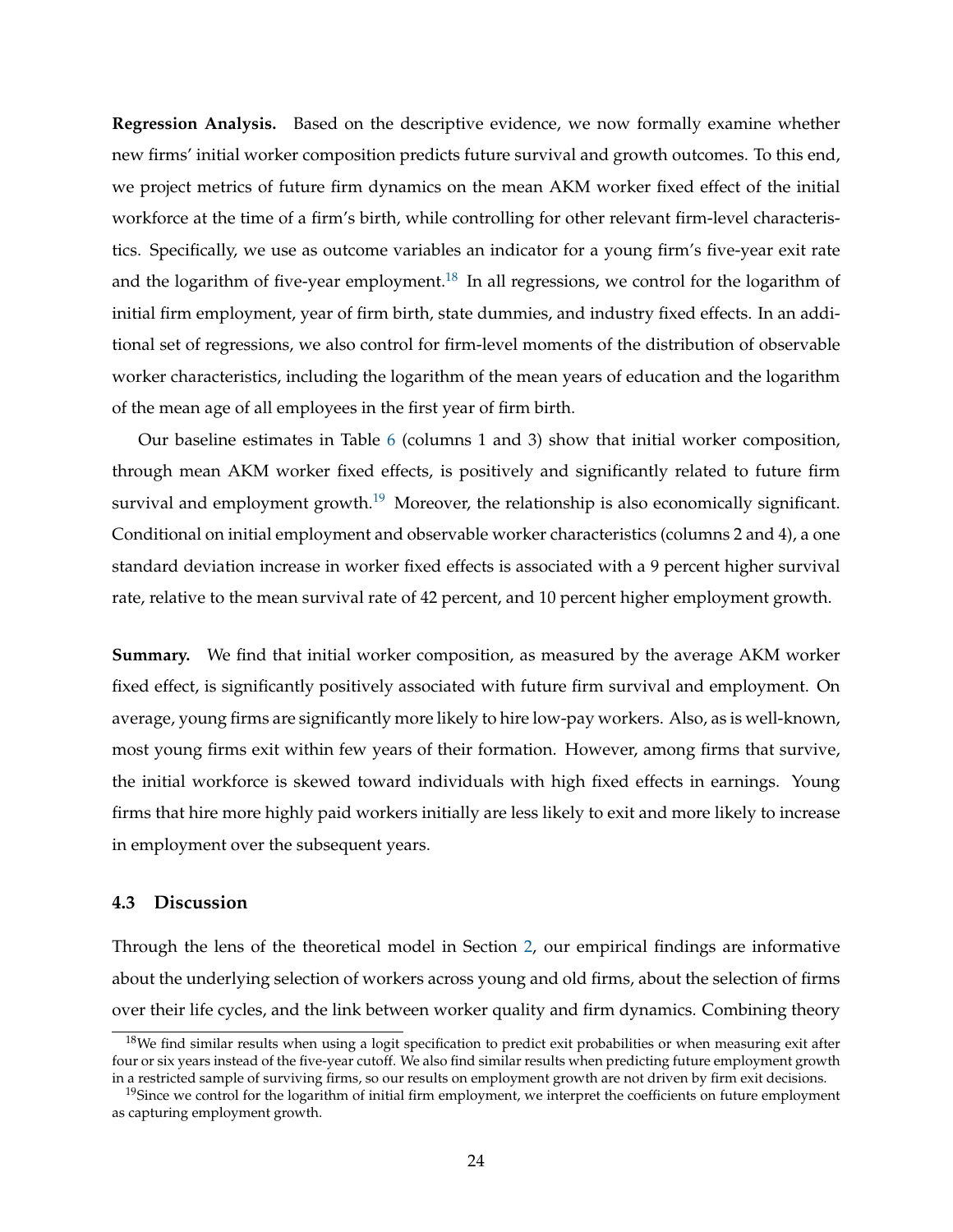and data, we briefly discuss some plausible economic interpretations of our empirical findings in relation to structural determinants of worker and firm pay heterogeneity.

Our first main empirical finding is that young firms pay a positive pay premium relative to old firms after controlling for worker and firm heterogeneity. Thus, we provide definitive evidence from administrative data that extends earlier, tentative conclusions based on survey data that worker characteristics explain part of the lower pay at younger firms in the US (Brown and Medoff, 2003). That the cross-sectional young-firm pay penalty is largely explained by worker fixed effects, and to some extent by observable worker characteristics, suggests that young firms disproportionately hire low-ability workers ("worker selection"). That the young-firm pay penalty turns into a positive pay premium after additionally controlling for firm fixed effects suggests that most young firms have permanently low productivity ("firm selection"). Our model interprets this pay premium as compensation for higher earnings risk at young firms due to higher firm exit risk, consistent with the evidence by Abowd and Ashenfelter (1981), Diamond and Simon (1990), Mayo and Murray (1991), and Moretti (2000). While our simple two-period model features only "young" and "old" firms, we find that pay decreases gradually with firm age, consistent with the gradual negative relation between firm exit risk and firm age in the data, as documented by Haltiwanger et al.  $(2013).^{20}$ 

Alternatively, our first finding could also be consistent with the an upward-sloping labor supply curve, as in Schmieder (2013). This would be expected in an environment in which firm-level labor supply elasticities are finite and a higher firm pay rank leads to greater recruiting intensity, possibly due to monopsony power in the labor market (Burdett and Mortensen, 1998; Engbom and Moser, 2018). This mechanism is absent from our simple theoretical model. Such a story seems plausible for the parts of the economy for which a monopsony model provides a good description of labor markets. Interestingly, as we demonstrate in Section 5.1, the young-firm pay premium is smaller and statistically indistinguishable from zero for college-educated workers and those in high-technology sectors. Our model can rationalize these observations as workers in those skill groups and sectors have higher bargaining power (Cahuc et al., 2006) and face lower firm exit risk (Agarwal and Gort, 1996, 2002).

 $20A$  back-of-the-envelope calculation suggests that the 1.7 log points pay premium at young firms, with controls for worker and firm heterogeneity including firm size, is of a reasonable magnitude given the extra unemployment risk that working at a young firm entails. First, firms up to four years old, on average, have 5.0 percentage points higher annual exit rates than older firms (Haltiwanger et al., 2013). Second, the mean duration of unemployment between 1990 and 2006 was around 16.0 weeks (Bureau of Labor Statistics, 2019). Consequently, the expected foregone income that we would expect young firms to compensate their workers for is around 1.5 percent  $(= 0.05 \times 16/52)$  per year.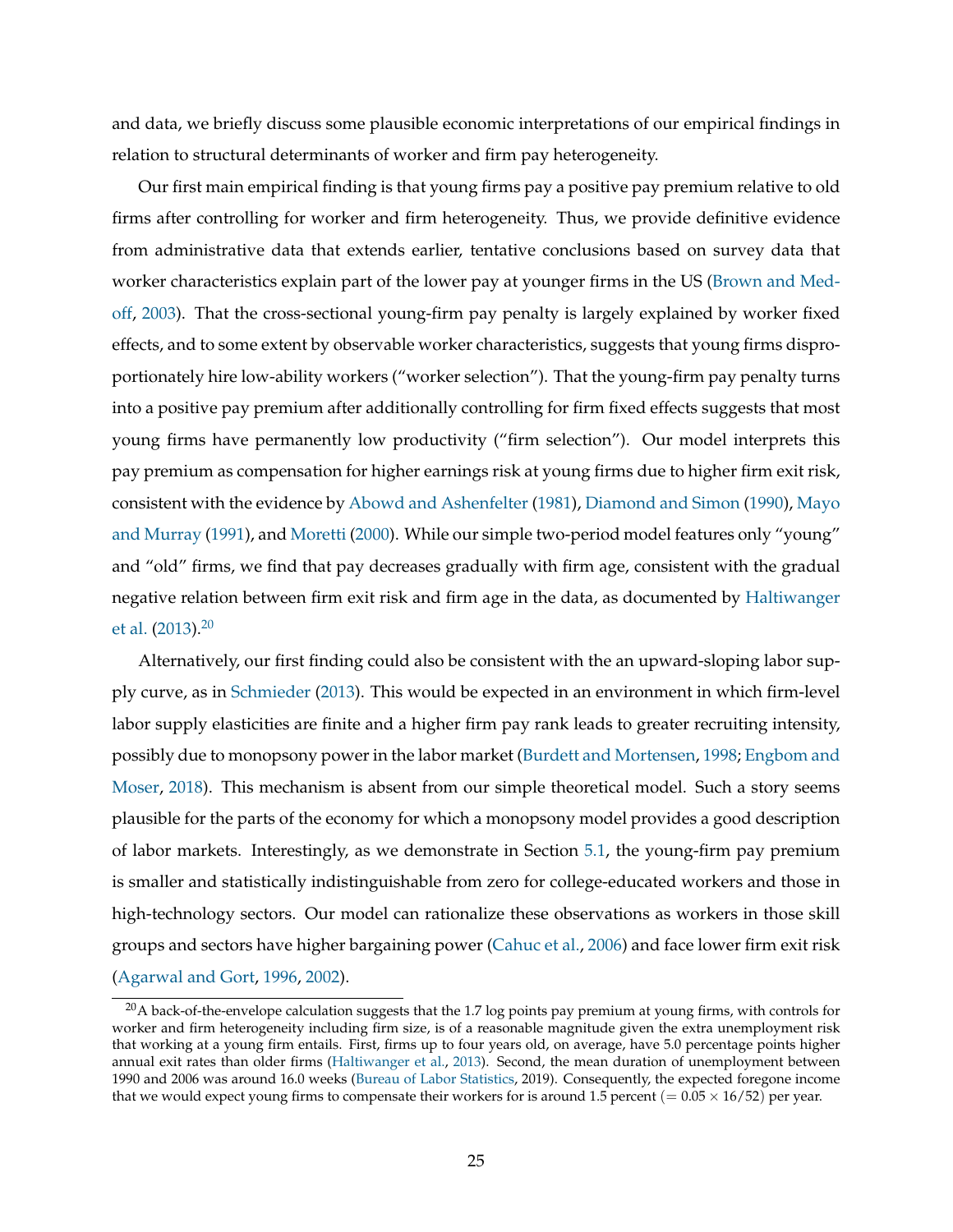Our second main empirical finding is that young firms that initially hire more highly paid workers are more likely to survive and grow in the future. While this empirical relationship need not be causal, it is interesting to think about the fundamental economic forces giving rise to such positive assortative matching. An often cited reason for the negative relation between firm age and firm exit probability (Evans, 1987) is the low productivity of young exiting firms (Foster et al., 2001, 2006). Our theory suggests a related but distinct explanation: the quality of young firms' initial workforces. A notable feature of our model is that the average ability of the initial workforce codetermines a young firm's survival and growth prospects by helping it to absorb cost shocks and by feeding into future firm productivity. While worker quality is sought after by everyone, in a frictional labor market only some firms get lucky and hire a high-ability workforce. Therefore, our findings contribute to a recent strand of literature arguing that business performance depends on the quality of the CEO (Bertrand and Schoar, 2003) and the entrepreneur (Parker, 2009).

An alternative interpretation of our second finding outside of our model would be that some firms face inherently higher survival and growth prospects and as a result hire high-ability workers, possibly due to production complementarities between worker and firm types. While our results leave room for alternative stories of this kind, one would expect such a theory to imply strong match components in labor demand and consequently pay, for which we find little evidence (see Section 5.2). Instead, our findings contribute to a growing list of evidence that a loglinear earnings specification, such as the one predicted by our model, provides a good fit to labor market data from the US and other countries (AKM; Abowd et al., 1999b; Abowd et al., 2002; Card et al., 2013; Card et al., 2016; Alvarez et al., 2018; Bonhomme et al., 2019). Our model, which delivers an earnings equation consistent with our empirical specification, provides a parsimonious explanation for positive assortative matching and a rich set of other empirical patterns we document. It is worth noting that in spite of the log-linearity of the wage equation, positive assortative matching between high-ability workers and high-productivity firms emerges from our structural model because of the notable feature that initial workforce quality feeds into firm productivity.

Our findings also speak to other, alternative explanations of the firm-age pay differential and the link between initial workforce composition and business dynamics. Having demonstrated that young firms pay a positive premium makes it no longer necessary to appeal to theories of higher nonpay amenities at startups (Hamilton, 2000), differences in individual risk preferences (Roach and Sauermann, 2015), backloaded tenure-pay profiles (Michelacci and Quadrini, 2009), or household borrowing constraints (Dinlersoz et al., 2019) to rationalize observed employment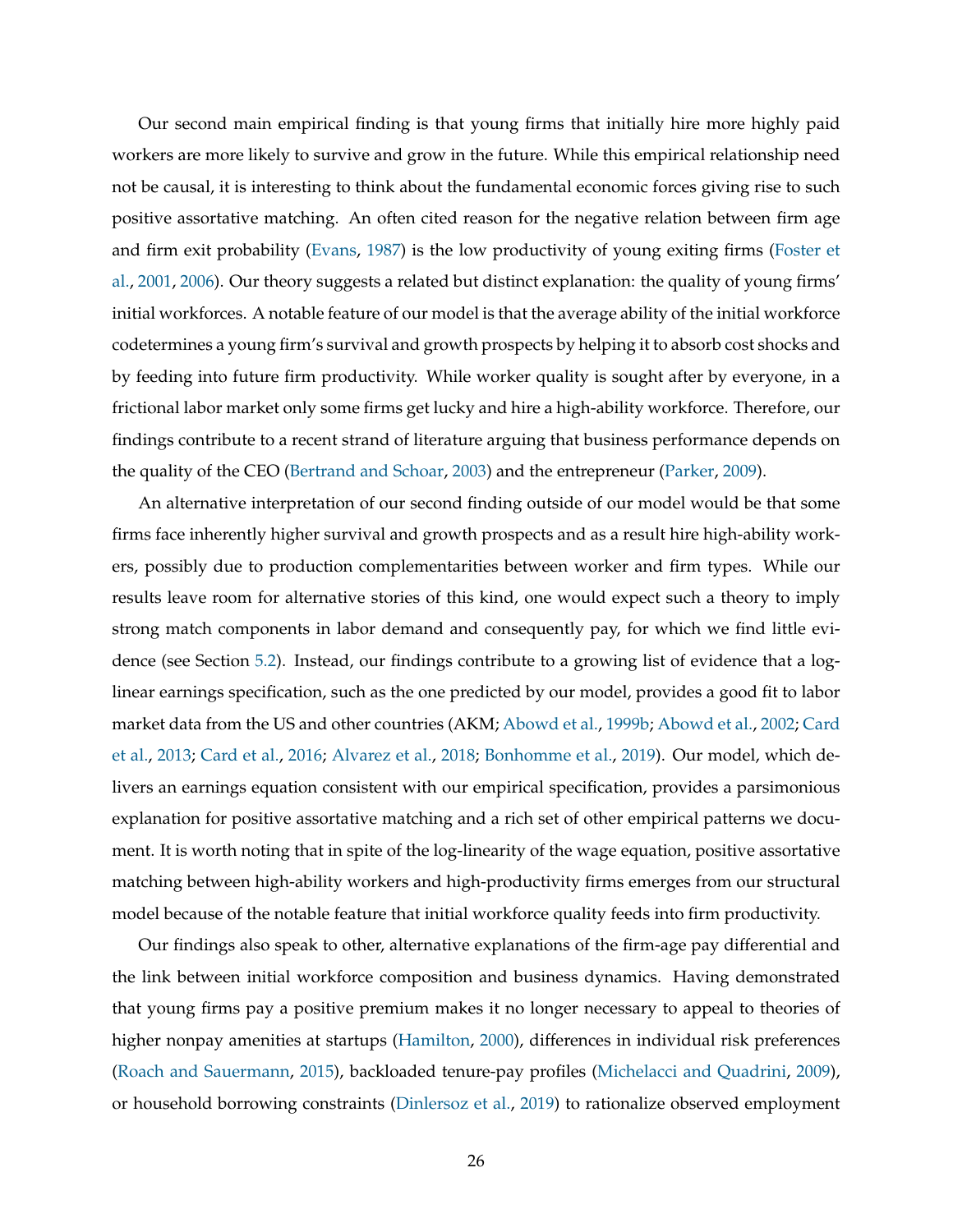patterns. After including relevant controls for worker and firm heterogeneity, no additional economic justification is required to explain positive employment at young firms. If anything, our findings suggest there is a positive pay premium at young firms, which our model interprets as compensation for the expected cost of unemployment (Jacobson et al., 1993; Jarosch, 2015).

The results of our investigation lend no support to alternative interpretations of high AKM worker fixed effects as representing worker who are "more expensive" or "overpaid," possibly because of their higher bargaining power. That young firms with higher average worker fixed effects among their workforce are more likely to survive and grow is consistent with worker fixed effects reflecting a sought-after worker quality such as ability, not just pure rent extraction.

Finally, our analysis points toward an interesting link between firm and worker characteristics, which is closely related to the distinction between the quality of a business ("horse") and its founder ("jockey") made by Kaplan et al. (2009). In contemporaneous work, Choi et al. (2019) empirically test their hypothesize that organizational capital is embodied in an enterprise's founding members, by considering the premature deaths of those members. That firm quality is embedded in human capital in their model is an interesting mechanism linking the fate of a firm and its workforce. Conversely, in our model, initial workforce quality is embedded in firm productivity. Both views are consistent with findings by Becker and Hvide (2017) and Choi et al. (2019) of a negative effect of founding team member death on future business performance. Likewise in our model, where recruiting is slow and costly, losing some of its initial workers would make a young firm more prone to exit.

# **5 Robustness**

In the previous section, we presented evidence that worker selection largely explains the youngfirm pay penalty and that firm selection explains it to a lesser extent. After controlling for differences in permanent worker heterogeneity and permanent firm heterogeneity, we found that young firms actually pay a positive premium relative to old firms. In this section, we provide several robustness checks to corroborate this finding.

# **5.1 Alternative Samples**

To probe the generality of our finding, we reestimate our main specification in equation (2) while limiting the sample to subsets of high-skill workers. By focusing on certain proxies for ability, we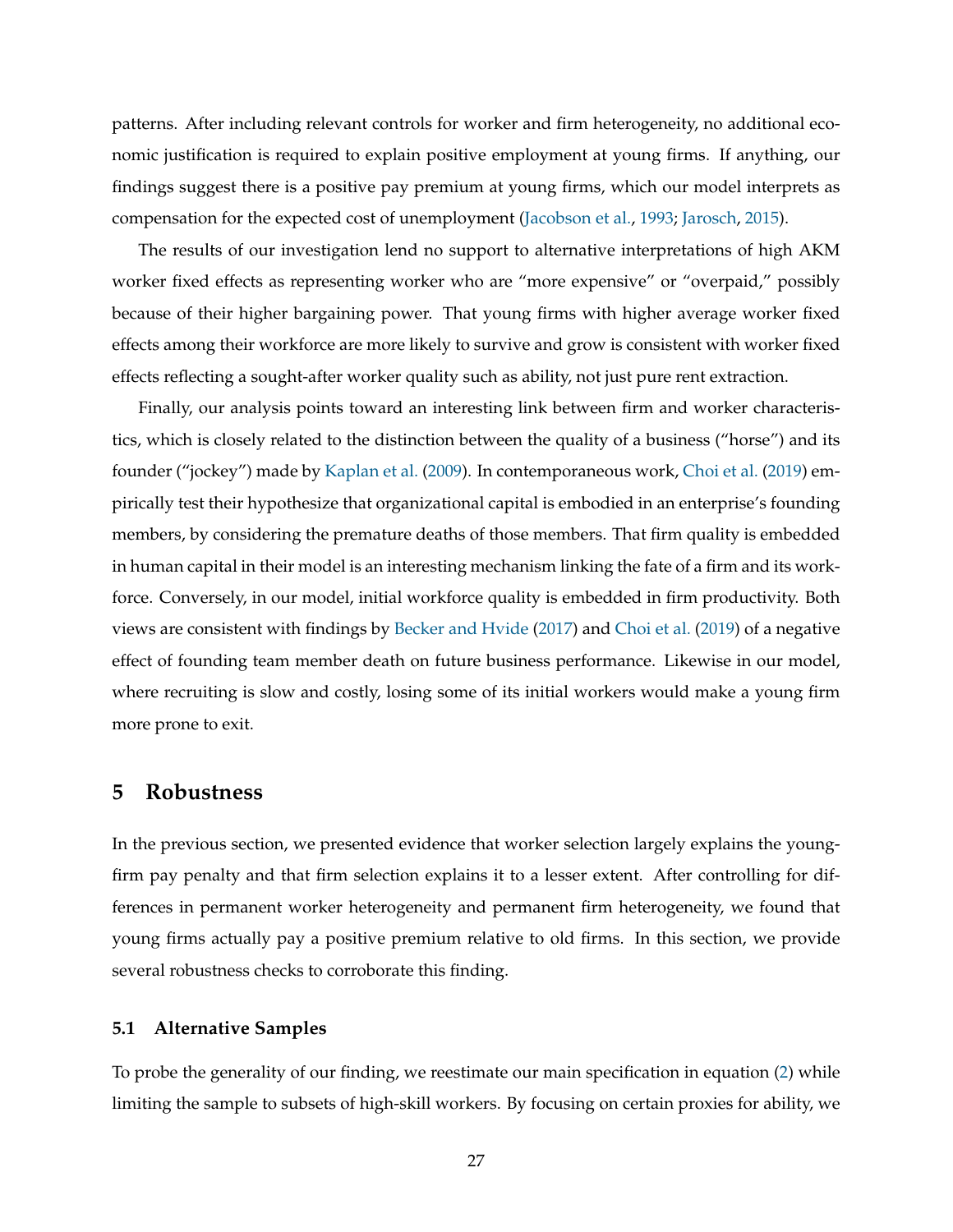implicitly test for the strength of selection on unobservables within more narrow skill groups.

**College-Educated Workers.** We start by looking at the subsample of college-educated workers, defined as employees with sixteen or more years of education. The results in Table 7 show a similar conclusion to that of the baseline sample of all workers. As for the overall sample, collegeeducated workers earn significantly less at young firms compared to older employers, around 27.5 log points in magnitude (column 1). Controlling for permanent individual heterogeneity through the addition of worker fixed effects (column 2) and time-varying worker characteristics (column 3), the young-firm pay penalty is reduced by almost two-thirds, with a resulting estimate of around 9 log points. Moreover, controlling for permanent employer heterogeneity by adding firm fixed effects (column 4) delivers a precisely estimated zero pay difference between young and old firms in this subsample. That pay at young firms is not significantly different from that at old firms for college graduates is interesting and consistent with our model prediction, given that college graduates have been shown to hold greater bargaining power (Cahuc et al., 2006).

**College-Educated Workers in High-Technology Sectors.** Next, we further restrict our subsample to college educated workers in high-technology sectors. We define high-technology sectors to include Standard Industrial Classification (SIC) codes corresponding to computers, biotechnology, electronics, and telecommunications. We assign each worker to an industry according to their first employer's SIC code in the data. As in our previous findings, the results in Table 8 show a significant young-firm pay penalty of around 20.6 log points that goes to zero after adding controls for worker and firm heterogeneity. That workers in these sectors are not paid a young-firm pay premium is also consistent with our model prediction, given that technology-heavy businesses have been shown to have higher survival rates (Agarwal and Gort, 1996, 2002).

# **5.2 Support for AKM Assumptions**

In this section, we present a battery of robustness checks related to the augmented AKM specification we employed in our main analysis. Following Card et al. (2013), we first provide empirical support for the log-additive separability in the AKM earnings equation and evidence against endogenous mobility based on drift or transitory components of the error term. We then provide further evidence that our results are robust to different sources of mobility, including more plausibly exogenous variation in workers' propensity to move.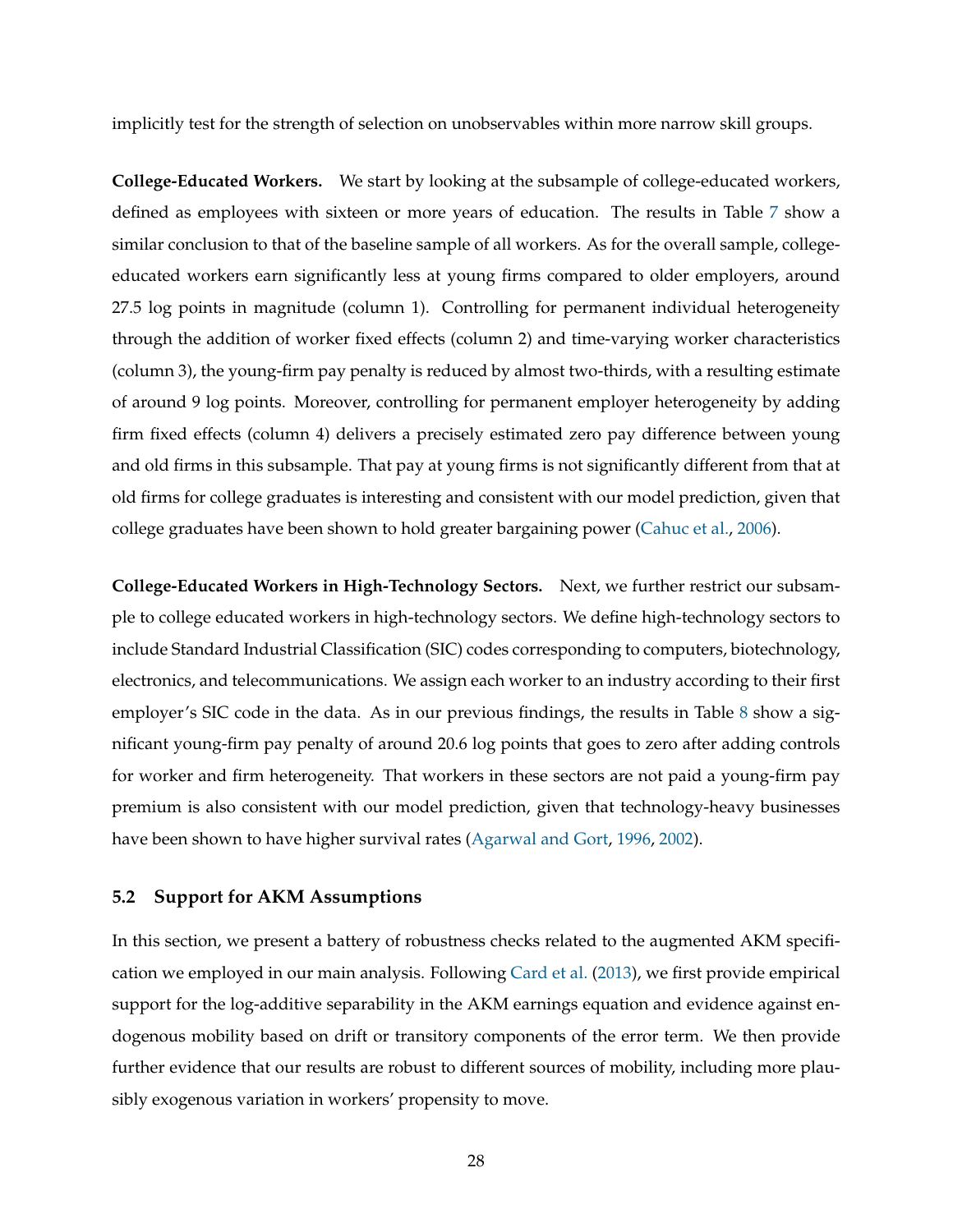A key concern in estimating an augmented AKM specification like equation (2) is that worker mobility between (young and old) firms may be endogenous to the error term in earnings. To investigate this, we write the error term, *εit*, as the sum of three separate mean-zero components:

$$
\varepsilon_{it} = \lambda_{iJ(i,t)} + \mu_{it} + \nu_{it},
$$

where  $\lambda_{iJ(i,t)}$  is a worker-firm match-specific component,  $\mu_{it}$  is a persistent unit-root component, and *νit* is a transitory error component.

**Match Effects.** We first address the match component,  $\lambda_{i J(i,t)}$ , which could derive from the classical Roy (1951) framework or a model of entrepreneurial selection as in Hvide and Oyer (2018). In our setting, this could be problematic if workers joined a young firm based on a great personal fit between the worker's individual characteristics and those of the firm, beyond what is captured by the worker- and firm-specific components  $\alpha_i$  and  $\psi_{J(i,t)}$ . If the majority of worker transitions were guided by such match-specific considerations, then we would expect little systematic correlation in gains for any two workers moving between the same firm pair. Conversely, absent match-specific considerations, the relative earnings gains from moving between two firms would be of the same magnitude and of the opposite sign as those from making the opposite move for all workers.

We test for this symmetry by constructing an event-study analysis that examines the earnings evolution around the time of switching employers. Specifically, we categorize employers into quartiles based on mean coworker earnings. We then assign all workers to one of 16 groups based on the quartiles of mean coworker earnings at the origin and destination firms around a move between firms. For each of these 16 mover categories, we calculate mean earnings in the two years before and after the job change.

Figure 3 plots a selection of the transitions from this event study. Panel XXX figure shows the mean earnings profiles for workers leaving quartile 1 and quartile 4 employers for an employer in the same or an adjacent category. The figure shows clear evidence that moving to a job with higherpaid coworkers raises pay and vice versa. The bottom of the figure presents a similar event study for workers switching between quartiles 1 and 4, with remarkable symmetry between the two groups. The gains and losses for other mover categories exhibit a similar degree of symmetry.<sup>21</sup>

 $21$ Both subfigures show means of unadjusted earnings. In untabulated results, we find similar patterns when adjusting earnings with age polynomials interacted with educational attainment.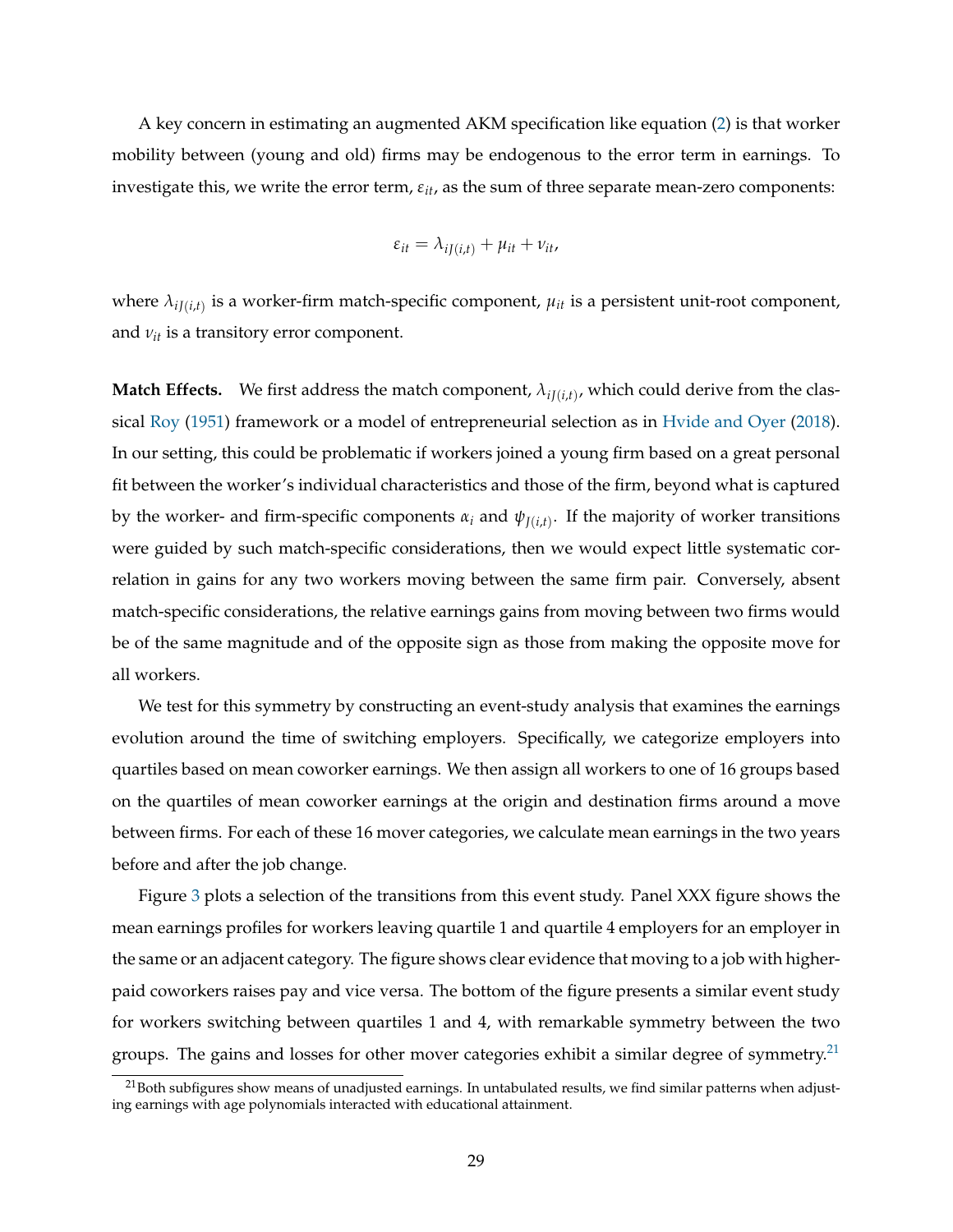This symmetry suggests that a simple model with additive worker and firm effects but without match effects provides a reasonable approximation of the average worker experience across firms in the US labor market.

**Drift and Transitory Shocks.** We next address the possibility of endogenous worker mobility based on the drift  $\mu_{it}$  or transitory component  $\nu_{it}$  of earnings . If a drift component of the error were correlated with firm fixed effects, then job transitions would follow a systematic pattern of either increasing or decreasing earnings at the prior employer. This would be the case, for example, in learning models with comparative advantage (Gibbons, 2005) and models in which wages are set under Bertrand competition (Postel-Vinay and Robin, 2002; Dey and Flinn, 2005). Under either scenario, workers' propensity to move would generally depend on their current drift component, which would lead to biased estimates of the AKM earnings components. We find little evidence of such patterns in the data. The event-study graphs in Figure 3 show not much of a differential trend by switcher category around the time of transition. Similarly, we find little evidence of a dip or a bump in earnings right around the time workers move between employer groups.

**Sources of Mobility.** Related to the endogenous mobility bias addressed above, a general concern is that workers move as a function of the error term in earnings, *εit*. Such moves would appear relatively more likely after workers and firms have had ample opportunity to learn about potential future match effects between them as well as between themselves and other potential match partners. We proxy for the ability to learn about match effects with the reason a worker left their previous employment. Specifically, we distinguish between movers whose previous employer exited and consequently had to lay off all its workers, those whose previous employer did not exit, and those who joined a firm from no previous employment recorded in the data. Table 9 reports the resulting young-firm pay premium estimates for each subsample, first without firm fixed effects (column 1) and then in our preferred specification with firm fixed effects (column 2). Consistent with our identifying assumption of exogenous mobility, we find little evidence of a differential young-firm pay premium across categories of movers.

# **5.3 Mean or Trend Pay Premium?**

Given our finding of a positive young-firm pay premium after controlling for worker and firm heterogeneity, one may wonder if this is the result of a differently sloped wage-tenure profile at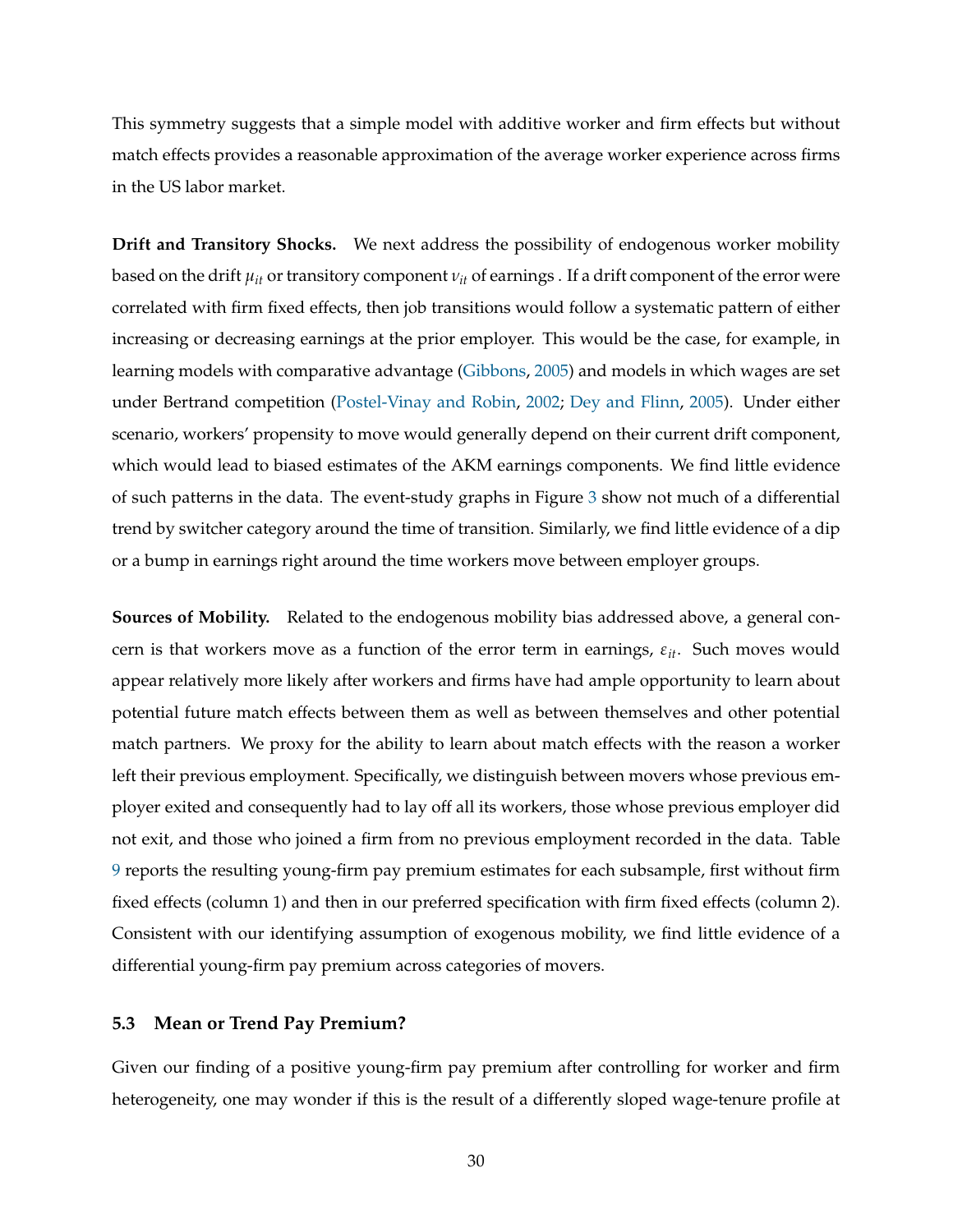young firms. For example, some theories predict that young and financially constrained firms may provide relatively backloaded compensation in order to relax credit constraints (Michelacci and Quadrini, 2009; Guiso et al., 2013). We address tenure effects in two ways.

First, we follow Schmieder (2013) in restricting our sample to only the first observation for each worker-firm match. By dropping subsequent earnings observations, we effectively estimate the young-firm starting-pay premium. This restriction reduces our sample size from around 48.4 million to 13.7 million observations. Table 9 shows results from estimating our main specification in equation (2) with all controls other than firm fixed effects (column 5) and full controls including firm fixed effects (column 6). Broadly consistent with our previous result, we find a slightly lower young-firm pay penalty of 5.9 log points (compared to 7.8 log points previously) without firm controls and a slightly higher young-firm pay premium of 2.6 log points (compared to 0.7 log points previously) with firm controls.

Second, we estimate an extended specification with worker tenure dummies interacted with a young-firm indicator, where young-firm status is defined as previously to include employers in business up to three years old. For old firms, we include dummies for 0, 1, 2, 3, and 4 or more years of tenure. For young firms, we include dummies for 0, 1, 2, and 3 years of tenure. It is important to note that tenure will be mechanically lower and capped at 3 years for workers at young firms. As a result, this specification may confound worker-tenure heterogeneity across young and old firms with young firm–specific firm age–pay profiles. For example, a worker transitioning from 0 to 1 year of tenure at a young firm will experience wage growth that may come from either a change in the firm age–specific pay component or from the worker tenure–specific component specific to young firms. It should be noted, however, that this is less of an issue in our specification that includes a young-firm dummy, which is constant for the first three years of a firm's life. With this in mind, we estimate the same specification as in equation (2).

The estimated tenure profiles at young and old firms are reported in Table 10. Column 1 shows tenure profiles at old and young firms with only year fixed effect controls. We find positive tenure-earnings relations at both old and young firms, although the profile is steeper at young firms. Subsequent columns repeat estimates with additional controls for permanent worker heterogeneity (column 2), time-varying worker controls (column 3), and our preferred specification with permanent firm heterogeneity (column 4). In the latter, we find a significant tenure-earnings profile for workers at old and young firms. At old firms, pay increases monotonically up to 8.7 log points after three years of tenure, relative to zero tenure years. At young firms, zero-tenure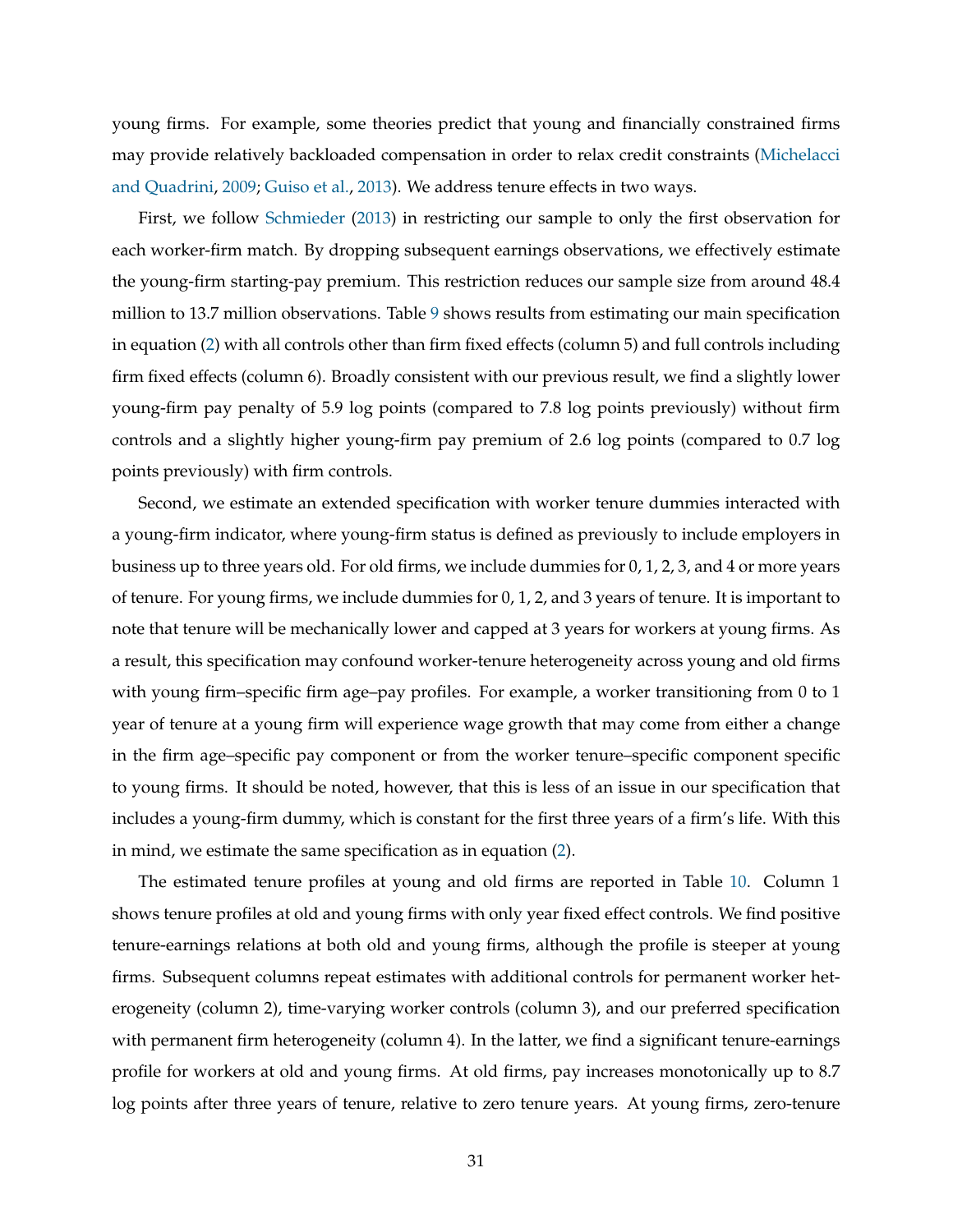workers start out earning 3.4 log points more than their counterparts at old firms but the relative pay premium of young firms shrinks monotonically to 1.4 log points for workers with three years of tenure. Consistent with our previous finding, these results suggest that young firms pay a small premium at every tenure level, although they offer a less steep tenure-earnings profile compared to old firms. Comparing columns 1 and 4, we conclude that the flatter tenure-earnings profile at young firms is driven by worker and firm selection over time.

# **6 Conclusion**

In this paper, we take a theory-guided empirical approach to studying the sources of the youngfirm pay penalty in the data. Combining two confidential databases from the US Census Bureau, we confirm earlier survey data evidence (Brown and Medoff, 2003) of lower earnings at young firms by 30.7 log points. We then exploit the two-sided panel dimension of the data to separately identify unobserved worker and firm pay components. Controlling for time-invariant and timevarying worker and firm heterogeneity, we find a significant positive young-firm pay premium of 0.7 log points (1.7 log points with additional firm size controls) at young firms. Our results highlight the role of simultaneous worker and firm selection. We also show that worker selection at firm birth is significantly related to future business dynamics, including firm survival rates and employment growth. Finally, we tie our empirical findings to a simple model of pay, employment, and dynamics of young firms.

Our findings definitively overturn conventional wisdom, based on previous evidence using survey and employer-level data, that older employers pay more. Our findings also suggest that, after including relevant controls for worker and firm heterogeneity, no additional economic justification is required to explain positive employment at young firms. Instead, we draw three conclusions. First, selection of heterogeneous workers across heterogeneous employers is of paramount importance to understanding the pay structure across young and old firms. Second, selection of highly paid workers into young firms is a strong predictor of future business success, although the direction of causality remains an open question. Third, more extensive data infrastructure along the lines of Davis et al. (2007) and Goetz et al. (2015) is needed and new theories of joint worker and firm dynamics with two-sided heterogeneity should be developed in order to further our understanding of important labor market outcomes.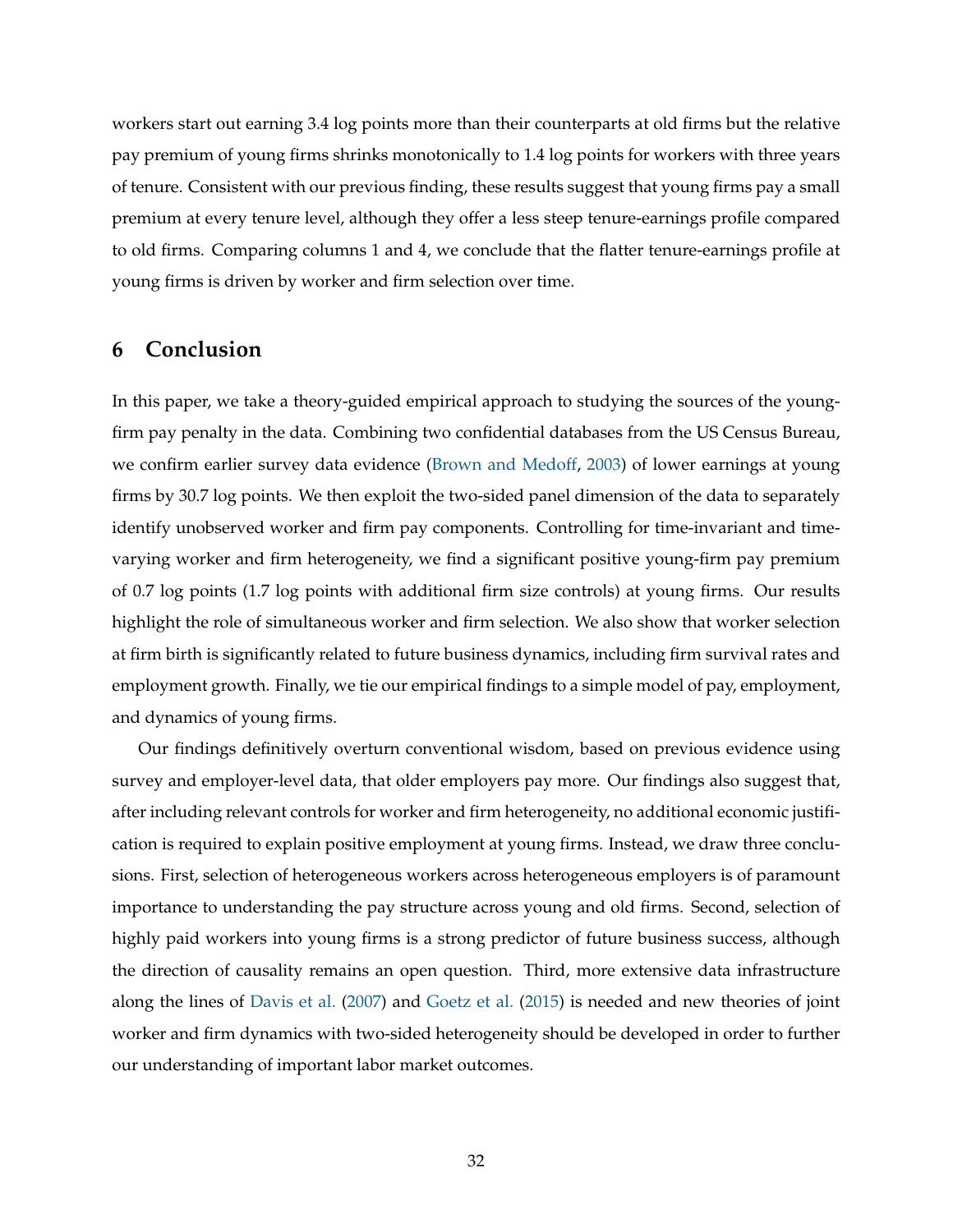# **References**

- **Abowd, John M. and Orley C. Ashenfelter**, "Anticipated Unemployment, Temporary Layoffs, and Compensating Wage Differentials," in Sherwin Rosen, ed., *Studies in Labor Markets*, Chicago, IL: University of Chicago Press, 1981, chapter 4, pp. 141–170.
- **Abowd, John M, Bryce E Stephens, Lars Vilhuber, Fredrik Andersson, Kevin L McKinney, Marc Roemer, and Simon Woodcock**, "The LEHD infrastructure files and the creation of the Quarterly Workforce Indicators," 2009, pp. 149–230.
- **Abowd, John M., Francis Kramarz, and David N. Margolis**, "High Wage Workers and High Wage Firms," *Econometrica*, 1999, *67* (2), 251–333.
- **, Hampton Finer, and Francis Kramarz**, "Individual and Firm Heterogeneity in Compensation: An Analysis of Matched Longitudinal Employer-Employee Data for the State of Washington," in John C. Haltiwanger, Julia I. Lane, James R. Spletzer, Jules J. M. Theeuwes, and Kenneth R. Troske, eds., *The Creation and Analysis of Employer-Employee Matched Data*, Amsterdam: North Holland, 1999, pp. 3–24.
- **, Robert H. Creecy, and Francis Kramarz**, "Computing Person and Firm Effects Using Linked Longitudinal Employer-Employee Data," *Unpublished Manuscript*, 2002.
- **Acemoglu, Daron, Ufuk Akcigit, Harun Alp, Nicholas Bloom, and William Kerr**, "Innovation, Reallocation, and Growth," *American Economic Review*, November 2018, *108* (11), 3450–3491.
- **Adrjan, Pawel**, "Risky Business? Earnings Prospects of Employees at Young Firms," *Economics Series Working Papers Department of Economics, University of Oxford*, 2018.
- **Agarwal, Rajshree and Michael Gort**, "The Evolution of Markets and Entry, Exit and Survival of Firms," *Review of Economics and Statistics*, 1996, pp. 489–498.
- **and** , "Firm and Product Life Cycles and Firm Survival," *American Economic Review*, 2002, *92* (2), 184–190.
- **Altonji, Joseph G., Todd E. Elder, and Christopher R. Taber**, "Selection on Observed and Unobserved Variables: Assessing the Effectiveness of Catholic Schools," *Journal of Political Economy*, 2005, *113* (1), 151–184.
- **Alvarez, Jorge, Felipe Benguria, Niklas Engbom, and Christian Moser**, "Firms and the Decline of Earnings Inequality in Brazil," *American Economic Journal: Macroeconomics*, 2018, *10* (1), 149– 189.
- **Andrews, Martyn J., Leonard Gill, Thorsten Schank, and Richard Upward**, "High Wage Workers and Low Wage Firms: Negative Assortative Matching or Limited Mobility Bias?," *Journal of the Royal Statistical Society: Series A (Statistics in Society)*, 2008, *171* (3), 673–697.
- **Azariadis, Costas**, "Human Capital and Self-Enforcing Contracts," *Scandinavian Journal of Economics*, 1988, pp. 507–528.
- **Azoulay, Pierre, Benjamin F. Jones, J. Daniel Kim, and Javier Miranda**, "Age and High-Growth Entrepreneurship," 2018.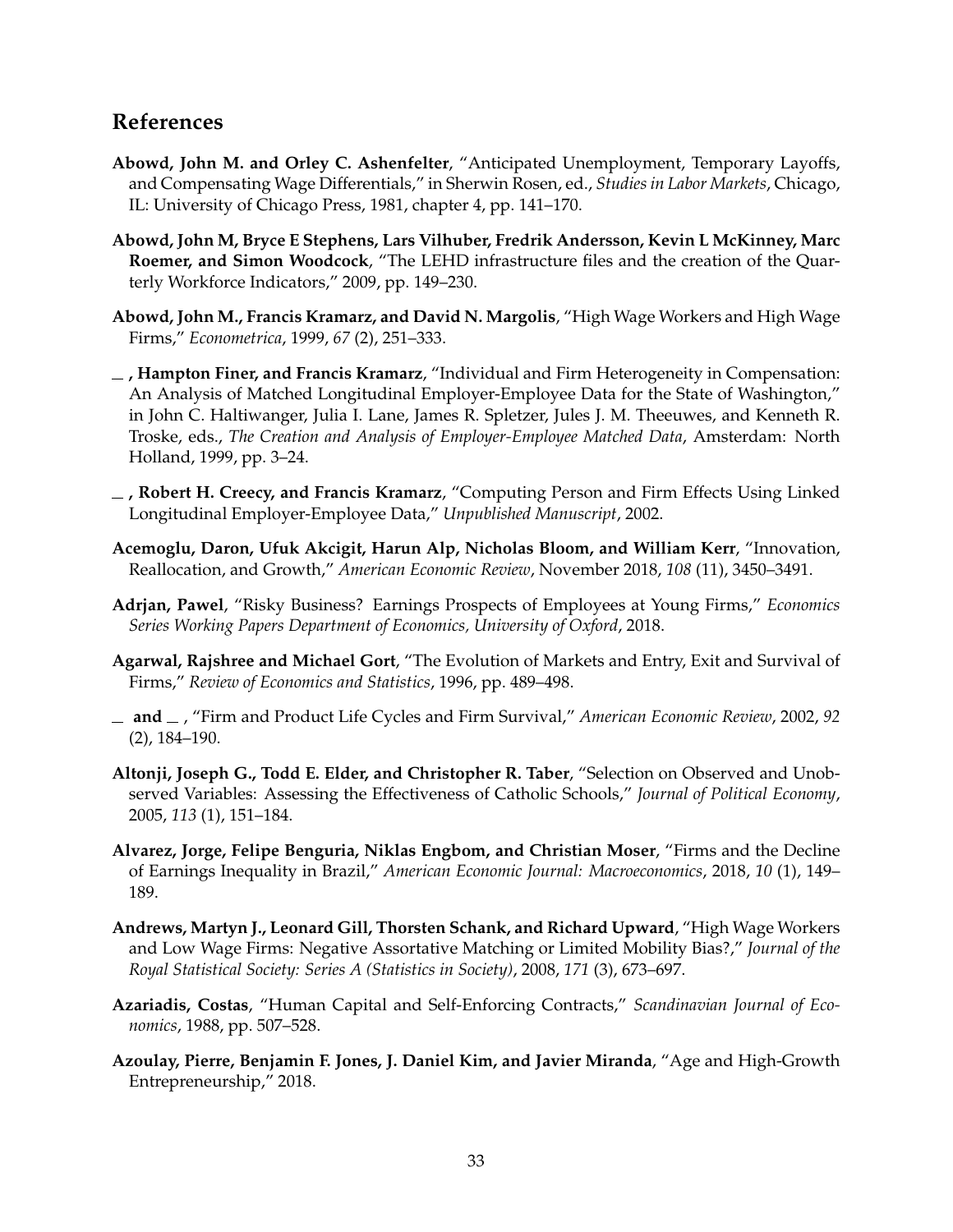- **Bartelsman, Eric, Stefano Scarpetta, and Fabiano Schivardi**, "Comparative Analysis of Firm Demographics and Survival: Evidence from Micro-Level Sources in OECD Countries," *Industrial and Corporate Change*, 2005, *14* (3), 365–391.
- **Becker, Sascha O. and Hans K. Hvide**, "Do Entrepreneurs Matter?," *Unpublished Manuscript*, 2017.
- **Bertrand, Marianne and Antoinette Schoar**, "Managing with Style: The Effect of Managers on Firm Policies," *Quarterly Journal of Economics*, 2003, *118* (4), 1169–1208.
- **Blanchflower, David and Andrew Oswald**, "Entrepreneurship, Happiness and Supernormal Returns: Evidence from Britain and the US," Technical Report, National Bureau of Economic Research 1992.
- **Bloom, Nicholas, Fatih Guvenen, Benjamin S. Smith, Jae Song, and Till von Wachter**, "The Disappearing Large-Firm Wage Premium," in "AEA Papers and Proceedings," Vol. 108 2018, pp. 317–22.
- **Bonhomme, Stéphane, Thibaut Lamadon, and Elena Manresa**, "A Distributional Framework for Matched Employer Employee Data," *Econometrica*, 2019, *87* (3), 699–739.
- **Brixy, Udo, Susanne Kohaut, and Claus Schnabel**, "Do Newly Founded Firms Pay Lower Wages? First Evidence from Germany," *Small Business Economics*, 2007, *29* (1-2), 161–171.
- **Brown, Charles and James L. Medoff**, "The Employer Size-Wage Effect," *Journal of Political Economy*, 1989, *97* (5), 1027–1059.
- **and** , "Firm Age and Wages," *Journal of Labor Economics*, 2003, *21* (3), 677–697.
- **Burdett, Kenneth and Dale T. Mortensen**, "Wage Differentials, Employer Size, and Unemployment," *International Economic Review*, 1998, pp. 257–273.
- **Bureau of Labor Statistics**, "Average (Mean) Duration of Unemployment [UEMPMEAN]," retrieved from FRED, Federal Reserve Bank of St. Louis; https://fred.stlouisfed.org/series/ UEMPMEAN (accessed July 11, 2019).
- **Burke, Mary A. and Tim R. Sass**, "Classroom Peer Effects and Student Achievement," *Journal of Labor Economics*, 2013, *31* (1), 51–82.
- **Burton, M. Diane, Michael S. Dahl, and Olav Sorenson**, "Do Start-ups Pay Less?," *ILR Review*, 2018, *71* (5), 1179–1200.
- **Cahuc, Pierre, Fabien Postel-Vinay, and Jean-Marc Robin**, "Wage Bargaining with On-the-Job Search: Theory and Evidence," *Econometrica*, 2006, *74* (2), 323–364.
- **Card, David, Ana Rute Cardoso, and Patrick Kline**, "Bargaining, Sorting, and the Gender Wage Gap: Quantifying the Impact of Firms on the Relative Pay of Women," *Quarterly Journal of Economics*, 2016, *131* (2), 633–686.
- **, , Jörg Heining, and Patrick Kline**, "Firms and Labor Market Inequality: Evidence and Some Theory," *Journal of Labor Economics*, 2018, *36* (S1), S13–S70.
- **, Jörg Heining, and Patrick Kline**, "Workplace Heterogeneity and the Rise of West German Wage Inequality," *Quarterly Journal of Economics*, 2013, *128* (3), 967–1015.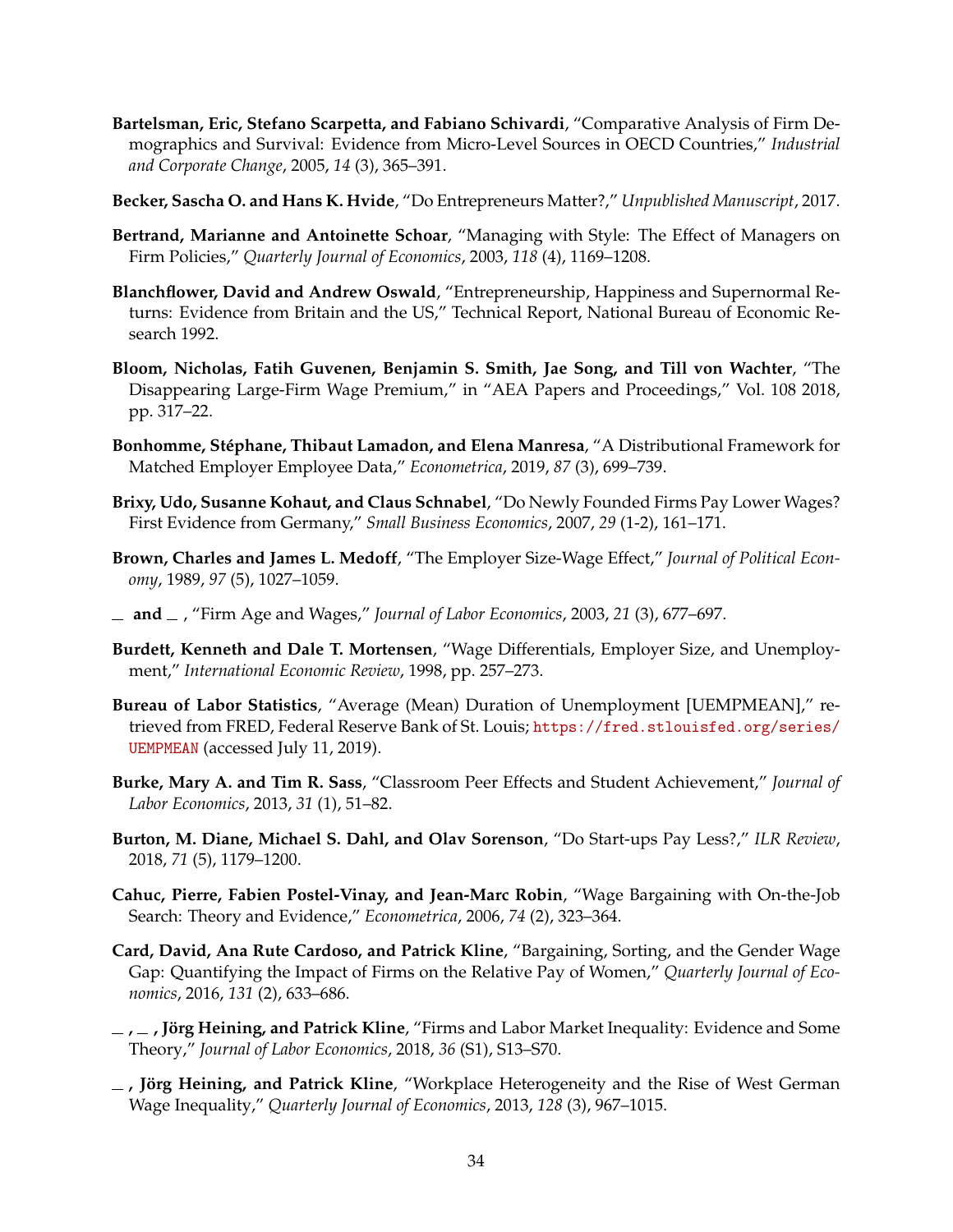- **Catherine, Sylvain**, "Keeping Options Open: What Motivates Entrepreneurs?," *Unpublished Manuscript*, 2019.
- **Choi, Joonkyu, Nathan Goldschlag, John C. Haltiwanger, and J. Daniel Kim**, "The Post Entry Growth and Survival of Business Startups: The Role of Founding Teams," *Unpublished Manuscript*, 2019.
- **Davis, Steven J. and John C. Haltiwanger**, "Wage Dispersion Between and Within U.S. Manufacturing Plants, 1963-86," *Brookings Papers on Economic Activity. Microeconomics*, 1991, *1991*, 115–200.
- **, , Ron S. Jarmin, Cornell J. Krizan, Javier Miranda, Alfred Nucci, and Kristin Sandusky**, "Measuring the Dynamics of Young and Small Businesses: Integrating the Employer and Nonemployer Universes," Technical Report, National Bureau of Economic Research 2007.
- **Decker, Ryan A., John C. Haltiwanger, Ron Jarmin, and Javier Miranda**, "The Role of Entrepreneurship in US Job Creation and Economic Dynamism," *Journal of Economic Perspectives*, September 2014, *28* (3), 3–24.
- **, , Ron S. Jarmin, and Javier Miranda**, "Changing Business Dynamism and Productivity: Shocks vs. Responsiveness," Technical Report, National Bureau of Economic Research 2018.
- **Dey, Matthew S. and Christopher Flinn**, "An Equilibrium Model of Health Insurance Provision and Wage Determination," *Econometrica*, 2005, *73* (2), 571–627.
- **Diamond, Charles A. and Curtis J. Simon**, "Industrial Specialization and the Returns to Labor," *Journal of Labor Economics*, 1990, *8* (2), 175–201.
- **Dinlersoz, Emin M., Henry R. Hyatt, and Hubert P. Janicki**, "Who Works for Whom? Worker Sorting in a Model of Entrepreneurship with Heterogeneous Labor Markets," *Review of Economic Dynamics*, 2019, *34*, 244–266.
- **Doms, Mark, Timothy Dunne, and Kenneth R. Troske**, "Workers, Wages, and Technology," *Quarterly Journal of Economics*, 1997, *112* (1), 253–290.
- **Dunne, Timothy and Mark J. Roberts**, "Wages and the Risk of Plant Closing," Technical Report 1990.
- **Engbom, Niklas**, "Firm and Worker Dynamics in an Aging Labor Market," *Federal Reserve Bank of Minneapolis Working Paper 756*, 2019.
- **and Christian Moser**, "Earnings Inequality and the Minimum Wage: Evidence from Brazil," *Federal Reserve Bank of Minneapolis-Opportunity and Inclusive Growth Institute Working Paper*, 2018, *7*, 18–50.
- **Evans, David S.**, "The Relationship Between Firm Growth, Size, and Age: Estimates for 100 Manufacturing Industries," *Journal of Industrial Economics*, 1987, pp. 567–581.
- **and Boyan Jovanovic**, "An Estimated Model of Entrepreneurial Choice Under Liquidity Constraints," *Journal of Political Economy*, 1989, *97* (4), 808–827.
- **and Linda S. Leighton**, "Why do Smaller Firms Pay Less?," *Journal of Human Resources*, 1989, pp. 299–318.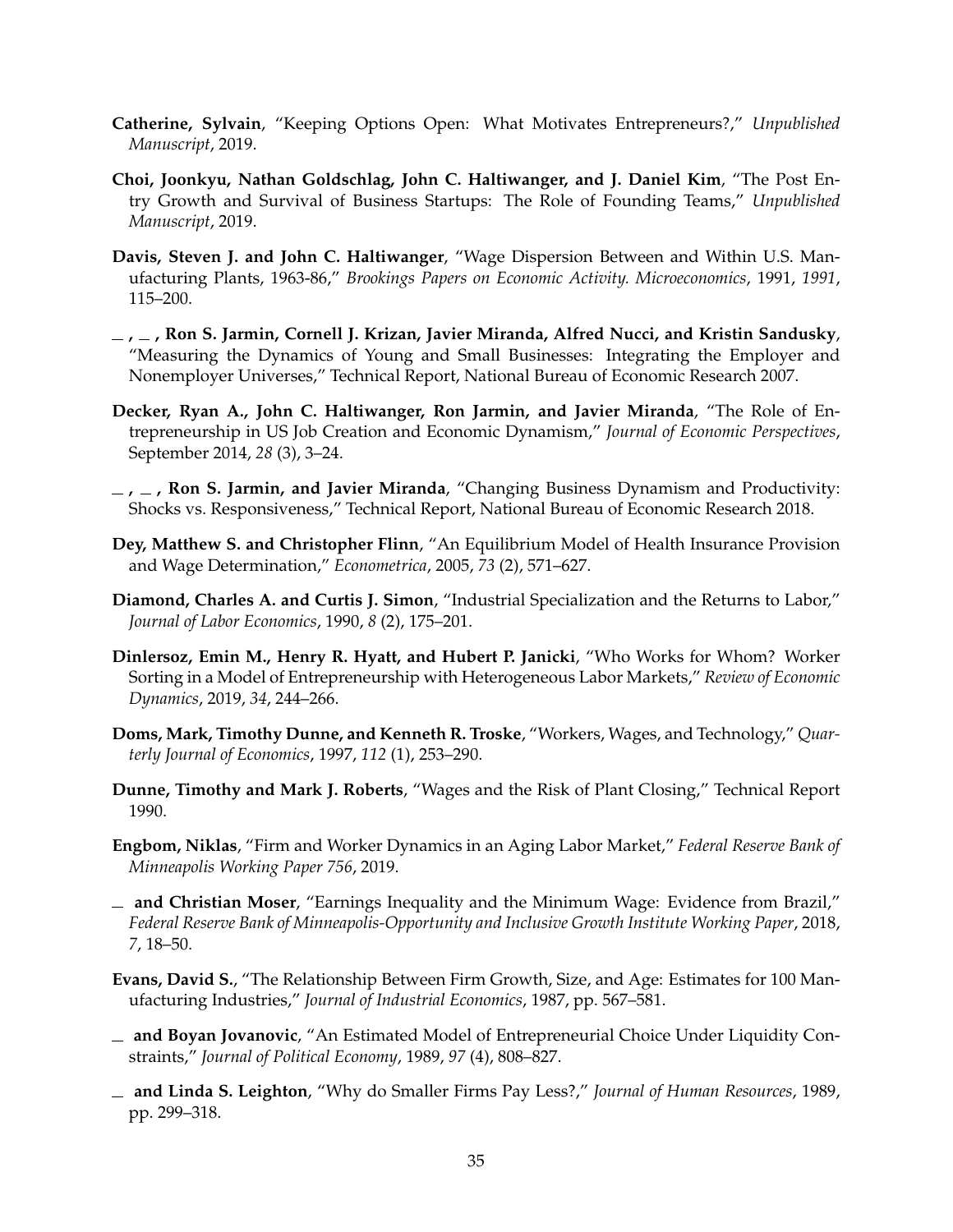- **Foster, Lucia, John C. Haltiwanger, and Chad Syverson**, "Reallocation, Firm Turnover, and Efficiency: Selection on Productivity or Profitability?," *American Economic Review*, 2008, *98* (1), 394–425.
- **, , and Cornell J. Krizan**, "Aggregate Productivity Growth: Lessons from Microeconomic Evidence," in "New Developments in Productivity Analysis," University of Chicago Press, 2001, pp. 303–372.
- $\lambda$ ,  $\lambda$ , **and**  $\lambda$ , "Market Selection, Reallocation, and Restructuring in the US Retail Trade Sector in the 1990s," *Review of Economics and Statistics*, 2006, *88* (4), 748–758.
- **Freeman, Richard B.**, "The Effect of Unionism on Fringe Benefits," *Industrial and Labor Relations Review*, 1981, *34* (4), 489–509.
- **Gao, Janet, Xiumin Martin, and Joseph Pacelli**, "Do Loan Officers Impact Lending Decisions? Evidence from the Corporate Loan Market," *Evidence from the Corporate Loan Market (March 21, 2017). Kelley School of Business Research Paper*, 2017, (16-80).
- **Gavazza, Alessandro, Simon Mongey, and Giovanni L. Violante**, "Aggregate Recruiting Intensity," *American Economic Review*, August 2018, *108* (8), 2088–2127.
- **Gibbons, Robert**, "Incentives Between Firms (and Within)," *Management Science*, 2005, *51* (1), 2– 17.
- **Goetz, Christopher, Henry Hyatt, Erika McEntarfer, and Kristin Sandusky**, "The Promise and Potential of Linked Employer-Employee Data for Entrepreneurship Research," Technical Report, National Bureau of Economic Research 2015.
- **Gouin-Bonenfant, Émilien**, "Productivity Dispersion, Between-Firm Competition, and the Labor Share," *Unpublished Mauscript*, 2019.
- **Guiso, Luigi, Luigi Pistaferri, and Fabiano Schivardi**, "The Firm as a Credit Market," *Review of Economic Studies*, 2013, *80* (1), 211.
- **Haltiwanger, John C., Ron S. Jarmin, and Javier Miranda**, "Who Creates Jobs? Small Versus Large Versus Young," *Review of Economics and Statistics*, 2013, *95* (2), 347–361.
- **Hamilton, Barton H.**, "Does Entrepreneurship Pay? An Empirical Analysis of the Returns to Self-Employment," *Journal of Political Economy*, 2000, *108* (3), 604–631.
- **Herkenhoff, Kyle F.**, "The Impact of Consumer Credit Access on Unemployment," *Review of Economic Studies*, forthcoming.
- **, Gordon M. Phillips, and Ethan Cohen-Cole**, "The Impact of Consumer Credit Access on Self-Employment and Entrepreneurship," *Unpublished Manuscript*, 2018.
- **Heyman, Fredrik**, "Firm Size or Firm Age? The Effect on Wages Using Matched Employer-Employee Data," *Labour*, 2007, *21* (2), 237–263.
- **Hopenhayn, Hugo A.**, "Entry, Exit, and Firm Dynamics in Long Run Equilibrium," *Econometrica*, 1992, pp. 1127–1150.
- **Hurst, Erik G. and Benjamin W. Pugsley**, "What Do Small Businesses Do?," *Brookings Papers on Economic Activity*, 2011, *42* (2, Fall), 73–142.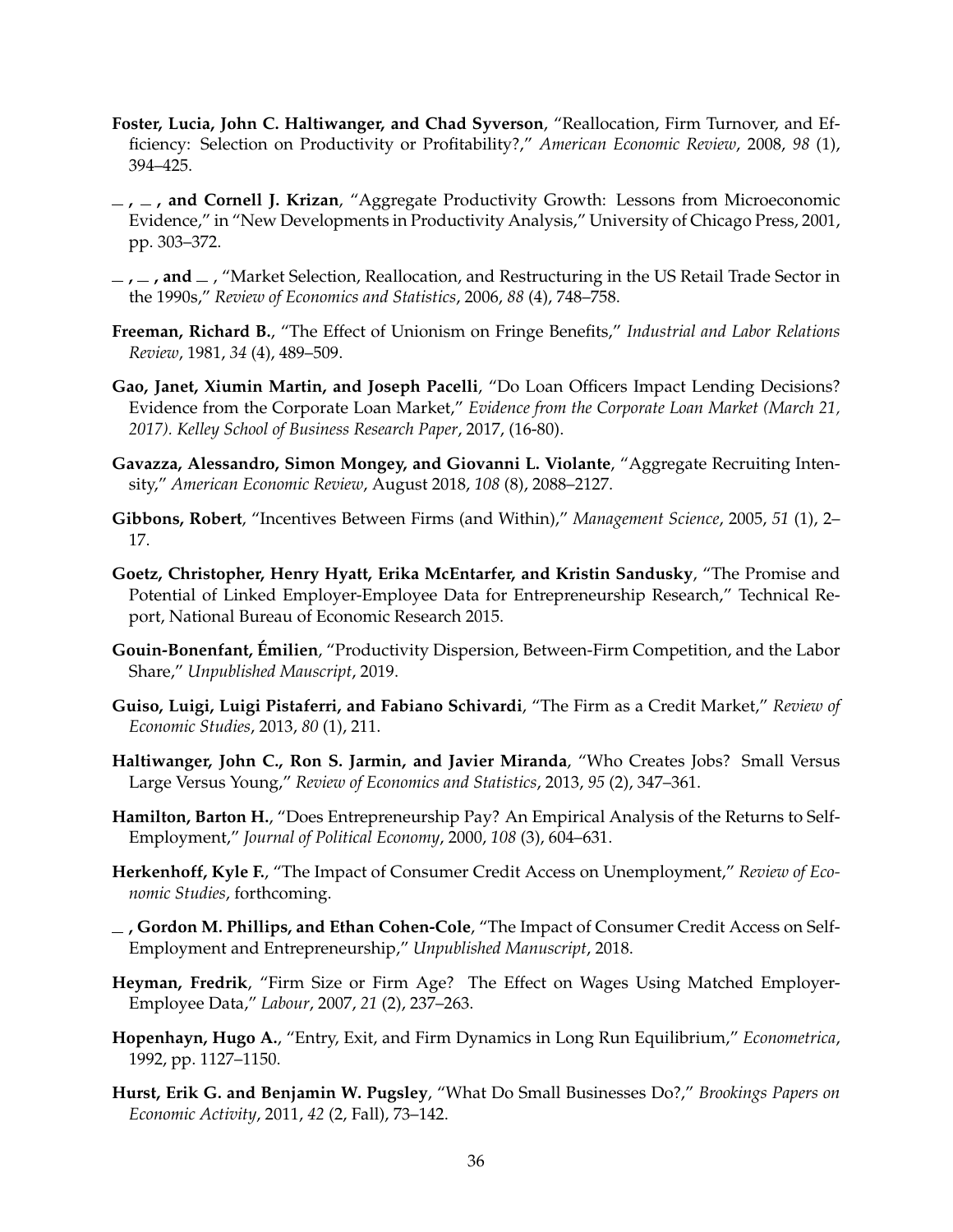- $-$  and  $-$  , "Wealth, Tastes, and Entrepreneurial Choice," in John C. Haltiwanger, Erik Hurst, Javier Miranda, and Antoinette Schoar, eds., *Measuring Entrepreneurial Businesses: Current Knowledge and Challenges*, Chicago, IL: University of Chicago Press, 2017, chapter 3, pp. 111–151.
- **, Geng Li, and Benjamin W. Pugsley**, "Are Household Surveys Like Tax Forms? Evidence from Income Underreporting of the Self-Employed," *Review of Economics and Statistics*, 2014, *96* (1), 19–33.
- **Hvide, Hans K. and Paul Oyer**, "Dinner Table Human Capital and Entrepreneurship," *NBER Working Paper No. 24198*, 2018.
- **Idson, Todd L. and Walter Y. Oi**, "Workers are More Productive in Large Firms," *American Economic Review*, 1999, *89* (2), 104–108.
- **Jacobson, Louis S., Robert J. LaLonde, and Daniel G. Sullivan**, "Earnings Losses of Displaced Workers," *American Economic Review*, 1993, pp. 685–709.
- **Jarmin, Ron S. and Javier Miranda**, "The Longitudinal Business Database," *Center for Economic Studies Discussion Paper CES-WP-02-17*, 2002.
- **Jarosch, Gregor**, "Searching for Job Security and the Consequences of Job Loss," *Unpublished Manuscript*, 2015.
- **Jovanovic, Boyan**, "Selection and the Evolution of Industry," *Econometrica*, 1982, pp. 649–670.
- **Kaas, Leo and Philipp Kircher**, "Efficient Firm Dynamics in a Frictional Labor Market," *American Economic Review*, October 2015, *105* (10), 3030–60.
- **Kaplan, Steven N., Berk A. Sensoy, and Per Strömberg**, "Should Investors Bet on the Jockey or the Horse? Evidence from the Evolution of Firms from Early Business Plans to Public Companies," *Journal of Finance*, 2009, *64* (1), 75–115.
- **Kraus, Alan and Robert H. Litzenberger**, "Skewness Preference and the Valuation of Risk Assets," *Journal of Finance*, 1976, *31* (4), 1085–1100.
- **Lamadon, Thibaut, Magne Mogstad, and Bradley Setzler**, "Imperfect Competition, Compensating Differentials and Rent Sharing in the U.S. Labor Market," *Unpublished Manuscript*, 2019.
- **Levine, Ross and Yona Rubinstein**, "Smart and Illicit: Who Becomes an Entrepreneur and Do They Earn More?," *Quarterly Journal of Economics*, 2017, *132* (2), 963–1018.
- **Mayo, John W. and Matthew N. Murray**, "Firm Size, Employment Risk and Wages: Further Insights on a Persistent Puzzle," *Applied Economics*, 1991, *23* (8), 1351–1360.
- **Michelacci, Claudio and Vincenzo Quadrini**, "Financial Markets and Wages," *Review of Economic Studies*, 2009, *76* (2), 795–827.
- **Moretti, Enrico**, "Do Wages Compensate for Risk of Unemployment? Parametric and Semiparametric Evidence from Seasonal Jobs," *Journal of Risk and Uncertainty*, Jan 2000, *20* (1), 45–66.
- **Moser, Christian, Farzad Saidi, and Benjamin Wirth**, "The Effects of Credit Supply on Wage Inequality Between and Within Firms," *Unpublished Manuscript*, 2019.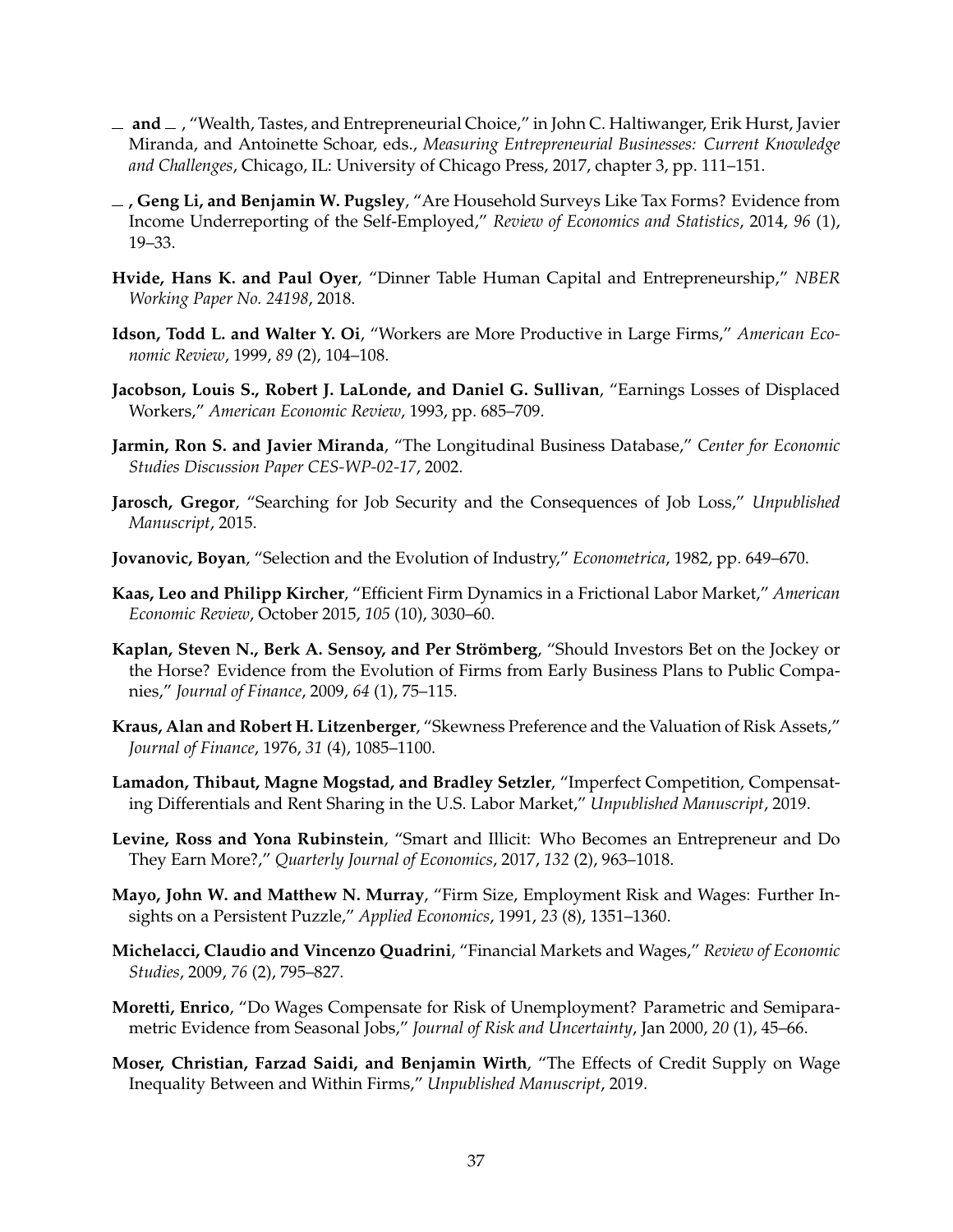- **Moskowitz, Tobias J. and Annette Vissing-Jørgensen**, "The Returns to Entrepreneurial Investment: A Private Equity Premium Puzzle?," *American Economic Review*, 2002, *92* (4), 745–778.
- **Nyström, Kristina and Gulzat Z. Elvung**, "New Firms and Labor Market Entrants: Is There a Wage Penalty for Employment in New Firms?," *Small Business Economics*, 2014, *43* (2), 399–410.
- **Oster, Emily**, "Unobservable Selection and Coefficient Stability: Theory and Evidence," *Journal of Business & Economic Statistics*, 2019, *37* (2), 187–204.
- **Ouimet, Paige and Rebecca Zarutskie**, "Who Works for Startups? The Relation Between Firm Age, Employee Age, and Growth," *Journal of Financial Economics*, 2014, *112* (3), 386–407.
- **Parker, Simon C.**, "Why do Small Firms Produce the Entrepreneurs?," *Journal of Socio-Economics*, 2009, *38* (3), 484–494.
- **Postel-Vinay, Fabien and Jean-Marc Robin**, "The Distribution of Earnings in an Equilibrium Search Model with State-Dependent Offers and Counteroffers," *International Economic Review*, 2002, *43* (4), 989–1016.
- **Pugsley, Benjamin W., Petr Sedlacek, and Vincent Sterk**, "The Nature of Firm Growth," 2018.
- **Roach, Michael and Henry Sauermann**, "Founder or Joiner? The Role of Preferences and Context in Shaping Different Entrepreneurial Interests," *Management Science*, 2015, *61* (9), 2160–2184.
- **Roy, Andrew D.**, "Some Thoughts on the Distribution of Earnings," *Oxford Economic Papers*, 1951, *3* (2), 135–146.
- **Schmieder, Johannes**, "What Causes Wage Dispersion? Evidence from New Firms," *Unpublished Manuscript*, 2013.
- **Song, Jae, David J. Price, Fatih Guvenen, Nicholas Bloom, and Till von Wachter**, "Firming Up Inequality," *Quarterly Journal of Economics*, 2019, *134* (1), 1–50.
- **Sorkin, Isaac**, "Ranking Firms Using Revealed Preference," *Quarterly Journal of Economics*, 2018.
- **Topel, Robert H. and Michael P. Ward**, "Job Mobility and the Careers of Young Men," *Quarterly Journal of Economics*, 1992, *107* (2), 439–479.
- **Troske, Kenneth R.**, "The Worker-Establishment Characteristics Database," in "Labor Statistics Measurement Issues," University of Chicago Press, 1998, pp. 371–404.
- **Woodcock, Simon D.**, "Sampling Connected Histories from Longitudinal Linked Data," Technical Report, Citeseer 2005.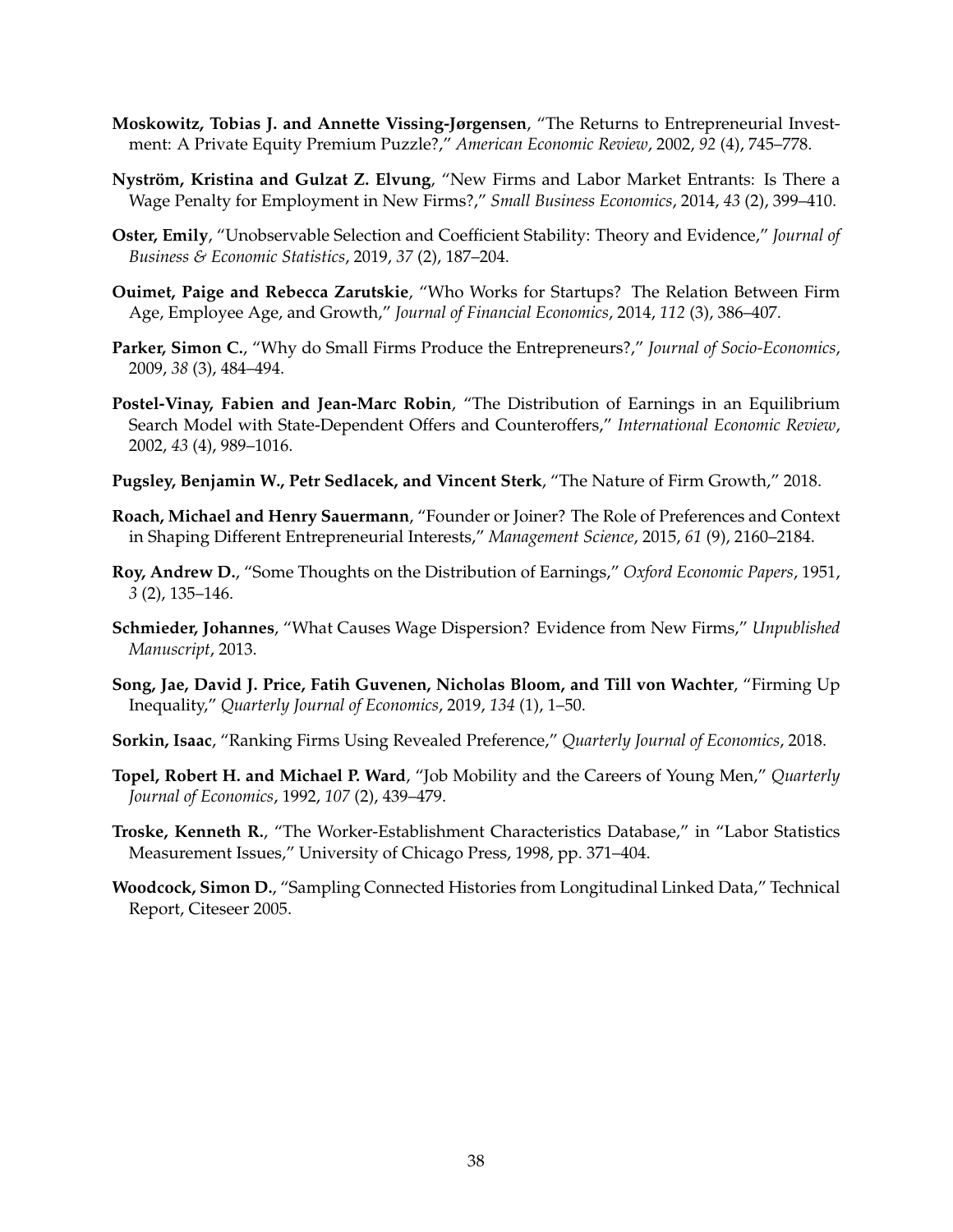# Figure 1. Mean Earnings and Average Earnings Growth by Firm Age

Figure shows mean worker earnings in Panel A and mean worker earnings growth in Panel B by employer age of all worker-years in the baseline sample. The baseline sample is a worker-year panel from 1990 through 2006. In Panel A, earnings are quarterly and normalized to real 2014 dollars. In Panel B, earnings growth is the log differences between the current and the previous year's quarterly earnings.

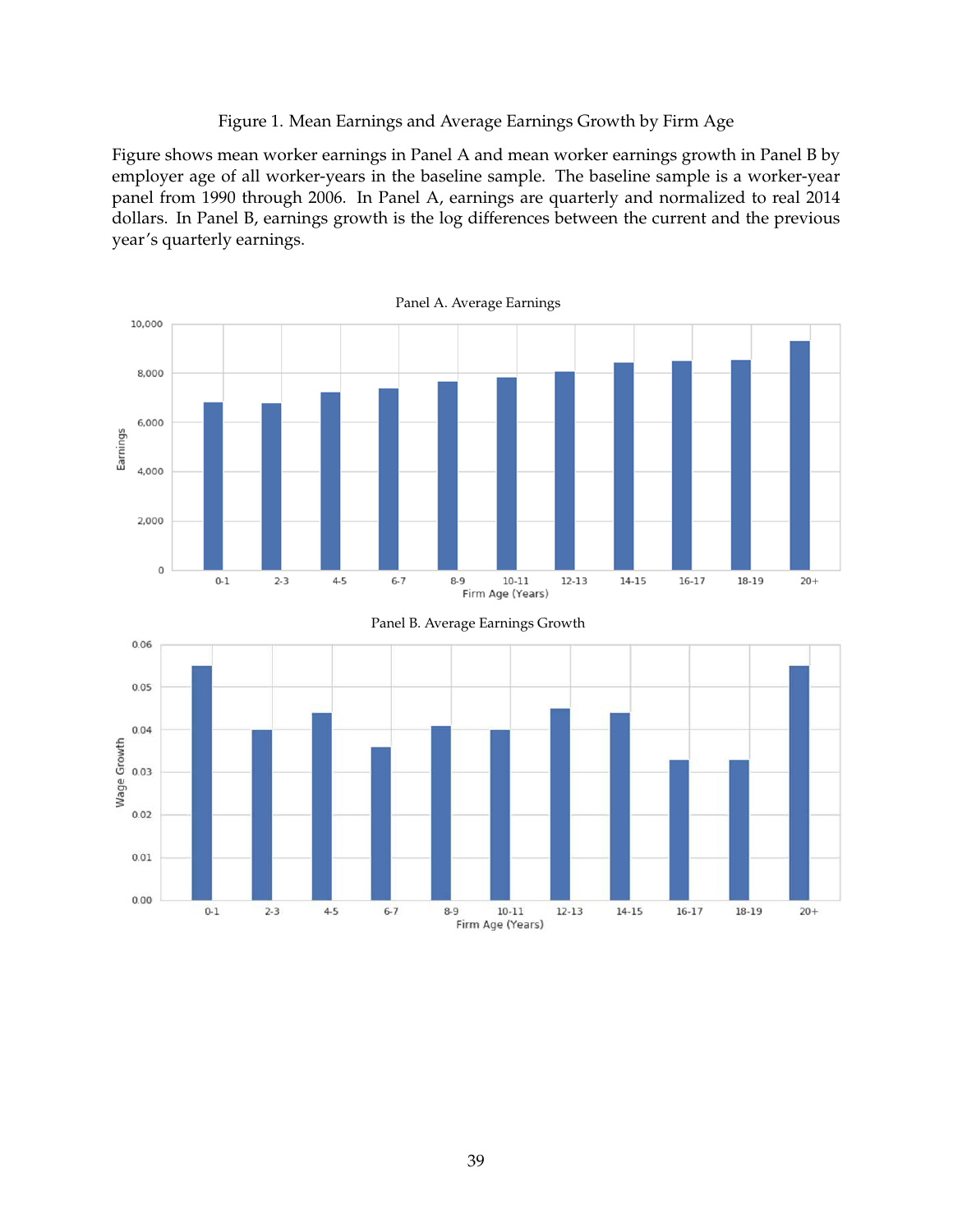# Figure 2. Mean Worker Fixed Effects by Firm Age and Survival Status

Figure shows mean of worker fixed effects by employer age for workers in the baseline sample. The baseline sample is a worker-year panel from 1990 through 2006. Earnings are log normalized to real 2014 dollars. Worker fixed effects are estimated from the baseline Earnings regression in Table 3, column 4. Panel A reports the statistics for all worker-years from the baseline sample. Panel B shows the statistics for a subsample of worker-years at firms that survive for at least ten years (in green) and for a subsample of worker-years at firms that exit within nine years of firm birth (in red).







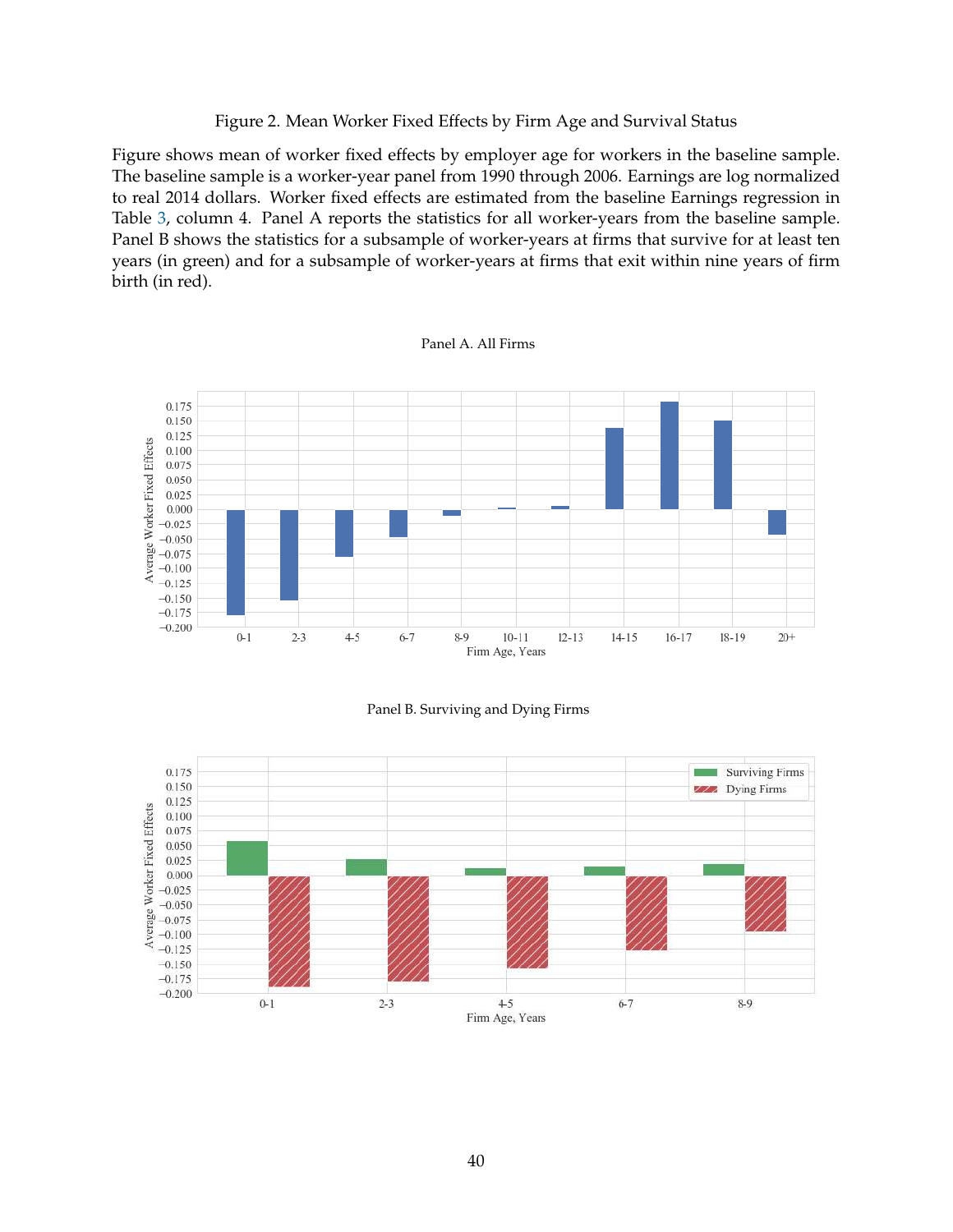Figure 3. Mean Earnings of Job Changers Classified by Quartile of Mean Earnings of Coworkers at Origin and Destination Firm

Figure shows mean earnings of workers from the baseline sample who change employers in year zero, and held the preceding job for two or more years (years -2 and -1), and the new job for two or more years (years 1 and 2). The baseline sample is a worker-year panel from 1990 through 2006. Each job is classified into quartiles based on mean earnings of coworkers. Earnings are log normalized to real 2014 dollars.





Panel B. Switchers between top and bottom quartiles

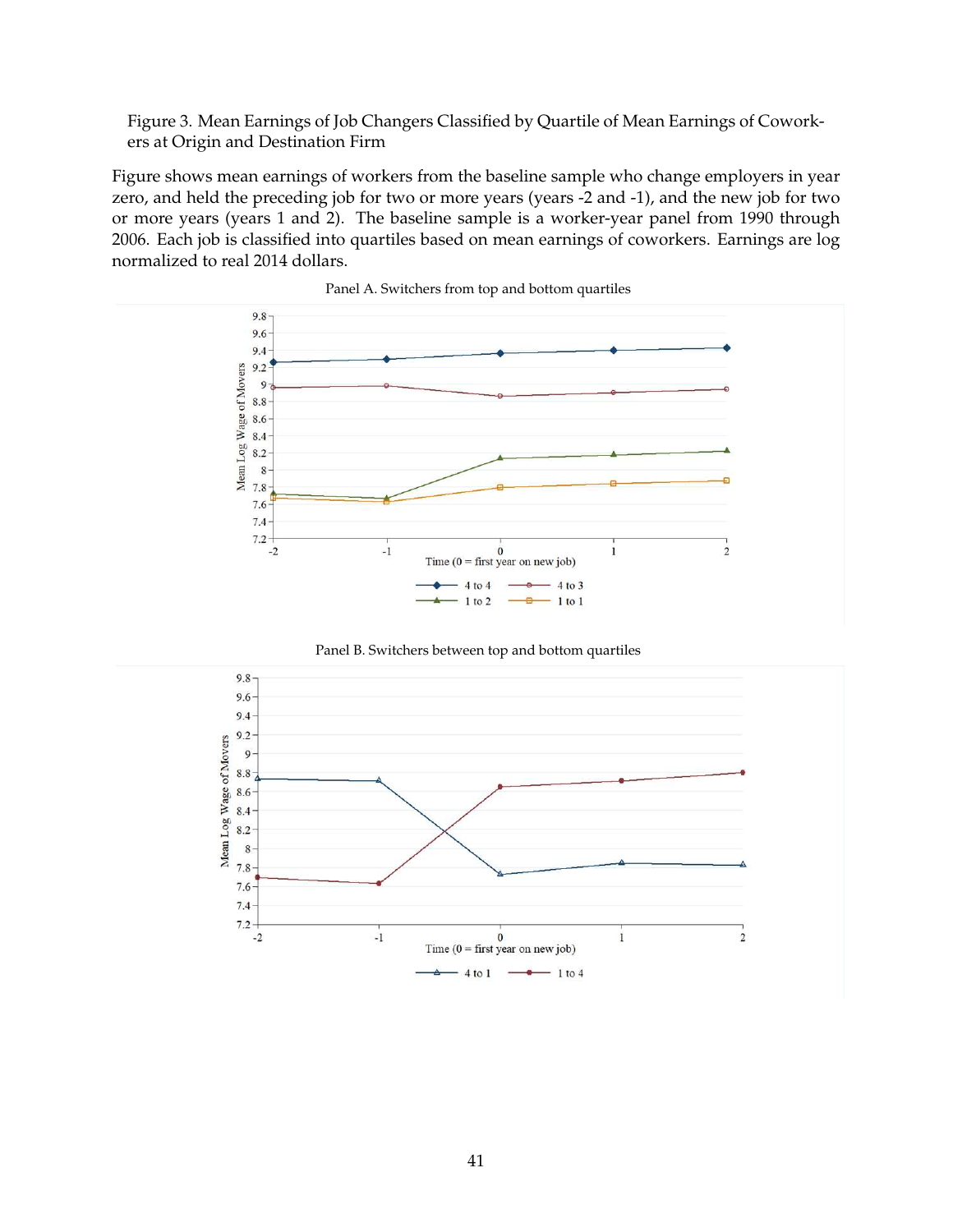# Table 1. Summary Statistics for Young and Old Firms

Panel A shows mean (standard deviation) statistics at the firm-year level, and Panel B at the worker-year level for the baseline sample. The baseline sample is a worker-year panel from 1990 through 2006. Column 1 reports statistics using the sample of all firms. Column 2 (3) reports statistics for old firms (young firms). Old firm is a firm four or more years old; young firm is a firm three or fewer years old. In Panel A, workforce statistics are calculated at a unique firm-year level in the following way: first, for a given variable, the average is calculated for each firm-year across all workers employed by that firm-year; second, reported means and standard deviations are calculated across firm-years.

|                                    | (1)<br>All Firms | (2)<br>Old Firms | (3)<br>Young Firms |
|------------------------------------|------------------|------------------|--------------------|
| Firm Age                           | 11.1             | 13.7             | 1.8                |
|                                    | (8.1)            | (7.3)            | (1.0)              |
| Firm Employment                    | 167              | 210              | 14.6               |
|                                    | (965)            | (1,084)          | (131)              |
| Percent Male Employees             | 0.532            | 0.528            | 0.545              |
|                                    | (0.330)          | (0.325)          | (0.349)            |
| Percent College Educated Employees | 0.355            | 0.364            | 0.323              |
|                                    | (0.254)          | (0.246)          | (0.276)            |
| Number of Observations (millions)  | 2.1              | 1.6              | 0.5                |

| Panel A. Firm-year level variables |  |  |  |
|------------------------------------|--|--|--|
|------------------------------------|--|--|--|

| Panel B. Worker-year level variables |  |  |
|--------------------------------------|--|--|
|--------------------------------------|--|--|

|                                   | (1)<br>(2) |           | (3)         |
|-----------------------------------|------------|-----------|-------------|
|                                   | All Firms  | Old Firms | Young Firms |
| Quarterly Earnings (2014\$)       | 8,536      | 8,673     | 6,818       |
|                                   | (7,602)    | (7,643)   | (6,839)     |
| Earnings Growth                   | 0.046      | 0.046     | 0.046       |
|                                   | (0.485)    | (0.476)   | (0.582)     |
| Tenure (years)                    | 5.7        | 5.9       | 3.2         |
|                                   | (4.4)      | (4.5)     | (2.7)       |
| Age                               | 38.7       | 38.9      | 36.0        |
|                                   | (12.8)     | (12.7)    | (12.7)      |
| Male                              | 0.524      | 0.523     | 0.535       |
|                                   | (0.499)    | (0.499)   | (0.498)     |
| Education (years)                 | 13.9       | 13.9      | 13.6        |
|                                   | (2.6)      | (2.6)     | (2.5)       |
| Number of Observations (millions) | 48.4       | 44.8      | 3.6         |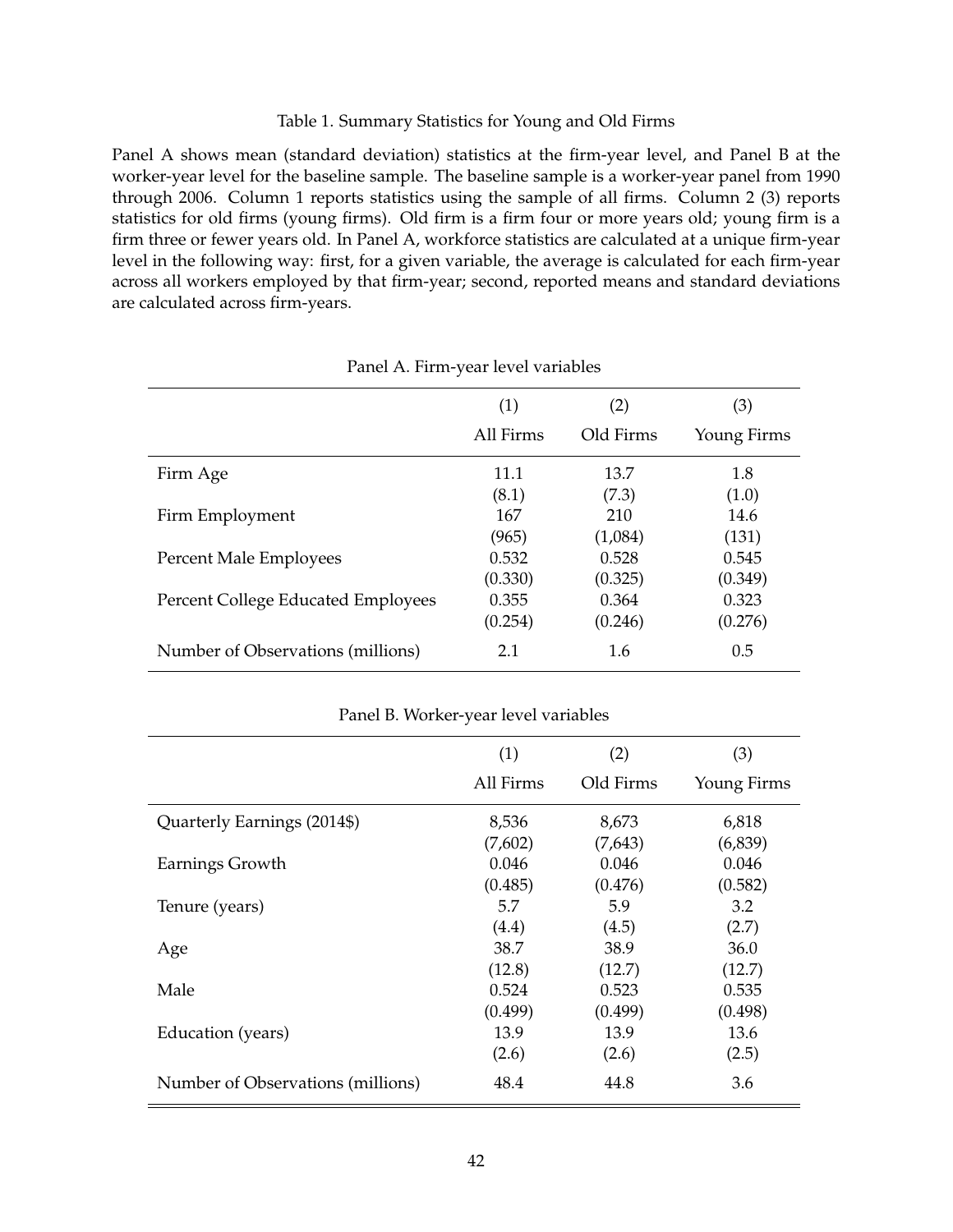Table 2. Summary Statistics for Workers Who Change and Do Not Change Employers

Table shows summary statistics for workers who never change employers in the sample (column 1) and change employers at least once (column 2) for the workers in the baseline sample. The baseline sample is a worker-year panel from 1990 through 2006. Statistics are means, followed by standard deviations in parentheses.

|                                   | (1)            | (2)     |
|-----------------------------------|----------------|---------|
|                                   | <b>Stayers</b> | Movers  |
| Quarterly Earnings (2014\$)       | 10,020         | 8,002   |
|                                   | (8,905)        | (6,999) |
| Earnings Growth                   | 0.018          | 0.056   |
|                                   | (0.372)        | (0.519) |
| Tenure (years)                    | 8.3            | 4.7     |
|                                   | (5.3)          | (3.6)   |
| Age                               | 41.9           | 37.5    |
|                                   | (13.4)         | (12.3)  |
| Male                              | 0.558          | 0.512   |
|                                   | (0.496)        | (0.500) |
| Education (years)                 | 14.2           | 13.8    |
|                                   | (2.5)          | (2.6)   |
| Number of Observations (millions) | 12.8           | 35.6    |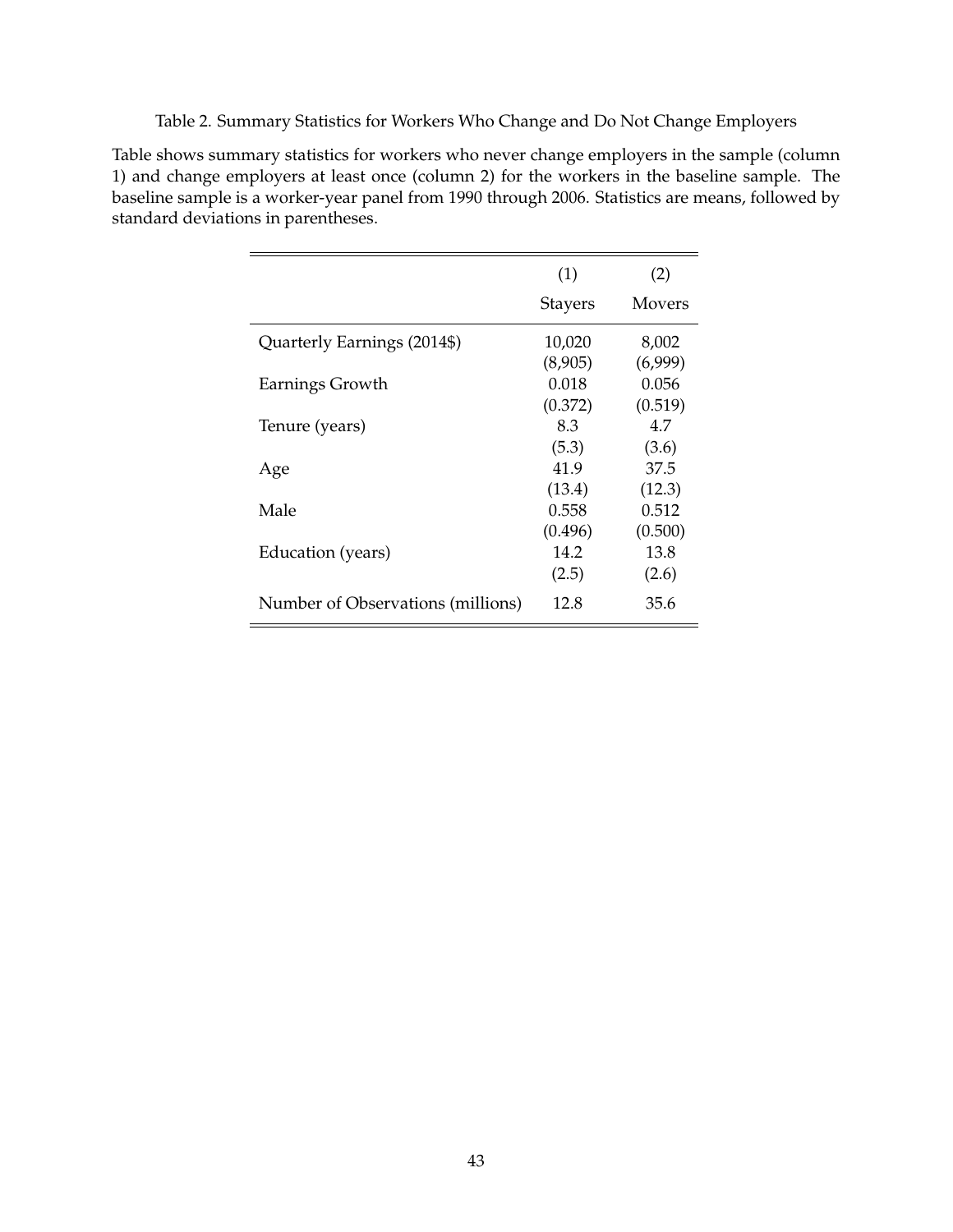### Table 3. Young-Firm Pay Premium Estimates for All Workers

Table reports baseline results of earnings at young firms. The baseline sample is a worker-year panel from 1990 through 2006. In all columns, the dependent variable is the log of worker total quarterly earnings. Earnings are in real 2014 dollars. Young firm is defined as a firm three or fewer years old. Time-varying worker controls include worker age squared, worker age cubed, worker age times education, worker age squared times education, worker age cubed times education. Worker age is normalized by 40 and log transformed. Education is measured in years of schooling and log transformed. Note, worker age and education are not included as linear controls in regressions with worker fixed effects since they are collinear with the fixed effect. Standard errors are clustered at the firm and the worker level, and reported in parentheses. \*\*\*, \*\*, \* indicate statistical significance at the 1%, 5%, and 10% levels, respectively.

|                              | (1)                    | (2)                    | (3)                    | $\left( 4\right)$     |
|------------------------------|------------------------|------------------------|------------------------|-----------------------|
| Young Firm                   | $-0.307***$<br>(0.017) | $-0.087***$<br>(0.003) | $-0.078***$<br>(0.002) | $0.007***$<br>(0.002) |
| Observations (millions)      | 48.4                   | 48.4                   | 48.4                   | 48.4                  |
| R-squared                    | 0.009                  | 0.748                  | 0.771                  | 0.810                 |
| Time-Varying Worker Controls | No                     | No                     | Yes                    | Yes                   |
| Worker FE                    | No                     | Yes                    | Yes                    | Yes                   |
| Firm FE                      | No                     | $\rm No$               | No                     | Yes                   |
| Year FE                      | Yes                    | Yes                    | Yes                    | Yes                   |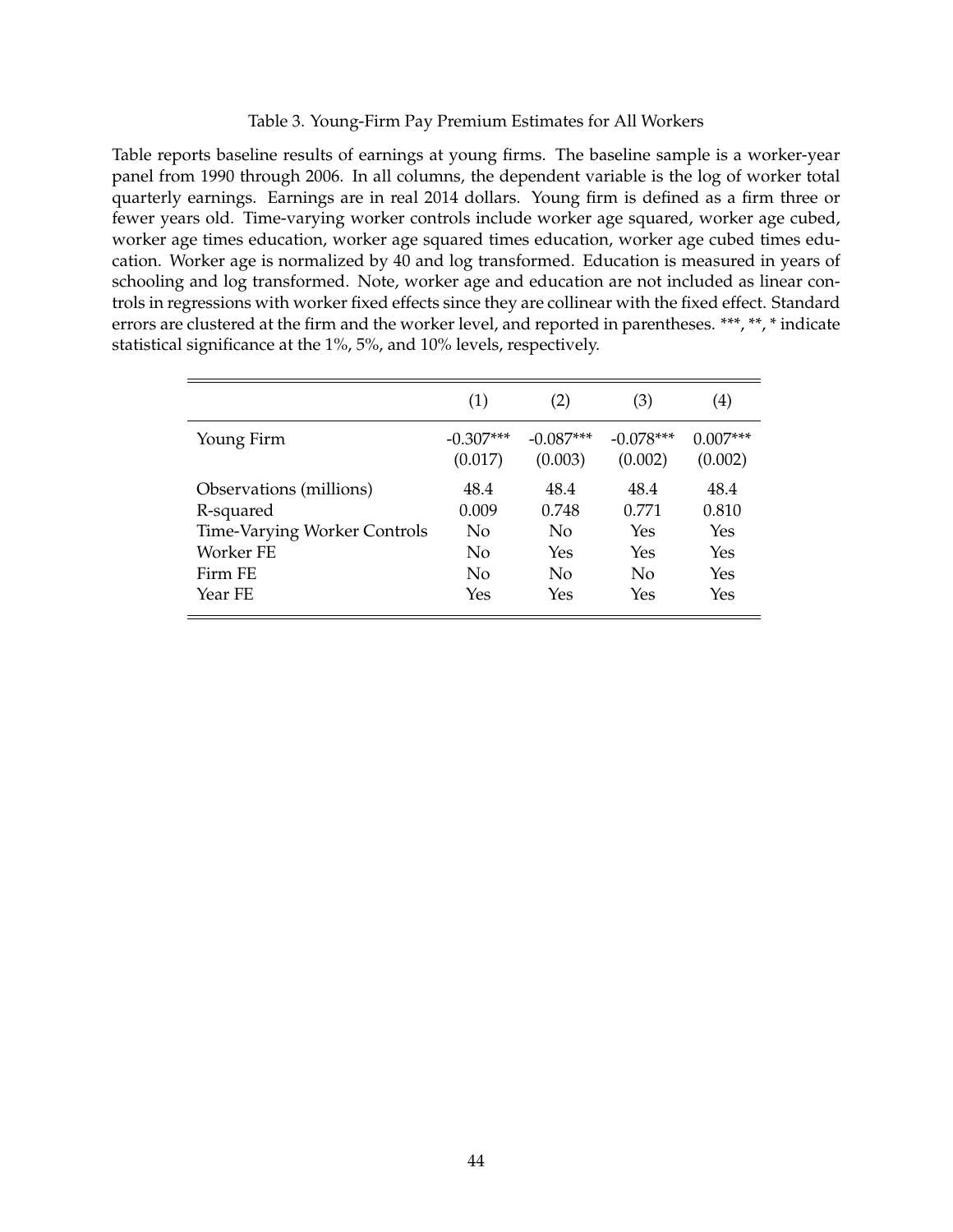Table 4. Young-Firm Pay Premium Estimates After Controlling for Firm Size

Table reports baseline results of earnings at young firms after controlling for firm size. The baseline sample is a worker-year panel from 1990 through 2006. The baseline sample of workers which consists of a worker-year panel from 1990 through 2006. In all columns, the dependent variable is the log of worker total quarterly earnings. Earnings are in real 2014 dollars. Young firm is defined as a firm three or fewer years old. Firm employment is log transformed. Time-varying worker controls include worker age squared, worker age cubed, worker age times education, worker age squared times education, worker age cubed times education. Worker age is normalized by 40 and log transformed. Education is measured as years of schooling and is log transformed. Note, worker age and education are not included as linear controls in regressions with worker fixed effects since they are collinear with the fixed effect. Standard errors are clustered at the firm and the worker level, and reported in parentheses. \*\*\*, \*\*, \* indicate statistical significance at the 1%, 5%, and 10% levels, respectively.

|                                     | (1)         | (2)         | (3)         | (4)        |
|-------------------------------------|-------------|-------------|-------------|------------|
| Young Firm                          | $-0.131***$ | $-0.014***$ | $-0.008***$ | $0.017***$ |
|                                     | (0.007)     | (0.002)     | (0.002)     | (0.002)    |
| Ln(Firm Employment)                 | $-0.010$    | $0.104***$  | $0.118***$  | $0.087***$ |
|                                     | (0.032)     | (0.006)     | (0.005)     | (0.008)    |
| $Ln(Firm \nEmployment)^2$           | $0.018***$  | $-0.006***$ | $-0.009***$ | $-0.005**$ |
|                                     | (0.006)     | (0.001)     | (0.001)     | (0.002)    |
| $Ln(Firm \nEmployment)^3$           | $-0.001***$ | $-0.000$    | $0.0002***$ | 0.000      |
|                                     | (0.000)     | (0.000)     | (0.000)     | (0.0001)   |
| Observations (millions)             | 48.4        | 48.4        | 48.4        | 48.4       |
| R-squared                           | 0.040       | 0.750       | 0.775       | 0.810      |
| <b>Time-Varying Worker Controls</b> | No          | No          | Yes         | Yes        |
| Worker FE                           | No          | Yes         | Yes         | Yes        |
| Firm FE                             | No          | No          | No          | Yes        |
| Year FE                             | Yes         | Yes         | Yes         | Yes        |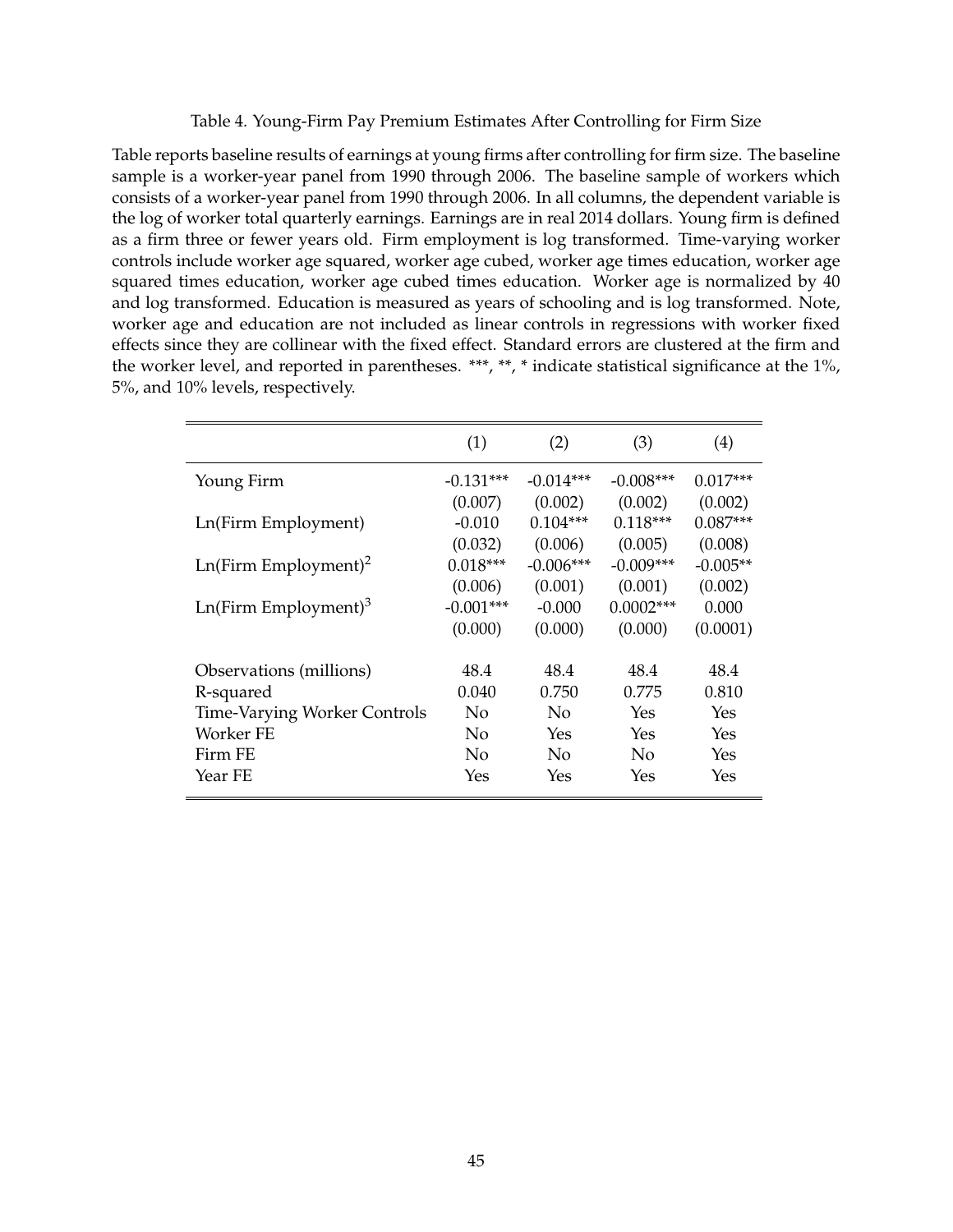# Table 5. Firm-Age Group Pay Estimates for All Workers

Table reports baseline results of earnings at firms of different ages. The sample is a worker-year panel from 1990 through 2006. In all columns, the dependent variable is the log of worker total quarterly earnings. Earnings are in real 2014 dollars. Worker controls include worker age squared and age cubed, and their interactions with worker education. Time-varying worker controls include worker age squared, worker age cubed, worker age times education, worker age squared times education, worker age cubed times education.Worker age is normalized by 40 and log transformed. Education is measured in years of schooling and log transformed. Note, worker age and education are not included as linear controls in regressions with worker fixed effects since they are collinear with the fixed effect. Standard errors are clustered at the firm and the worker level, and reported in parentheses. \*\*\*, \*\*, \* indicate statistical significance at the 1%, 5%, and 10% levels, respectively.

|                                     | (1)            | (2)            | (3)            | (4)        |
|-------------------------------------|----------------|----------------|----------------|------------|
| Firm Age 0-1                        | $-0.382***$    | $-0.127***$    | $-0.126***$    | $0.064***$ |
|                                     | (0.025)        | (0.005)        | (0.004)        | (0.014)    |
| Firm Age 2-3                        | $-0.387***$    | $-0.138***$    | $-0.140***$    | $0.042***$ |
|                                     | (0.025)        | (0.005)        | (0.004)        | (0.014)    |
| Firm Age 4–5                        | $-0.303***$    | $-0.105***$    | $-0.118***$    | $0.039***$ |
|                                     | (0.032)        | (0.009)        | (0.006)        | (0.014)    |
| Firm Age 6-7                        | $-0.258***$    | $-0.089***$    | $-0.105***$    | $0.032***$ |
|                                     | (0.030)        | (0.006)        | (0.005)        | (0.012)    |
| Firm Age 8-9                        | $-0.208***$    | $-0.072***$    | $-0.09***$     | $0.028***$ |
|                                     | (0.033)        | (0.007)        | (0.005)        | (0.011)    |
| Firm Age 10-11                      | $-0.184***$    | $-0.064***$    | $-0.079***$    | $0.027***$ |
|                                     | (0.036)        | (0.008)        | (0.005)        | (0.010)    |
| Firm Age 12–13                      | $-0.157***$    | $-0.052***$    | $-0.064***$    | $0.028***$ |
|                                     | (0.039)        | (0.008)        | (0.006)        | (0.009)    |
| Firm Age 14–15                      | $-0.128***$    | $-0.035***$    | $-0.049***$    | $0.025***$ |
|                                     | (0.035)        | (0.008)        | (0.008)        | (0.007)    |
| Firm Age 16-17                      | $-0.081***$    | $-0.016**$     | $-0.034***$    | $0.018***$ |
|                                     | (0.029)        | (0.007)        | (0.006)        | (0.005)    |
| Firm Age 18-19                      | $-0.049*$      | $-0.011***$    | $-0.025***$    | $0.009**$  |
|                                     | (0.025)        | (0.004)        | (0.004)        | (0.004)    |
| Firm Age 20+                        | (omit)         | (omit)         | (omit)         | (omit)     |
|                                     |                |                |                |            |
| Observations (millions)             | 48.4           | 48.4           | 48.4           | 48.4       |
| R-squared                           | 0.018          | 0.748          | 0.771          | 0.810      |
| <b>Time-Varying Worker Controls</b> | N <sub>o</sub> | N <sub>o</sub> | Yes            | Yes        |
| Worker FE                           | N <sub>o</sub> | Yes            | Yes            | Yes        |
| Firm FE                             | No             | No             | N <sub>o</sub> | Yes        |
| Year FE                             | Yes            | Yes            | Yes            | Yes        |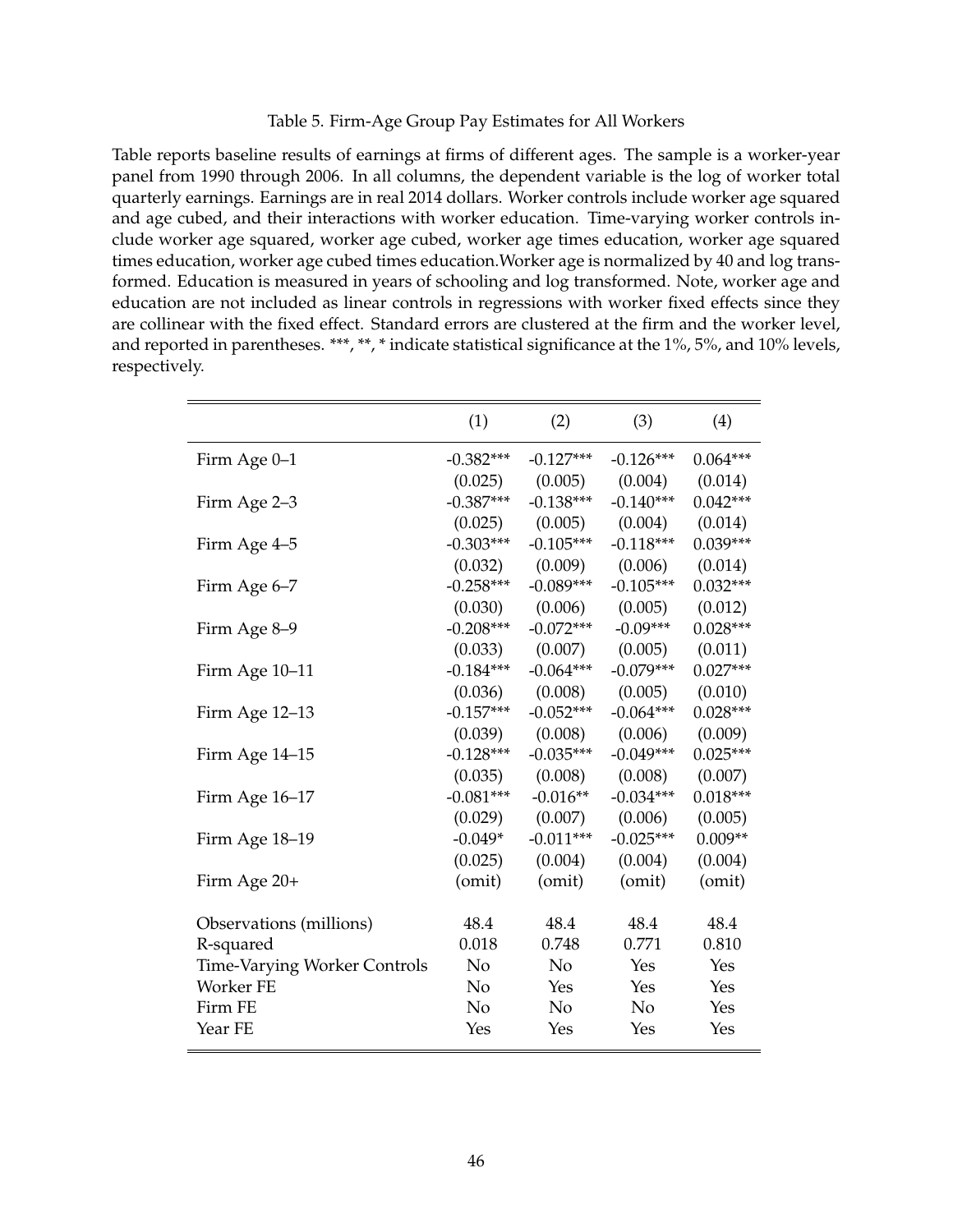# Table 6. Young-Firm Dynamics as a Function of Initial Worker Composition

Table shows cross-sectional OLS results from predicting young firm exit (columns 1–2) and future employment (columns 3–4) as a function of worker fixed effects estimated from the earnings regression in Table 3, column 4. The sample is a cross-section of young firms from the baseline sample. The baseline sample is a worker-year panel from 1990 through 2006. In columns 1–2, the dependent variable, Young Firm Exits in 5 Years, equals one for young firms that exit by year five since founding. In columns 3–4, the dependent variable, Young Firm 5-year Employment, is the log of a young firm's employment at age five. Mean Worker Fixed Effects is the mean of worker fixed effects of workers at the young firm in its first year of existence. State FE and Industry FE refer to the industry of the young firm. Industry fixed effects are at the SIC-3 digit level. Standard errors are clustered at the firm level, and reported in parentheses. \*\*\*, \*\*, \* indicate statistical significance at the 1%, 5%, and 10% levels, respectively.

|                                         | Young Firm<br>Exits in 5 Years |                        | Ln(Young Firm<br>Employment in 5 Years) |                       |
|-----------------------------------------|--------------------------------|------------------------|-----------------------------------------|-----------------------|
|                                         | (1)                            | (2)                    | (3)                                     | (4)                   |
| Mean Worker Fixed Effects               | $-0.063***$<br>(0.004)         | $-0.054***$<br>(0.005) | $0.120***$<br>(0.009)                   | $0.145***$<br>(0.011) |
| Observations (thousands)                | 205                            | 205                    | 205                                     | 205                   |
| R-squared                               | 0.036                          | 0.036                  | 0.098                                   | 0.099                 |
| Log Young Firm Employment in First Year | Yes                            | Yes                    | Yes                                     | <b>Yes</b>            |
| Log Mean Worker Education in First Year | $\overline{N}$                 | Yes                    | $\overline{N}$                          | <b>Yes</b>            |
| Log Mean Worker Age in First Year       | $\overline{N}$                 | Yes                    | $\rm No$                                | <b>Yes</b>            |
| Year of Firm Birth FE                   | Yes                            | Yes                    | Yes                                     | <b>Yes</b>            |
| <b>State FE</b>                         | Yes                            | Yes                    | Yes                                     | <b>Yes</b>            |
| <b>Industry FE</b>                      | Yes                            | Yes                    | Yes                                     | Yes                   |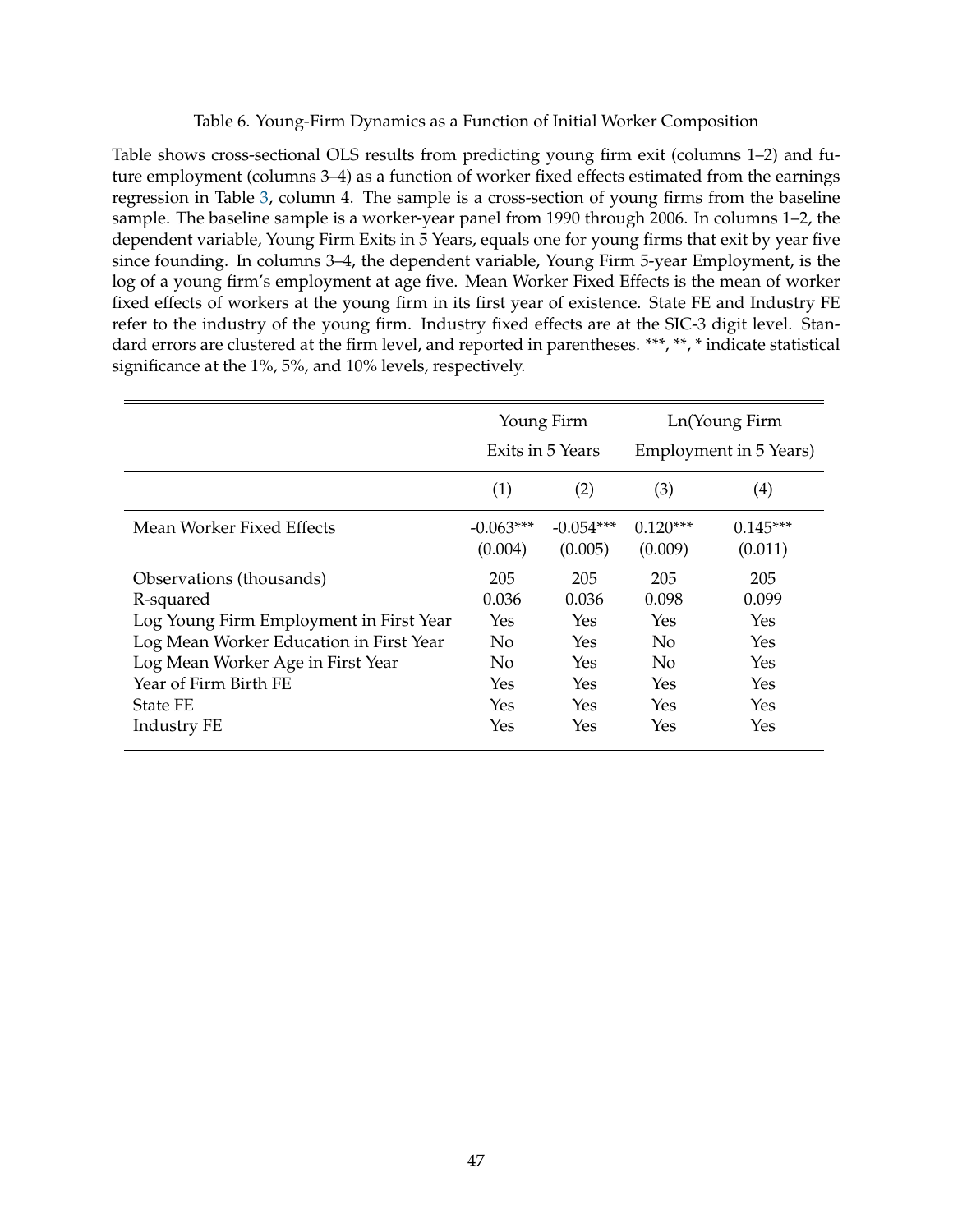# Table 7. Young-Firm Pay Premium Estimates for College-Educated Workers

Table shows results from regressions of worker earnings on the young firm indicator variable for college-educated workers from our baseline sample. The baseline sample is a worker-year panel from 1990 through 2006. In all columns, the dependent variable is the log of worker total quarterly earnings. Earnings are in real 2014 dollars. Young firm is defined as a firm three or fewer years old. Time-varying worker controls include worker age squared, worker age cubed, worker age times education, worker age squared times education, worker age cubed times education. Worker age is normalized by 40 and log transformed. Education is measured in years of schooling and log transformed. Note, worker age and education are not included as linear controls in regressions with worker fixed effects since they are collinear with the fixed effect. Standard errors are clustered at the firm and the worker level, and reported in parentheses. \*\*\*, \*\*, \* indicate statistical significance at the 1%, 5%, and 10% levels, respectively.

|                                     | (1)         | (2)         | (3)         | $\left( 4\right)$ |
|-------------------------------------|-------------|-------------|-------------|-------------------|
| Young Firm                          | $-0.275***$ | $-0.092***$ | $-0.089***$ | 0.001             |
|                                     | (0.016)     | (0.002)     | (0.002)     | (0.003)           |
| Observations (millions)             | 18.3        | 18.3        | 18.3        | 18.3              |
| R-squared                           | 0.008       | 0.751       | 0.762       | 0.809             |
| <b>Time-Varying Worker Controls</b> | No          | No          | Yes         | Yes               |
| Worker FE                           | No          | Yes         | Yes         | Yes               |
| Firm FE                             | No          | No          | No.         | <b>Yes</b>        |
| Year FE                             | Yes         | Yes         | Yes         | Yes               |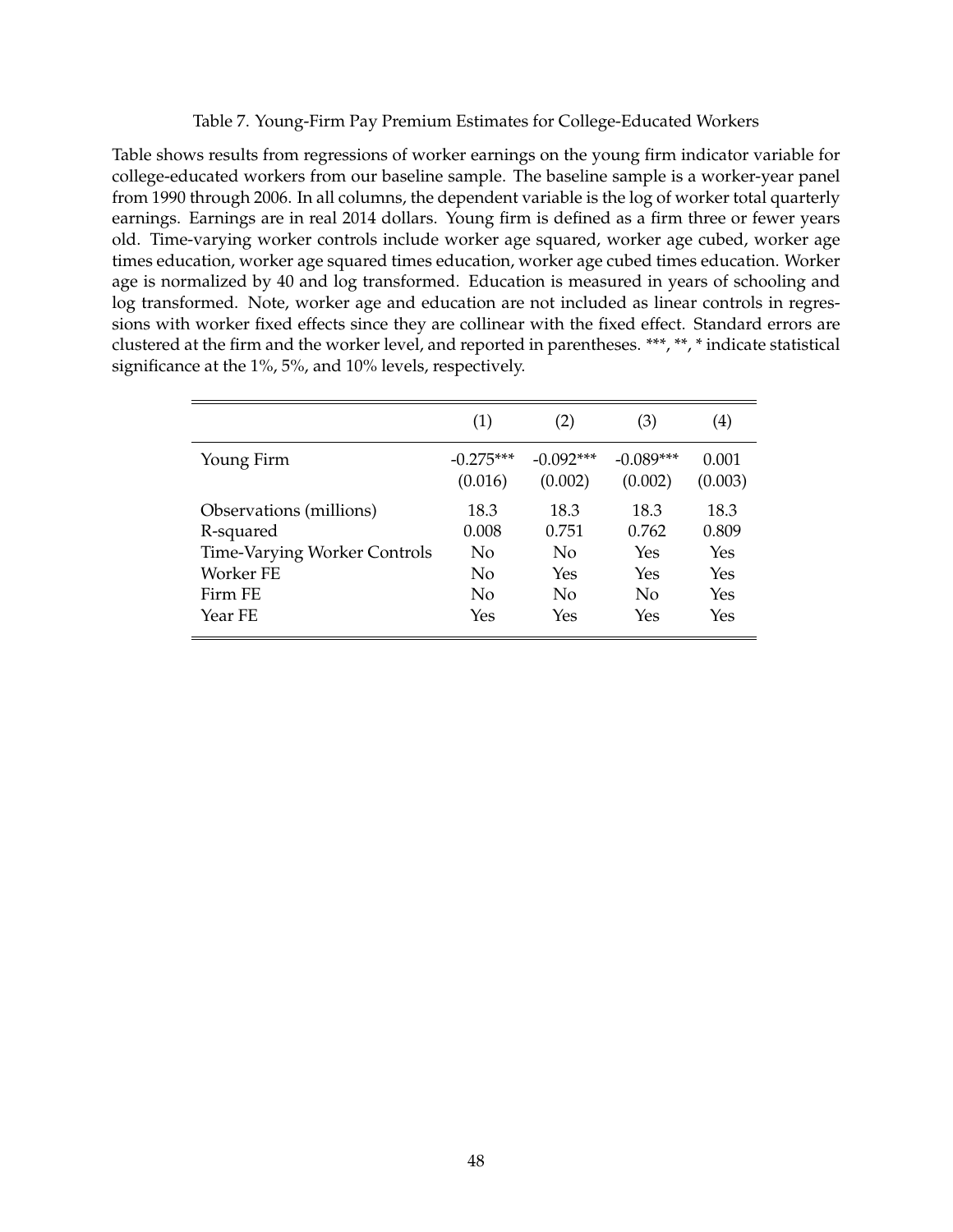Table 8. Young-Firm Pay Premium Estimates for College-Educated Workers in High-Technology Sectors

Table shows results from regressions of worker earnings on the young firm indicator variable for college-educated workers in high-technology sector from our baseline sample. The baseline sample is a worker-year panel from 1990 through 2006. In all columns, the dependent variable is the log of worker total quarterly earnings. Earnings are in real 2014 dollars. Young firm is defined as a firm three or fewer years old. Time-varying worker controls include worker age squared, worker age cubed, worker age times education, worker age squared times education, worker age cubed times education. Worker age is normalized by 40 and log transformed. Education is measured in years of schooling and log transformed. Note, worker age and education are not included as linear controls in regressions with worker fixed effects since they are collinear with the fixed effect. Standard errors are clustered at the firm and the worker level, and reported in parentheses. \*\*\*, \*\*, \* indicate statistical significance at the 1%, 5%, and 10% levels, respectively.

|                                     | (1)         | (2)         | (3)         | $\left( 4\right)$ |
|-------------------------------------|-------------|-------------|-------------|-------------------|
| Young Firm                          | $-0.206***$ | $-0.095***$ | $-0.091***$ | 0.005             |
|                                     | (0.027)     | (0.004)     | (0.004)     | (0.005)           |
| Observations (millions)             | 6.29        | 6.29        | 6.29        | 6.29              |
| R-squared                           | 0.014       | 0.724       | 0.738       | 0.804             |
| <b>Time-Varying Worker Controls</b> | No.         | No          | Yes         | Yes               |
| Worker FE                           | No          | Yes         | Yes         | Yes               |
| Firm FE                             | No          | No          | No          | Yes               |
| Year FE                             | Yes         | Yes         | Yes         | Yes               |
|                                     |             |             |             |                   |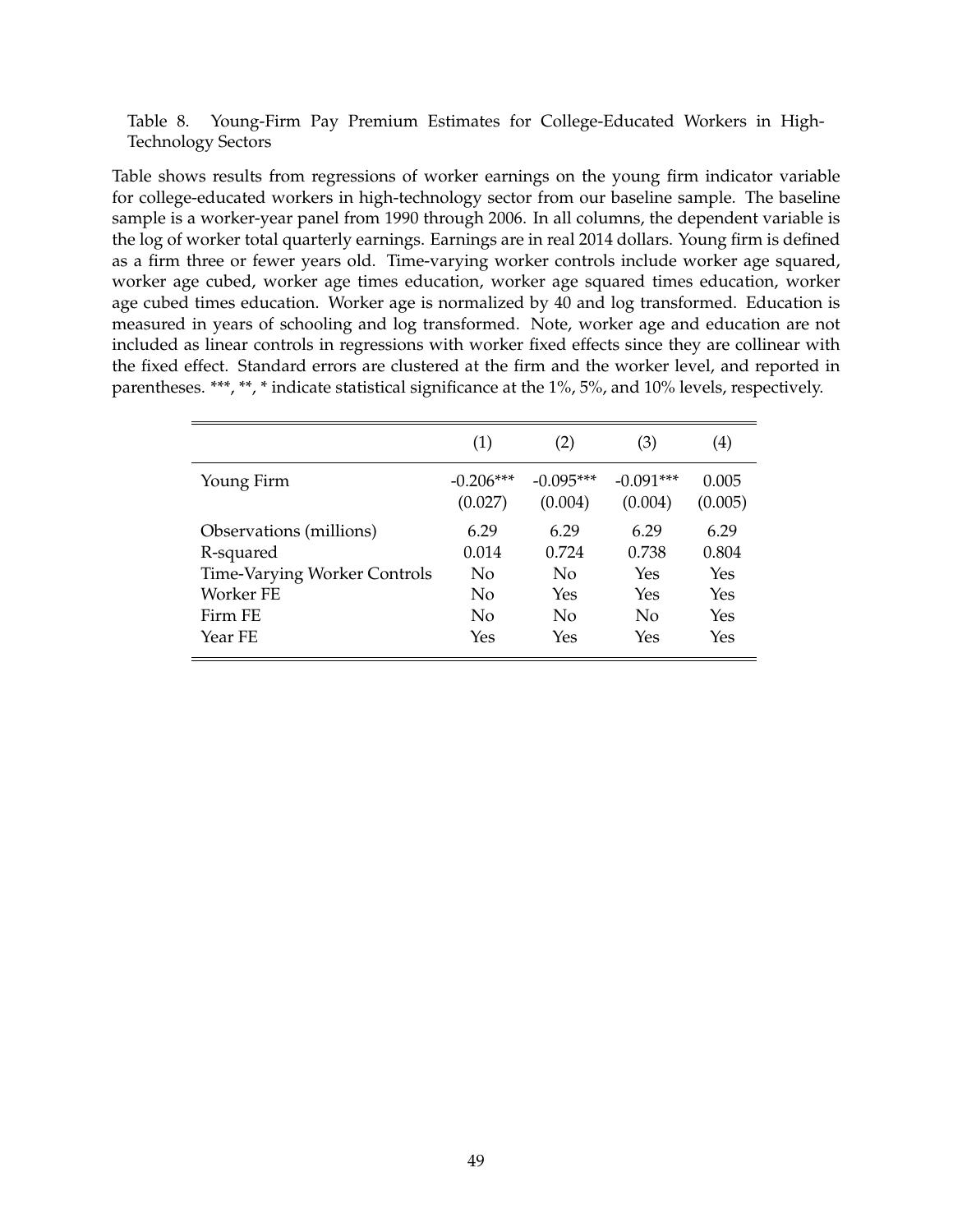# Table 9. Robustness: Sources of Mobility and First Quarter Earnings at New Job Sample

Table reports results of robustness tests for the baseline sample. The baseline sample is <sup>a</sup> worker-year panel from 1990 through 2006. In all columns, the dependent variable is the log of worker total quarterly earnings. Earnings are in real 2014 dollars. Young firm is defined as <sup>a</sup> firm three or fewer years old. Columns 1–2 show results for workers who have moved after plant closure. Move to Young Firm from Closed Plant (Open Plant) shows results for workers who move to young firms from closed plants (open plants). Plant is defined as closed when the employment is zero either in the year of the move to <sup>a</sup> young employer or the year prior to the move. Columns 3–4, First Earnings Sample, refers to the subset of observations from the baseline sample restricted to the first observed full-quarter earnings at <sup>a</sup> new employer. Time-varying worker controls include worker age squared, worker age cubed, worker age times education, worker age squared times education, worker age cubed times education. Worker age is normalized by 40 and log transformed. Education is measured in years of schooling and log transformed. Note, worker age and education are not included as linear controls in regressions with worker fixed effects since they are collinear with the fixed effect. Standard errors are clustered at the firm and the worker level, and reported in parentheses. \*\*\*, \*\*, \* indicate statistical significance at the 1%, 5%, and 10% levels, respectively.

|                                              | Moves From Closed vs.             |                                  | <b>First Earnings Sample</b> |                        |
|----------------------------------------------|-----------------------------------|----------------------------------|------------------------------|------------------------|
|                                              |                                   | Open Establishment               |                              |                        |
|                                              | (1)                               | (2)                              | (3)                          | (4)                    |
| Move to Young Firm from Closed Establishment | $-0.056***$                       | $0.027***$                       |                              |                        |
| Move to Young Firm from Open Establishment   | (0.002)<br>$-0.077***$<br>(0.003) | (0.003)<br>$0.019***$<br>(0.002) |                              |                        |
| Worker Starts Employment in Young Firm       | $-0.095***$<br>(0.003)            | $-0.015***$<br>(0.002)           |                              |                        |
| Young Firm and Low Unemployment              |                                   |                                  |                              |                        |
| Young Firm and High Unemployment             |                                   |                                  |                              |                        |
| Young Firm                                   |                                   |                                  | $-0.059***$<br>(0.0032)      | $0.026***$<br>(0.0024) |
| Observations (millions)                      | 48.4                              | 48.4                             | 13.7                         | 13.7                   |
| R-squared                                    | 0.771                             | 0.810                            | 0.710                        | 0.770                  |
| <b>Time-Varying Worker Controls</b>          | Yes                               | Yes                              | Yes                          | Yes                    |
| Worker FE                                    | Yes                               | Yes                              | <b>Yes</b>                   | Yes                    |
| Firm FE                                      | $\rm No$                          | Yes                              | Yes                          | Yes                    |
| Year FE                                      | Yes                               | Yes                              | Yes                          | Yes                    |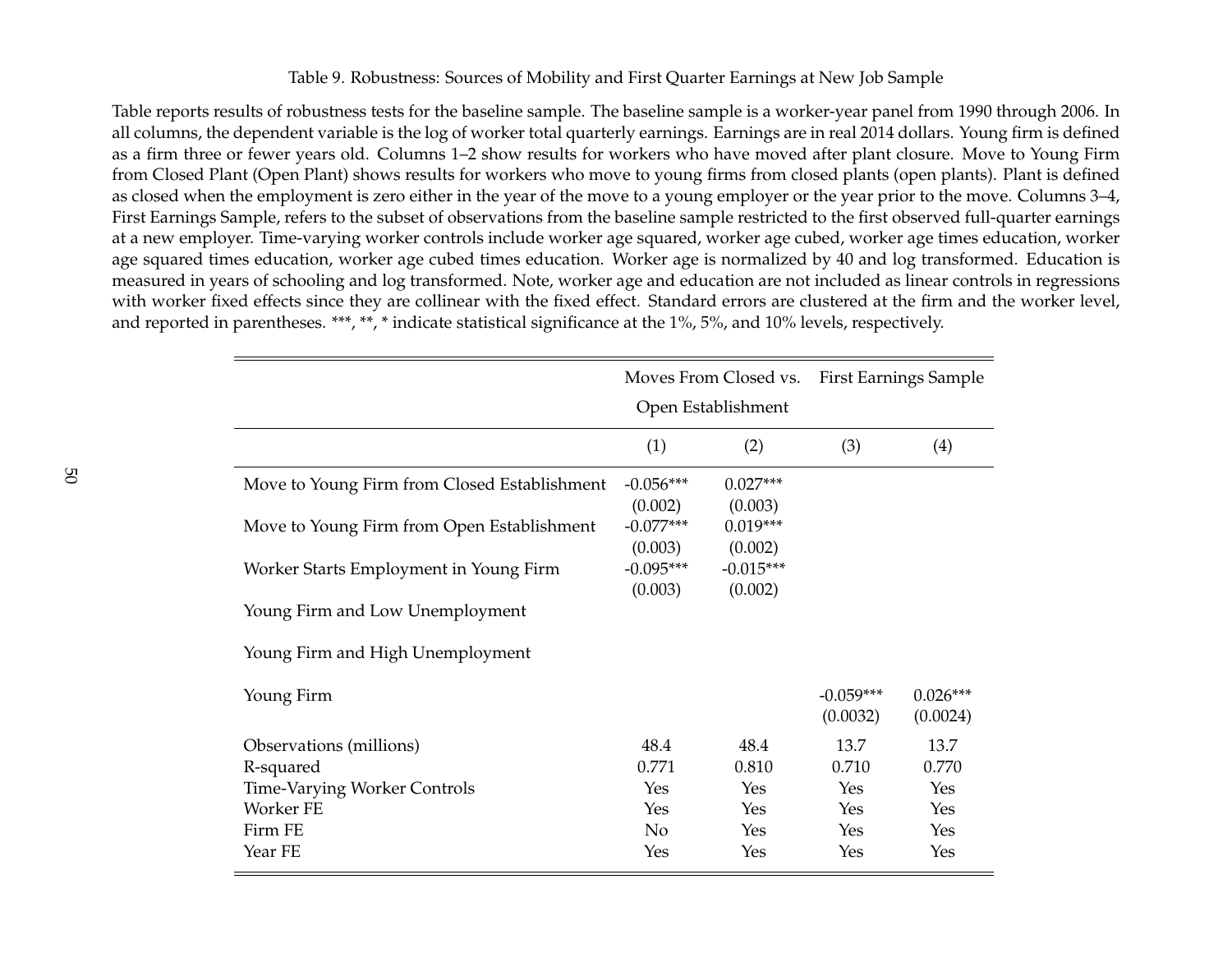Table 10. Robustness: Young-Firm Tenure–Pay Profile Estimates

Table reports results of earnings by worker tenure at an employer and by the employer's age. The sample is a worker-year panel from 1990 through 2006. In all columns, the dependent variable is the log of worker total quarterly earnings. Earnings are in real 2014 dollars. Tenure 1 (2) (3) (4+) equals one for workers who were at the employer for one (two) (three) (four or more) years. Young firm is defined as a firm three or fewer years old. Worker controls include worker age squared and age cubed, and their interactions with worker education. Worker age is normalized by 40 and log transformed. Education is measured in years of schooling and log transformed. Note, worker age and education are not included as linear controls in regressions with worker fixed effects since they are collinear with the fixed effect. Standard errors are clustered at the firm and the worker level, and reported in parentheses. \*\*\*, \*\*, \* indicate statistical significance at the 1%, 5%, and 10% levels, respectively.

|                                     | (1)         | (2)         | (3)         | (4)        |
|-------------------------------------|-------------|-------------|-------------|------------|
| 1 Year of Tenure                    | $0.165***$  | $0.041***$  | $0.011***$  | $0.008***$ |
|                                     | (0.005)     | (0.002)     | (0.002)     | (0.002)    |
| 2 Years of Tenure                   | $0.370***$  | $0.109***$  | $0.064***$  | $0.062***$ |
|                                     | (0.007)     | (0.003)     | (0.002)     | (0.002)    |
| 3 Years of Tenure                   | $0.477***$  | $0.128***$  | $0.083***$  | $0.087***$ |
|                                     | (0.009)     | (0.003)     | (0.003)     | (0.003)    |
| 4+ Years of Tenure                  | $0.686***$  | $0.117***$  | $0.119***$  | $0.133***$ |
|                                     | (0.014)     | (0.004)     | (0.004)     | (0.003)    |
| 0 Years of Tenure * Young Firm      | $-0.086***$ | $-0.050***$ | $-0.047***$ | $0.034***$ |
|                                     | (0.014)     | (0.003)     | (0.003)     | (0.002)    |
| 1 Year of Tenure * Young Firm       | $-0.087***$ | $-0.058***$ | $-0.049***$ | $0.027***$ |
|                                     | (0.016)     | (0.003)     | (0.003)     | (0.002)    |
| 2 Years of Tenure * Young Firm      | $-0.071***$ | $-0.059***$ | $-0.044***$ | $0.026***$ |
|                                     | (0.016)     | (0.003)     | (0.002)     | (0.0024)   |
| 3 Years of Tenure * Young Firm      | $-0.030$    | $-0.064***$ | $-0.040***$ | $0.014***$ |
|                                     | (0.019)     | (0.004)     | (0.003)     | (0.003)    |
| Observations (millions)             | 48.4        | 48.4        | 48.4        | 48.4       |
| R-squared                           | 0.079       | 0.749       | 0.772       | 0.811      |
| <b>Time-Varying Worker Controls</b> | No          | $\rm No$    | Yes         | Yes        |
| Worker FE                           | No          | Yes         | Yes         | Yes        |
| Firm FE                             | No          | No          | No          | Yes        |
| Year FE                             | Yes         | Yes         | Yes         | Yes        |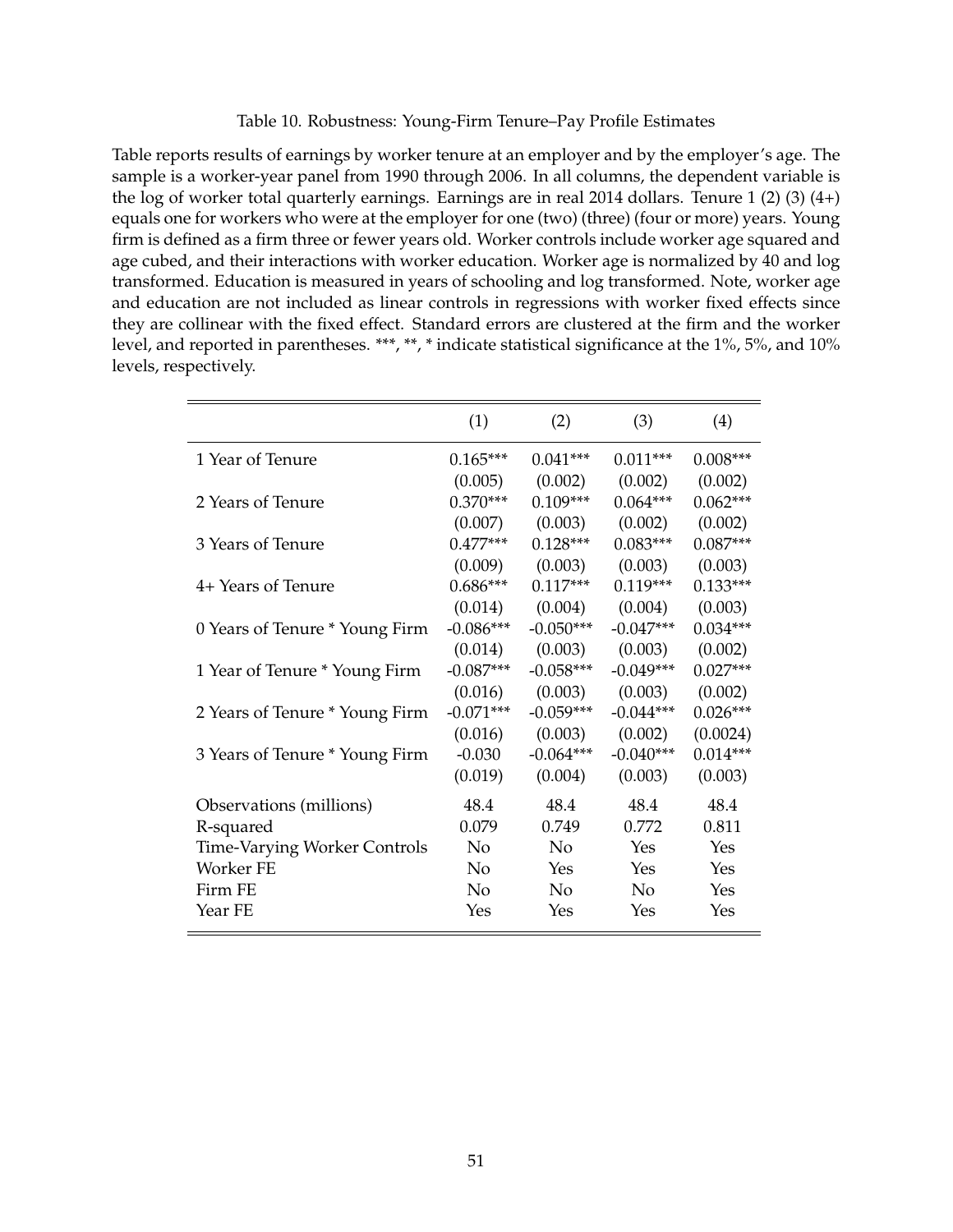# **A Model Appendix**

**Details on Pay Determination.** The bargagining problem between a worker with ability *θ* and a firm with productivity *p* and age *a* is

$$
w_t(\theta, p, a) = \underset{w}{\arg \max} C_t(w; \theta, p, a)^{\beta} J_t(w; \theta, p, a)^{1-\beta}.
$$

Then the surplus function for young firms can be written

$$
J_t(w; \theta, p, \text{young}) = (1 - x_t (p, \{l_\theta\}_\theta)) (p\theta - w) l_\theta,
$$

while for old firms the surplus function is

$$
J_t(w; \theta, p, old) = (p\theta - w) l_\theta.
$$

Note that in formulating the surplus function for old firms, we exploited the linearity of the production function, which allows us to solve the bargaining problem separately by worker type.

The surplus function for workers joining at a young firm is then

$$
C_t(w; \theta, p, \text{young}) = (1 - x_t (p, \{l_\theta\}_\theta)) w - b\theta,
$$

while that for workers remaining at or joining old firms is

$$
C_t(w; \theta, p, old) = w - b\theta.
$$

**Bargaining Solution.** First, note that we can rewrite the bargaining program in logarithms as

$$
w_t(\theta, p, a) = \underset{w}{\arg \max} \beta \ln \left[ C_t(w; \theta, p, a) \right] + (1 - \beta) \ln \left[ J_t(w; \theta, p, a) \right].
$$

For young firms, the bargaining problem becomes

$$
w_t(\theta, p, young) = \underset{w}{\arg \max} \left\{ \begin{array}{c} \beta \ln \left[ \left( 1 - x_t \left( p, \{l_\theta\}_\theta \right) \right) w - b\theta \right] + \left( 1 - \beta \right) \ln \left[ p\theta - w \right] \\ + \left( 1 - \beta \right) \ln \left[ \left( 1 - x_t \left( p, \{l_\theta\}_\theta \right) \right) l_\theta \right] \end{array} \right\},
$$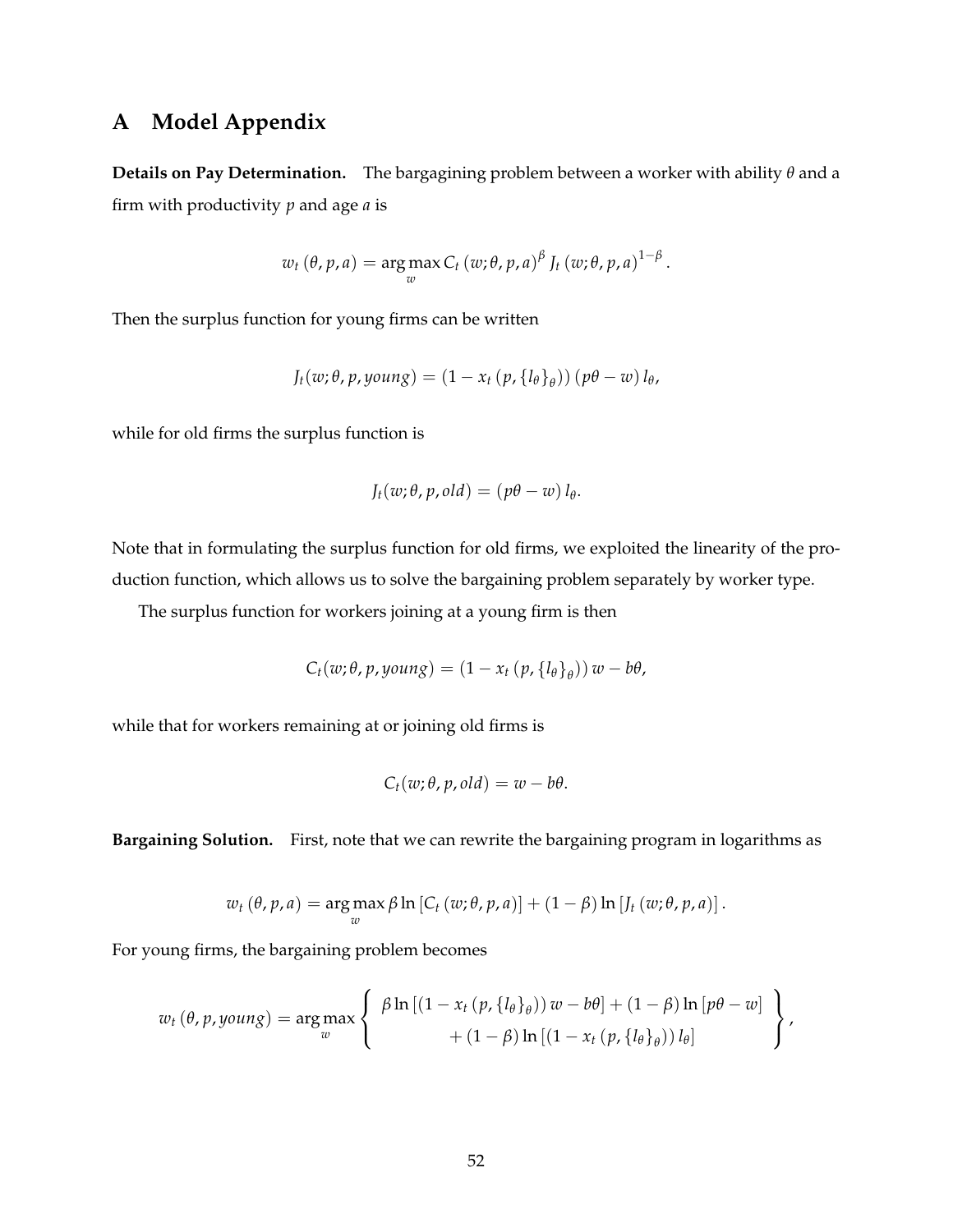with associated FOC

$$
\frac{\beta(1-x_t(p,\lbrace l_{\theta}\rbrace_{\theta}))}{(1-x_t(p,\lbrace l_{\theta}\rbrace_{\theta}))w-b\theta}-\frac{1-\beta}{p\theta-w}=0.
$$

Solving this, we find the bargained earnings at young firms to be

$$
w_t(\theta, p, young) = \beta p \theta + \frac{(1 - \beta) b \theta}{1 - x_t (p, \{l_\theta\}_\theta)}.
$$
\n(4)

For old firms, the bargaining problem becomes

$$
w_t(\theta, p, old) = \argmax_{w} \beta \ln [w - b\theta] + (1 - \beta) \ln [p\theta - w] + (1 - \beta) \ln [l_{\theta}],
$$

with associated FOC

$$
\frac{\beta}{w - b\theta} - \frac{1 - \beta}{p\theta - w} = 0.
$$

Solving this, we find the bargained earnings at young firms to be

$$
w_t(\theta, p, old) = \beta p\theta + (1 - \beta) b\theta.
$$
 (5)

**Young-Firm Pay Premium.** Comparing bargained earnings for young firms in equation (4) and old firms in equation (5), we see that  $w_t$  ( $\theta$ ,  $p$ ,  $young$ )  $> w_t$  ( $\theta$ ,  $p$ ,  $old$ ) whenever  $\beta$  < 1 and  $x$  ( $p$ ,  $\{l_\theta\}_\theta$ )  $>$ 0 for all *p*. In other words, young firms pay a premium over otherwise identical old firms.

**Relation to AKM Earnings Equation.** Finally, taking logs of equations (4) and (5), we see that earnings in the model are log-separable between a worker component, a firm component, and a component specific to employer age:

$$
\ln (w_t(\theta, p, young)) = \underbrace{\ln (\theta)}_{\text{"worker fixed effect"}} + \underbrace{\ln (\beta p + (1 - \beta) b)}_{\text{"firm fixed effect"}} + \underbrace{\ln (\beta p + (1 - \beta) b)}_{\text{"firm fixed effect"}} + \underbrace{\ln \left( \frac{\beta p + \frac{(1 - \beta)b}{1 - x_t(p, \{b\}_\theta)}}{\beta p + (1 - \beta) b} \right)}_{\text{"young-firm pay premium"}}
$$
\n
$$
\ln (w_t(\theta, p, old)) = \underbrace{\ln (\theta)}_{\text{"worker fixed effect"}} + \underbrace{\ln (\beta p + (1 - \beta) b)}_{\text{"from fixed effect"}}
$$

**Firm Exit Threshold.** At the point when the fixed cost shock is realized, the firm weighs the value of continuing operations in the current and next period against the value of exiting, which is normalized to zero. Clearly, for large enough cost shocks it will always be optimal to exit.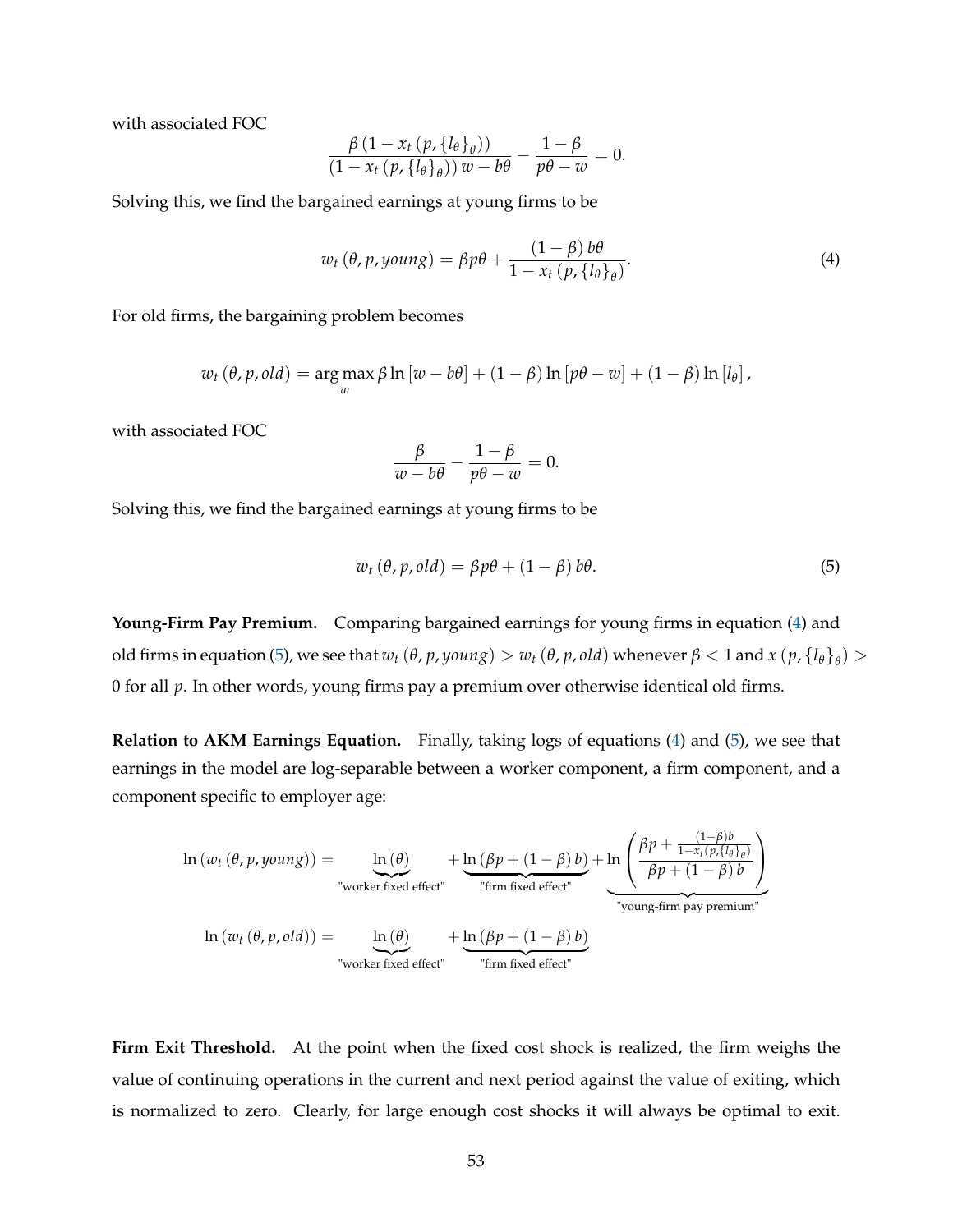Conversely, for low enough fixed costs, firms must optimally decide to stay, or else their entry and hiring decision cannot have been optimal. It is straightforward to see that the optimal exit policy must follow a threshold rule: there exists a cost cutoff function  $\bar{c}(p_1, \{l_\theta\}_\theta)$  that depends on firm productivity and initial worker composition such that the firm decides to stay for fixed cost realizations below the threshold,  $c \le \bar{c}(p_1, \{l_\theta\}_\theta)$ , while the firm decides to exit for fixed cost realizations above the threshold,  $c > \overline{c}(p_1, \{l_\theta\}_\theta)$ .

**Relation Between Firm Productivity and Firm Survival.** Since current and future profits are strictly increasing in firm productivity *p*, the threshold function inherits the same property. Therefore, more-productive firms have a higher exit threshold compared to less-productive firms:

$$
\frac{\partial \overline{c}(p_1, \{l_\theta\}_\theta)}{\partial p} > 0.
$$

Consequently, for a fixed distribution of fixed cost shocks across firm productivity levels, the probability of firm exit is decreasing in firm probability:

$$
\frac{\partial x(p_1, \{l_\theta\}_\theta)}{\partial p} \begin{cases} < 0 \quad \text{whenever} \quad \frac{dO(\overline{c}(p_1, \{l_\theta\}_\theta))}{dc} > 0. \\ = 0 \quad \text{otherwise} \end{cases}
$$

Note that the inequality is strict whenever there is a positive probability of a cost shock at the point that defines the exit threshold for the current productivity.

**Impact of Initial Worker Composition on Firm Survival and Growth.** Recall that the average ability of a firm's initial workforce,  $\overline{\theta}$ , affects its future productivity  $p_2(p_1, \overline{\theta})$ , which is strictly increasing in both its arguments. Given that higher  $\bar{\theta}$  implies higher  $p_2$  and the value of not exiting is clearly increasing in  $p_2$ , then a higher  $\bar{\theta}$  also implies a lower firm exit rate. Furthermore, conditional on firm survival, a higher value of  $p_2$  together with the convex increasing nature of  $\phi(v)$ implies that the optimal vacancy posting amount in period 2 will be higher as well. As a result of the linearity of new hires in the number of individual vacancies, higher  $p_2$  then implies higher firm size in period 2. Conditional on current firm size in period 1, therefore, higher *θ* implies higher firm growth in the future.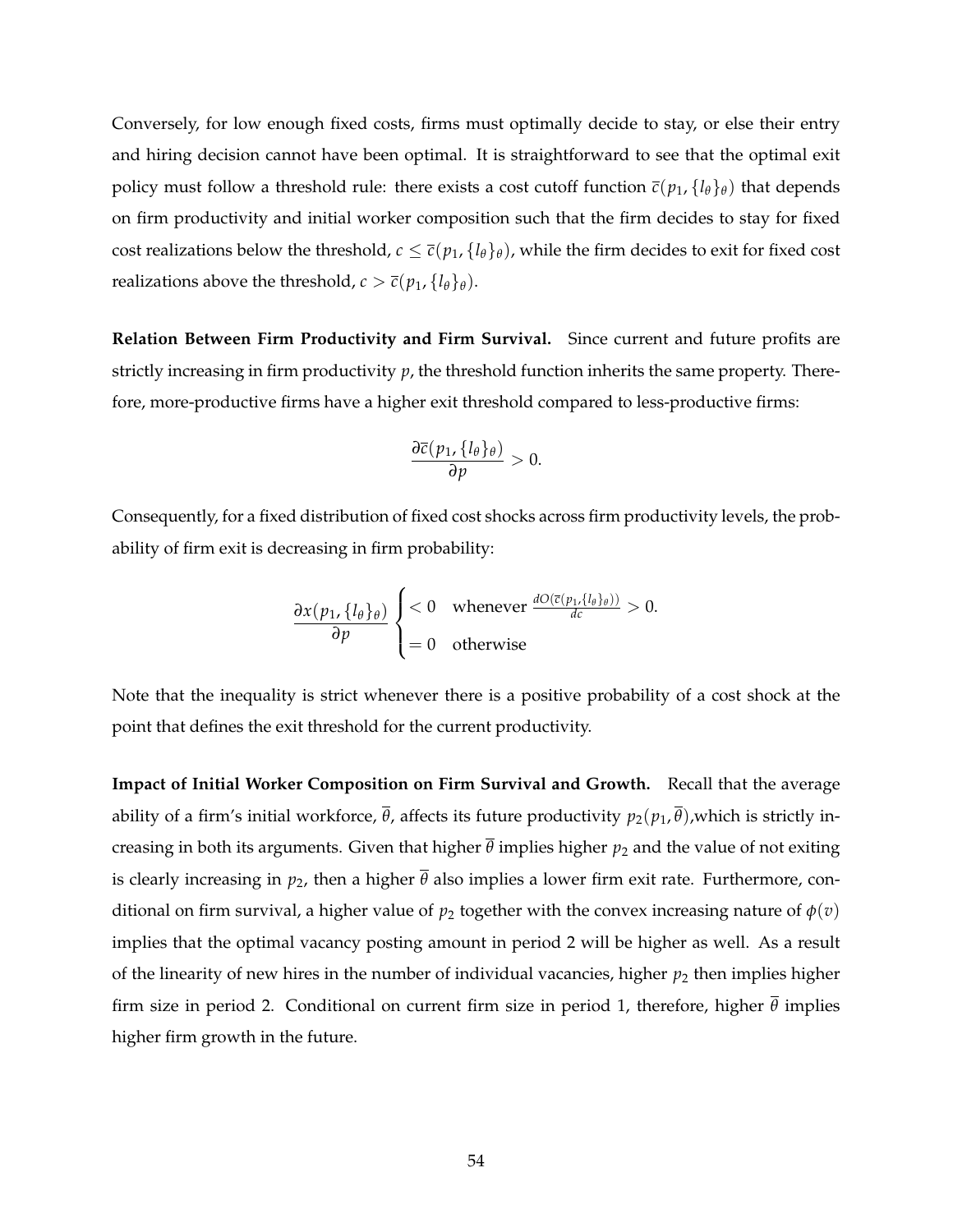# **B Empirical Appendix**



Figure 4. Map of US States Available in the LEHD